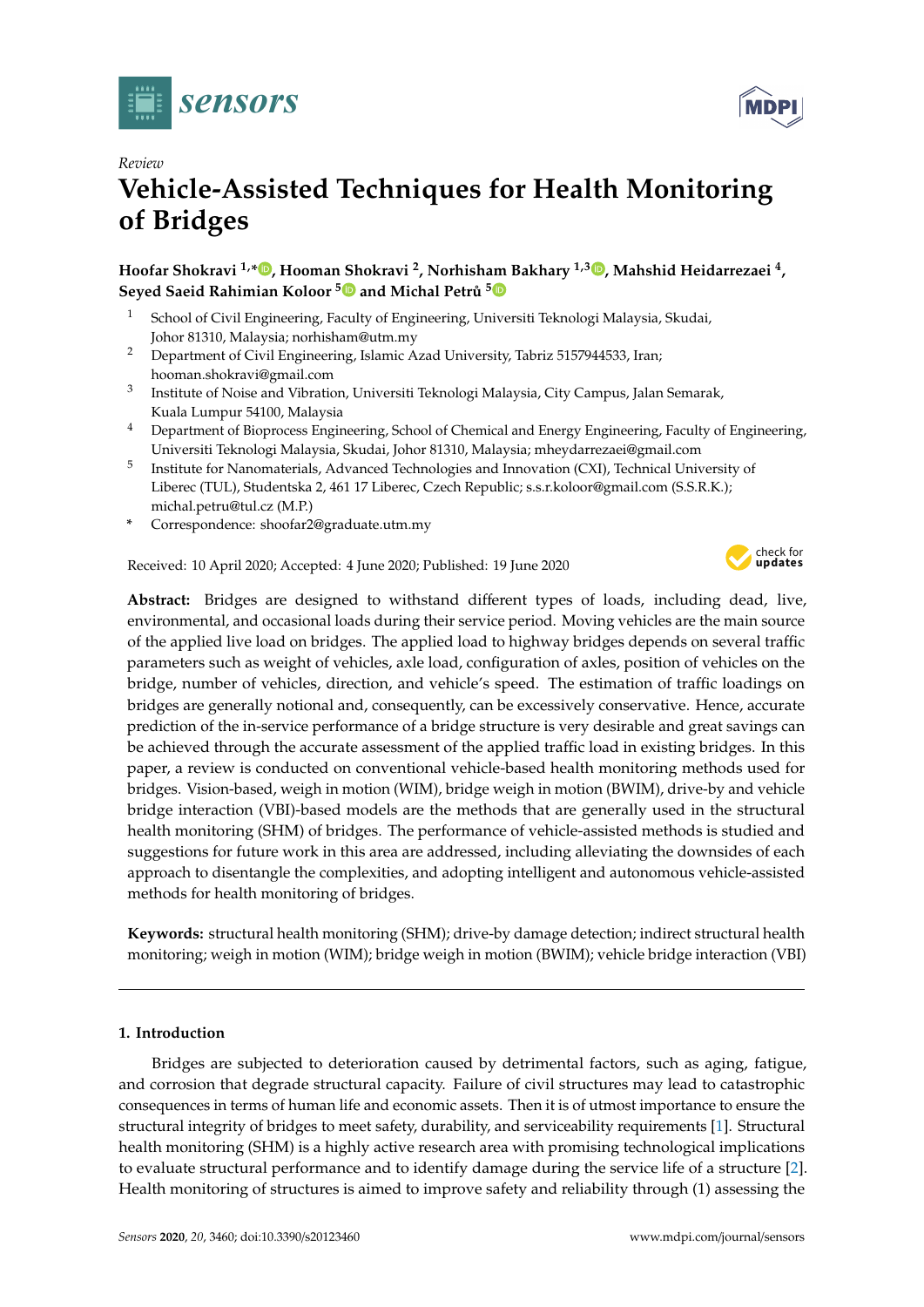operational condition of a structure in a near real-time manner and providing an alarm for abnormal conditions, (2) evaluating the serviceability of structures immediately after occurrence of extreme loading conditions such as an earthquake or major vehicular collisions and (3) providing the owners with accurate information on a structure to decide about the most cost-effective repair and rehabilitation strategies in a certain civil engineering structure [\[3–](#page-20-2)[5\]](#page-20-3).

SHM is an interdisciplinary subject that incorporates knowledge and experiences from synergetic technologies to deal with the health assessment of structures. SHM approaches assume that damages affect the dynamic or static properties of a system [\[6,](#page-20-4)[7\]](#page-20-5). SHM collects structural responses from several points through mounted sensors, analyzes data, and evaluates the health state of the structure. Strain and displacement of a structure are affected by damage under specific static loading. On the other hand, damage reduces stiffness and Young's Modulus and consequently results in a change in modal parameters. Detectability of a damage detection system is highly influenced by the type and size of imperfection.

Bridges are designed to resist load components such as dead, live, environmental, and occasional loads. Temperature, wind, and traffic are the most important operational load during the service period and they greatly affect the structural behavior of a bridge structure. The applied vehicular traffic load is a parameter that can be easily monitored and their effect is distinguishable from induced environmental-based structural responses. There is a close correlation between the property of the bridge structure and the corresponding structural response. Hence, the establishment of a relationship between the applied traffic load and the extracted response signal is a valuable indicator to evaluate the structural health condition of a bridge structure [\[1\]](#page-20-0). The applied traffic load to a highway bridge structure depends on several parameters such as weight of vehicles, axle load, configuration of axles, position of vehicles on the bridge, number of vehicles, direction, and vehicle's speed [\[8\]](#page-20-6). Though it is very desirable to evaluate the in-service performance of a bridge structure, it is difficult to measure the incorporated time-varying vehicular parameters [\[9\]](#page-20-7).

Over the past decades many methods for identification of moving vehicles on bridges have been reported. O'Connor et al. [\[10\]](#page-20-8) proposed a method to estimate the variation of dynamic load based on the static mass of a moving load on a bridge. Their method is named the interpretative method I (IMI); vehicles on a bridge are modeled analytically as a set of lumped mass linked with massless beam elements. Chan et al. [\[11\]](#page-20-9) introduced another method to identify the moving dynamic load using a numerical model of bridges and the bridge-vehicle interaction. The proposed model was named interpretative method II (IMII) and was similar to the IMI technique. Most of the proposed inverse methods for identification of the applied force from the response exhibit significant fluctuation in the start and end of time history due to an ill-conditioned inverse problem. Law et al. [\[12\]](#page-20-10) proposed using the regularization method to solve an ill-conditioned problem.

A variety of techniques have been proposed for measuring moving vehicle loads on bridges [\[13\]](#page-20-11). Using instrumented vehicles [\[14\]](#page-20-12) is a traditional approach to measure live load on bridges. Implementing this test is difficult, expensive and the extracted data are prone to bias since the experiment is limited to the instrumented vehicle. Henchi et al. [\[15\]](#page-20-13) used analytical modeling of moving vehicles and bridge deck to calculate vehicular live load. However, using a dynamic model for extracting traffic load is subjected to error and imprecision. Weigh in motion (WIM) system [\[16\]](#page-20-14) developed for measuring vehicle weight data. WIM is a system equipped with various sensors, digital cameras, and computers that is installed on a bridge structure. WIM measures the dynamic axle load of moving vehicles to obtain vehicle weight data. However, WIM is a fixed-location weight measurement device and measures the axle weight just when its wheels pass over the sensors. On the other hand, WIM system is expensive and not feasible for local roads.

Deng et al. [\[17\]](#page-20-15) proposed a direct method for the identification of axle load from bridge response. In their method modal parameters of bridges and the mechanical properties of vehicles are used to develop a vehicle–bridge couple system. The dynamic axle load can be determined from the influence surface and superposition concepts. In a companion paper, Deng and Cai [\[18\]](#page-20-16) evaluated the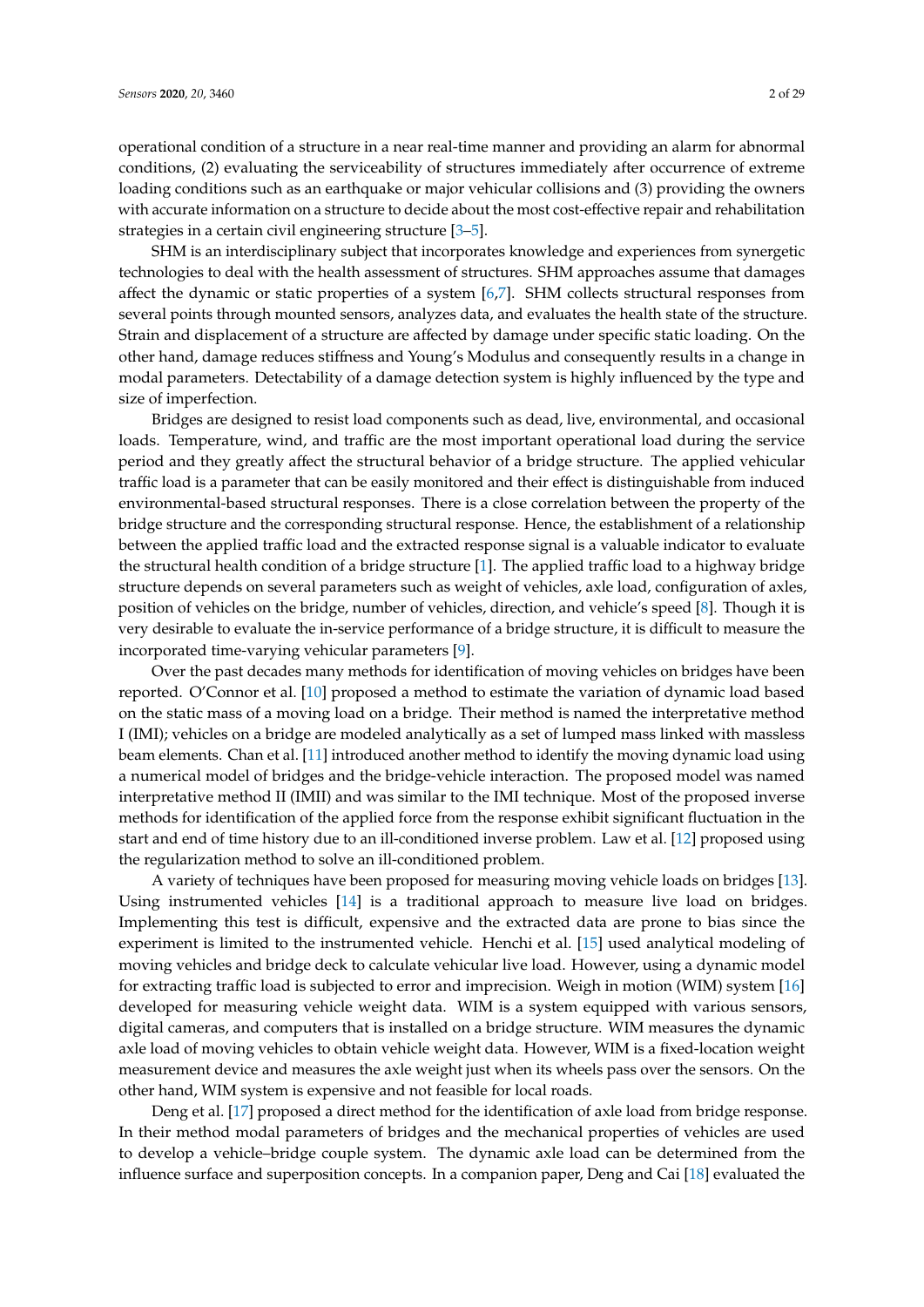numerical model of an existing bridge by passing two trucks across in parallel. The result obtained from the experimental test shows a good capability of the method for identifying vehicle loads from bridge response. Kim et al. [\[19\]](#page-20-17) proposed a method to calculate vehicle bridge interaction (VBI) using extracted data from analytical and WIM systems. A two-stage identification algorithm is used for the identification of the axle force from bridge response. Table [1](#page-2-0) presents a summary of the literature reviews on vehicle-assisted bridge SHM.

| Title of the Paper                                                                                     | <b>References</b>                | <b>VBI-Based</b><br>Methods | Drive-by<br>Damage<br>Detection | Vehicle-<br>Classification-<br><b>Based SHM</b> | Modern<br>Vehicle-<br>Assisted<br>Methods |
|--------------------------------------------------------------------------------------------------------|----------------------------------|-----------------------------|---------------------------------|-------------------------------------------------|-------------------------------------------|
| A review of indirect bridge monitoring<br>using passing vehicles                                       | Malekjafarian<br>et al. [20]     | $\checkmark$                |                                 | $\times$                                        | X                                         |
| A literature review of next-generation<br>smart sensing technology in structural<br>health monitoring  | Sony et al.<br>[21]              | $\times$                    | $\times$                        |                                                 | $\times$                                  |
| Structural health monitoring based on<br>vehicle-bridge interaction:<br>Accomplishments and challenges | Zhu and Law<br>[22]              | $\checkmark$                | $\times$                        | $\times$                                        | $\times$                                  |
| <b>Extraction of Bridge Modal Parameters</b><br>Using Passing Vehicle Response                         | Tan et al. [23]                  | $\checkmark$                |                                 | $\times$                                        | $\times$                                  |
| Utilizing moving vehicles as sensors for<br>bridge condition screening-A<br>laboratory verification    | Kim et al.<br>$\lceil 24 \rceil$ | $\times$                    | ✓                               | $\times$                                        | $\times$                                  |

<span id="page-2-0"></span>**Table 1.** Summary of the literature reviews on vehicle-assisted bridge structural health monitoring (SHM).

The presented review of the available literature on vehicle-assisted bridge SHM shows that most of the research to date mainly focuses on vehicle bridge interaction (VBI) -based methods and drive-by damage detection. Nonetheless, there is only one review paper for the vehicle-classification-based SHM and its focus is mainly on smart vehicle-classification methods in SHM. To the best of the authors' knowledge, no review has been conducted to cover all vehicle-assisted techniques separately within one review paper. Some review papers have discussed vehicle-assisted bridge SHM, but these have focused only on VBI-based methods and drive-by damage detection. Plus, these reviews discussed limited aspects of each technique. In a paper by Malekjafarian et al. [\[20\]](#page-20-18) a survey is carried out on next-generation smart sensing technology in bridge SHM. The findings of the research mainly focused on the application of the state-of-the-art methods in VBI and drive-by bridge SHM. In another research by Sony et al. [\[21\]](#page-20-19) in 2019, application of smart sensing technology in SHM is reviewed. The study mainly focused on smart methods by utilizing efficient smartphones, cameras, drones, and robotic sensors. In other studies such as those by Zhu and Law [\[22\]](#page-20-20), Tan et al. [\[23\]](#page-20-21), and Kim et al. [\[24\]](#page-21-0), VBI-based techniques as well as drive-by methods have been the focus of the study. Even though some reviews have been carried out, a comprehensive review of the vehicle assisted techniques in bridge SHM is still missing. The present study intends to fill this gap in the literature. Its primary aim is to offer a discussion on the vehicle assisted methods from the application point of view and to discuss the challenges hindering the real-life applicability of these methods.

In the following sections, vehicle-assisted bridge SHM methods are discussed. Afterward, VBI-based and drive-by methods as well as vehicle classification-based approaches are comprehensively addressed with the challenges ahead in market access. Finally, the prospect and the summary are given.

#### **2. Vehicle-Bridge Interaction (VBI)-Based Methods**

Vehicle-assisted SHM methods can be divided into direct and indirect methods. In direct SHM systems, a network of sensors is deployed together to monitor a bridge structure. While in indirect monitoring systems the passing by vehicles is instrumented and the dynamic parameters of the bridge structure are obtained from the measured vehicular vibration response. These methods are also known as "drive-by" SHM methods [\[23\]](#page-20-21). The dynamic of moving load on bridges has been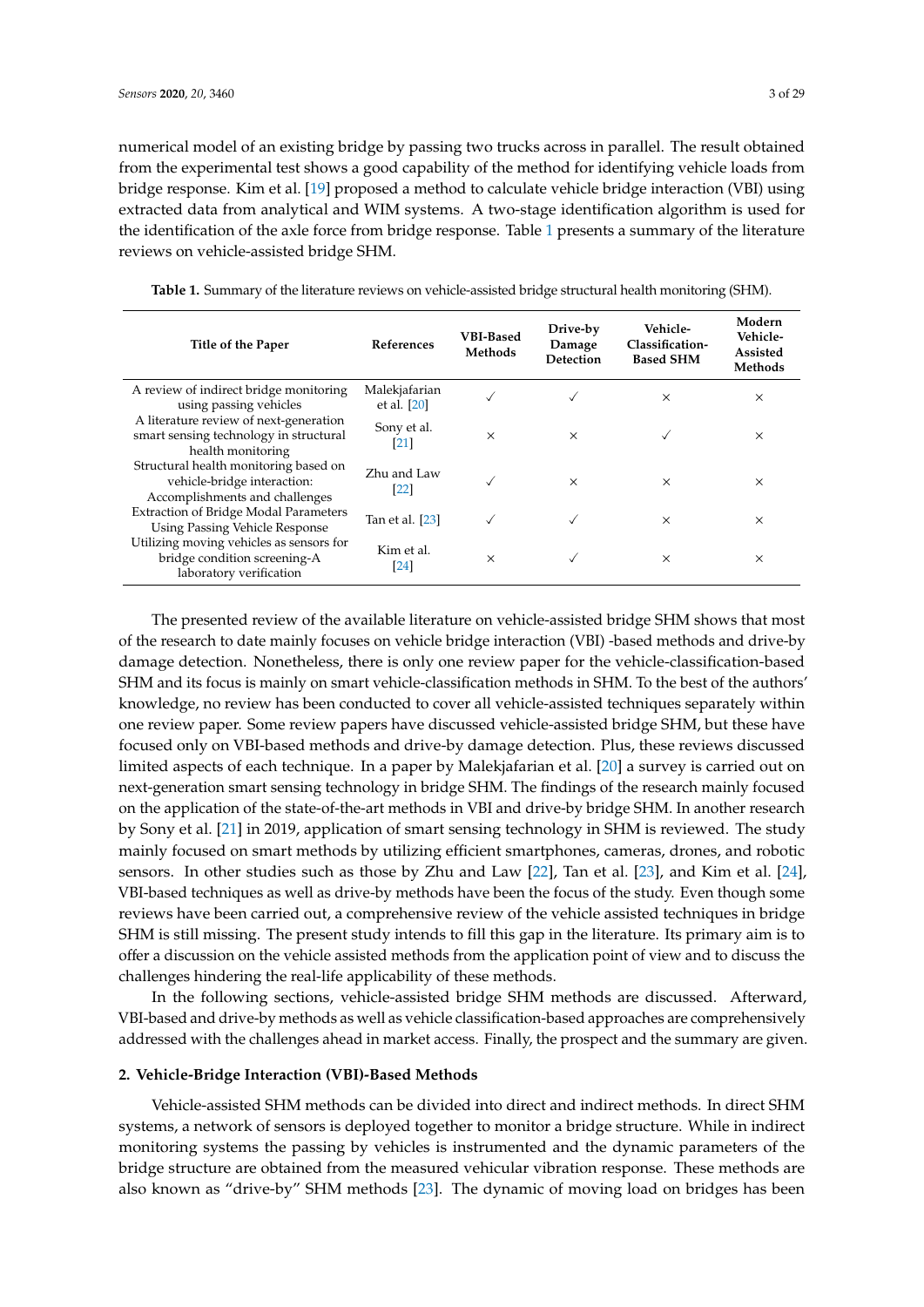the target of many theoretical and numerical studies since the first report by Frýba [\[25\]](#page-21-1) in the 1960s. Damage detection using conventional motion sensors such as accelerometers requires expensive sensor Damage detection using conventional motion sensors such as accelerometers requires expensive networks, power resources, and maintenance whereas indirect methods require one or few vibration sensors installed on the test vehicle. Hence, vehicle-assisted methods have significant advantages in the case of mobility, economy, and efficiency. Several researches are conducted to study using instrumented vehicles for damage detection [\[26\]](#page-21-2). Numerical simulation of a passing vehicle has been an effective tool for the analysis of VBI. Figure [1](#page-3-0) shows the schematic of the indirect health monitoring of bridge structures.

<span id="page-3-0"></span>

**Figure 1.** Schematic of an indirect health monitoring system for bridge structures. **Figure 1.** Schematic of an indirect health monitoring system for bridge structures.

The vehicles in drive-by bridge health monitoring are generally equipped with accelerometers The vehicles in drive-by bridge health monitoring are generally equipped with accelerometers to to record the acceleration time-history generated during the experiment and laser distance measuring devices to measure the vertical clearances while in motion. The quarter-car model is a simplified devices to measure the vertical clearances while in motion. The quarter-car model is a simplified degrees-of-freedom model of the suspension system to reproduce vehicle dynamics while passing over the bridge. The quarter car model is used to demonstrate the theoretical basis of the VBI model.<br>The child is used to demonstrate the theoretical basis of the VBI model. The vehicle is modeled as vehicle's body  $m_b$ , tire mass  $m_w$  tire stiffness  $k_t$ , suspension stiffness  $e_b$  and, suspension damping *bb*. *zw* and *zb* are vertical displacements of the sprung and un-sprung masses of vehicle body and tire assemblies, respectively.  $r$  and  $z_r$  are the road roughness and bridge deflection, respectively. When a vehicle passes over a bridge dynamic load is induced to the structure [\[27\]](#page-21-3).<br>The MPL is the structure in the structure is induced to the structure [27]. The VBI is composed of a bridge subsystem and the vehicle subsystems [\[28\]](#page-21-4). Though the bridge and vehicle subsystems for a bridge and are considered as two separate subsystems, the interaction forces at the contact points of the two two subsystems make the two sets of equations coupled [\[29](#page-21-5)[,30\]](#page-21-6). The equation of motion for sprung  $\overline{a}$ unsprung masses are as Equations (1) and (2) [20]. and unsprung masses are as Equations (1) and (2) [\[20\]](#page-20-18). record the acceleration time-history generated during the experiment and laser distance measuring two-degrees-of-freedom model of the suspension system to reproduce vehicle dynamics while passing suspension damping  $b_b$ .  $z_w$  and  $z_b$  are vertical displacements of the sprung and un-sprung masses of vehicle are considered as two separate subsystems, the interaction forces at the contact points of the

$$
m_b \ddot{z}_b + b_b (\dot{z}_b - \dot{z}_w) + k_t (z_b - z_w) = 0 \tag{1}
$$

$$
m_w \ddot{z}_w - C_s (z_b - \dot{z}_w) - k_b (z_b - z_w) + k_t (z_w - z_r - r) = 0
$$
\n(2)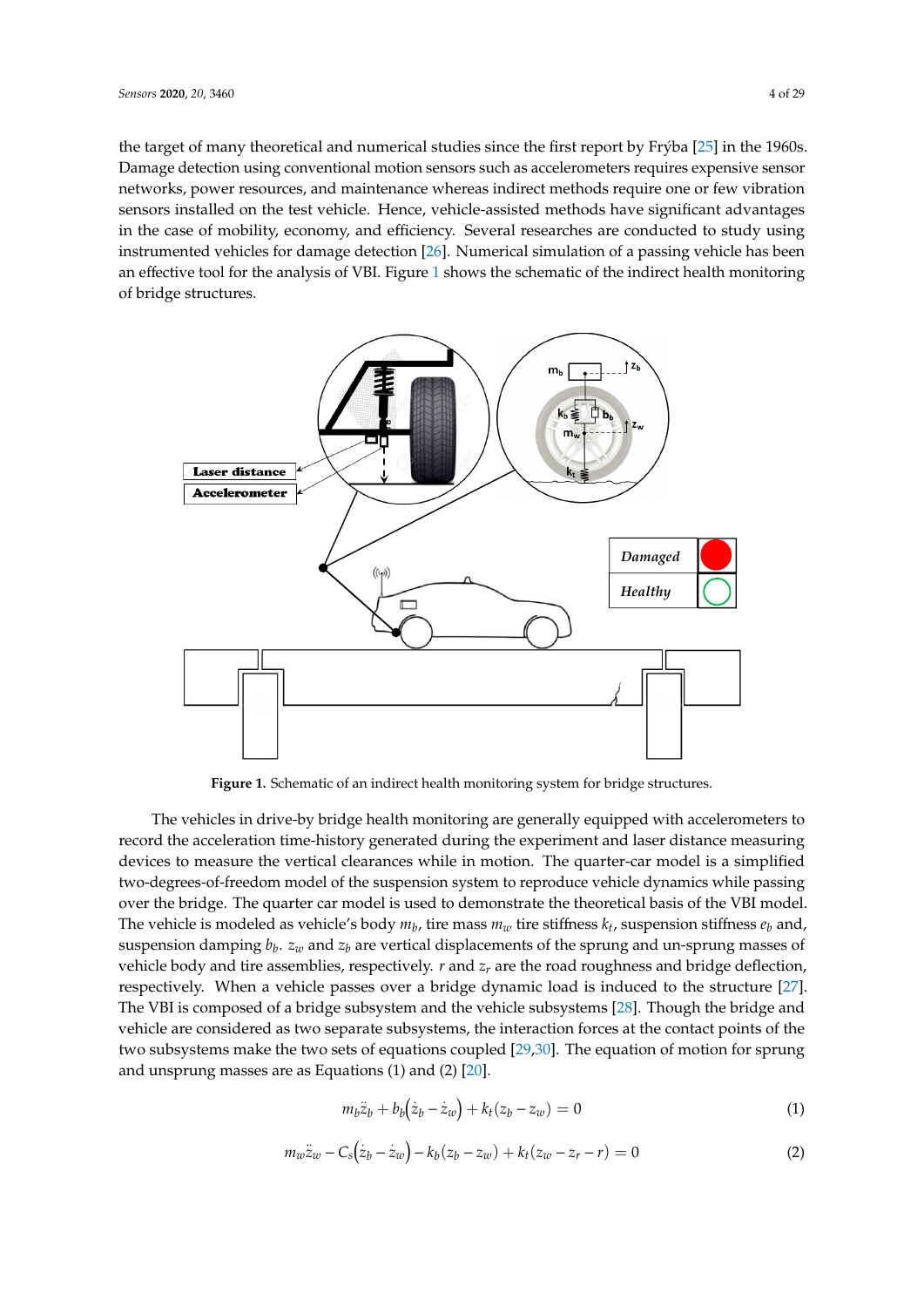The ultimate goal of characterizing the dynamic model is to identify the modal parameters of natural frequencies, modal shapes, and damping factors in a structure. When damage occurs in a bridge structure, modal parameters change accordingly. The premise of drive-by health monitoring is that dynamic parameters of a bridge are a function of its physical properties and damage to a structure will lead to changes in dynamic parameters [\[31\]](#page-21-7). Existing severe damage in structure triggers an alarm to notify authorities.

# *2.1. Stages of Damage Detection*

The identification of modal parameters plays an important role in bridge SHM. Yang et al. [\[32\]](#page-21-8) first established the feasibility of extracting dynamic parameters of bridge structure from the response signal of a passing vehicle. A simple closed-form model of the VBI is conducted by considering a sprung mass and a simply supported beam. Since then, several researches have been published to improve the topic into its current state [\[20\]](#page-20-18). Tan et al. [\[23\]](#page-20-21) proposed an algorithm to extract mode shapes and damping ratio using information from the VBI model. A numerical model of a sprung mass of a quarter-car model is adopted at a constant low speed to verify the proposed algorithm. It was demonstrated that the proposed algorithm had considerably superior performance in extracting mode shapes when compared to the algorithm presented by Yang et al. [\[33\]](#page-21-9). McGetrick and Kim [\[34\]](#page-21-10) used modal parameters of the indirect approach for damage detection of an artificially damaged steel truss bridge. The result showed that the presence of damage in the structure is detectable using the proposed algorithm however it was difficult to distinguish between different damage scenarios. Tan et al. [\[35\]](#page-21-11) and McGetrick and Kim [\[36\]](#page-21-12) used the change in natural frequencies of a bridge using instrumented vehicles. The methods could successfully detect the presence of damage in the VBI simulation model. Chang and Kim [\[37\]](#page-21-13) investigated the variability of bridge frequency due to parked vehicles. The frequency variability induced by parked vehicles on a VBI system was estimated by calculation. Oshima et al. [\[38\]](#page-21-14) suggested using a heavy vehicle for excitation in addition to the scanning vehicle to yield a constant vibration on bridges. SHM methods can be broadly classified into four categories of:

- 1. Detection of existence;
- 2. Damage localization;
- 3. Severity assessment;
- 4. Prediction of the remaining life of a damaged structure.

whereas the last one is less explicitly reported in the literature [\[39](#page-21-15)[,40\]](#page-21-16). Vibration-based damage detection (VDD) is one of the most active research areas in the field of SHM that use structural vibration to evaluate the health state of structures [\[20\]](#page-20-18). The underlying principle behind these techniques is that structural damage changes physical properties of a structure which in turn affects its dynamic properties [\[41\]](#page-21-17). VDD can be classified using the extracted features that can be any of natural frequency, damping, curvature, mode shape, and strain [\[20,](#page-20-18)[42\]](#page-21-18). Yang and Yang [\[43\]](#page-21-19) conducted a comprehensive review of modal identification and damage detection of bridges by indirect methods.

# 2.1.1. Damage Existence

The first target in an SHM is to detect the existence of damage in a target structure. The majority of the early studies have focused specifically on using natural frequencies to distinguish damage presence in structures [\[44\]](#page-21-20). Lin and Yang [\[45\]](#page-21-21) scanned the natural frequency of a sustaining bridge by an accelerometer installed in the cart towed by a truck. The natural frequencies of the cart were extracted from the recorded response using a fast Fourier transform (FFT). The field test results confirmed the applicability of indirect methods to extract the fundamental frequency of bridges. Sitton et al. [\[46\]](#page-21-22) compared the obtained results in the literature for indirect identification manifest of natural frequencies. It was indicated that the peaks of the bridge's natural frequency from measured vehicle response were shifted below and above the natural frequency of the bridge representing a 7% error. Cumulatively,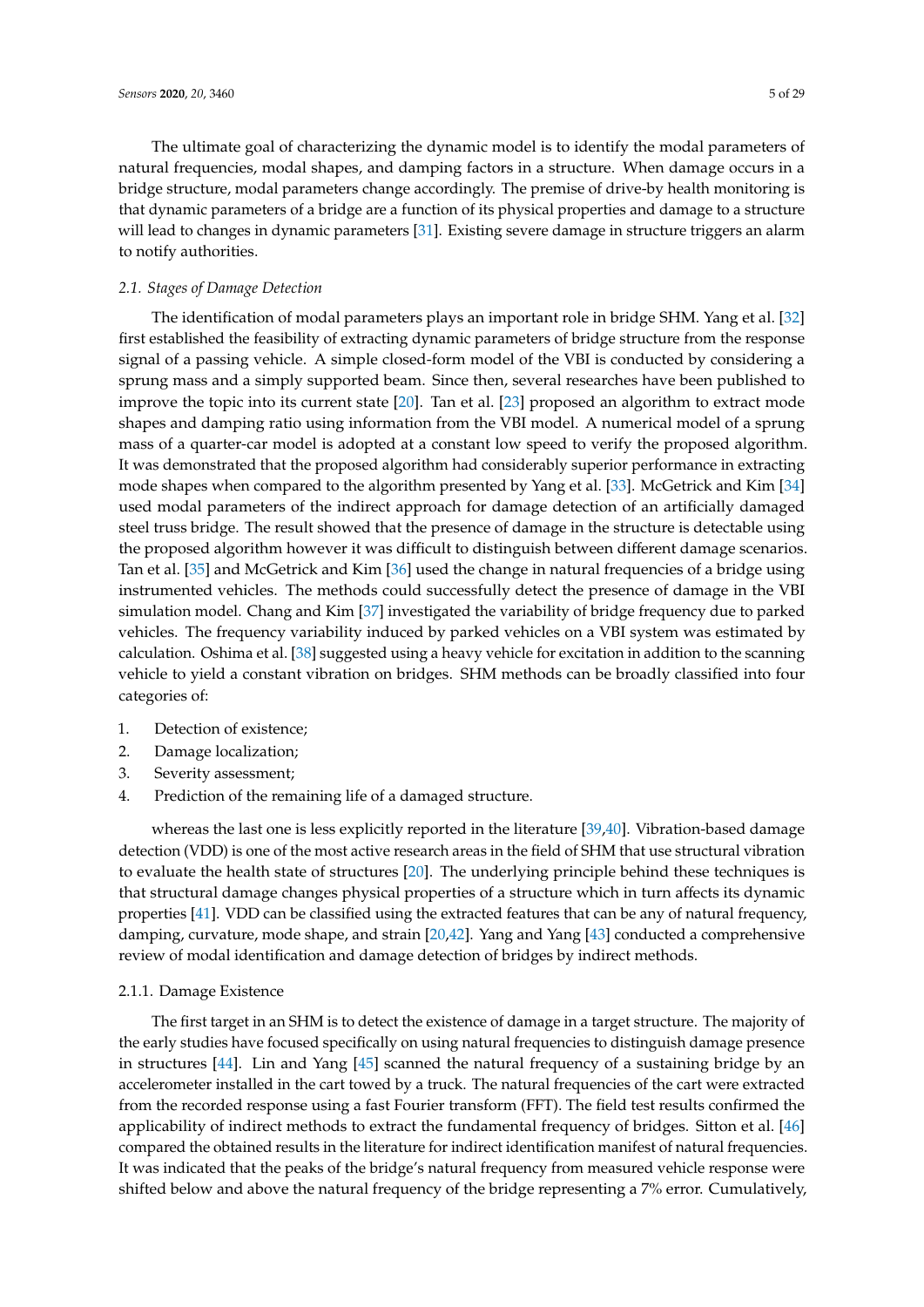the available literature shows that a change in natural frequency is the most effective dynamic indicator of damage in structures.

The features to identify damage presence in a structure was extended to mode shapes and damping. Obrien and Keenahan [\[47,](#page-21-23)[48\]](#page-22-0) investigated using damping of the bridge as an indicator of damage existence using drive-by' bridge inspection. A two-dimensional numerical model of a three-axle truck towing a half-car trailer is used to test the effectiveness of the approach in identifying the damping of the bridge. The obtained results showed that damping can successfully detect damage in bridges with high robustness insensitive to the transverse position of the vehicle on the bridge. Keenahan et al. [\[49\]](#page-22-1) detected the existence of damage from changes in the damping of a bridge. Theoretical model of vehicle–bridge interaction is simulated by a truck–trailer over a simply supported bridge. Subtraction of the spectra in the accelerations between the two axles is used to eliminate the effect of road profile roughness on the vehicle vibration. Though the available indirect damage identification methods using bridge damping present good potential they face major limitations in quantification.

Yang et al. [\[33\]](#page-21-9) presented a theoretical algorithm to construct mode shapes of a bridge from the vibration response of test vehicles moving over the bridge. It was determined that the proposed method can offer more spatial information, with higher resolution. Important factors in constructing accurate bridge mode shapes such as road surface roughness, random traffic, and vehicle speed were studied. Oshima et al. [\[50\]](#page-22-2) developed a method to assess the presence of different damages based on mode shapes changes. Mode shape for the bridge structure is extracted from responses of passing vehicles. Two damage scenarios were to be investigated under varying measurement noise and different road roughness. It was indicated that the damage present in structures can be recognized in severe states that incurs significant changes in modal parameters. It was stated that the developed approach has low robustness against noise. Table [2](#page-5-0) shows some important studies on bridge SHM for damage detection in structures.

| Reference                           | <b>Feature Extraction</b>        | Damage Index                                                               | Model                                                  | Result                                                                                                          |
|-------------------------------------|----------------------------------|----------------------------------------------------------------------------|--------------------------------------------------------|-----------------------------------------------------------------------------------------------------------------|
| Liu et al. $[51]$                   | Stacked<br>autoencoders          | Spectrogram of<br>acceleration                                             | Lab-scale experimental<br>dataset and simulation       | The method is applicable in<br>real-world structures                                                            |
| Cantero et al.<br>$\left[52\right]$ | Continuous<br>wavelet transform  | Map of coefficients                                                        | Numerical model and<br>experimental set-up             | Different vehicle suspension<br>properties have different<br>frequency shifts                                   |
| Wang et al.<br>[53]                 | Particle filter                  | Shifting and<br>subtracting                                                | Numerical and field<br>experiment                      | Fundamental frequency was<br>extracted for several<br>driving-speed cases                                       |
| Elhattab et al.<br>$[54]$           | Feeble feature                   | Frequency<br>independent<br>underdamped<br>pinning stochastic<br>resonance | Simulation model and<br>a full-scale field test.       | The algorithm could only<br>identify the first bridge<br>frequency                                              |
| Sitton et al.<br>[46]               |                                  | Natural frequencies                                                        | Finite-element<br>simulations                          | Observed indirect bridge<br>frequencies had two peaks<br>below and above the<br>fundamental bridge<br>frequency |
| Lin and Yang<br>$[45]$              | <b>Fast Fourier</b><br>transform | Natural frequencies                                                        | Experimental                                           | Feasibility of scanning the<br>fundamental frequency of<br>the bridge using the towed<br>cart is confirmed      |
| Oshima et al.<br>[50]               | Singular value<br>decomposition  | Mode shape                                                                 | Numerical simulations<br>of vehicles as sprung<br>mass | Damage can be recognized<br>in a severe state                                                                   |

<span id="page-5-0"></span>**Table 2.** Summary of some literature on indirect methods used to detect damage existence in bridge structural health monitoring (SHM).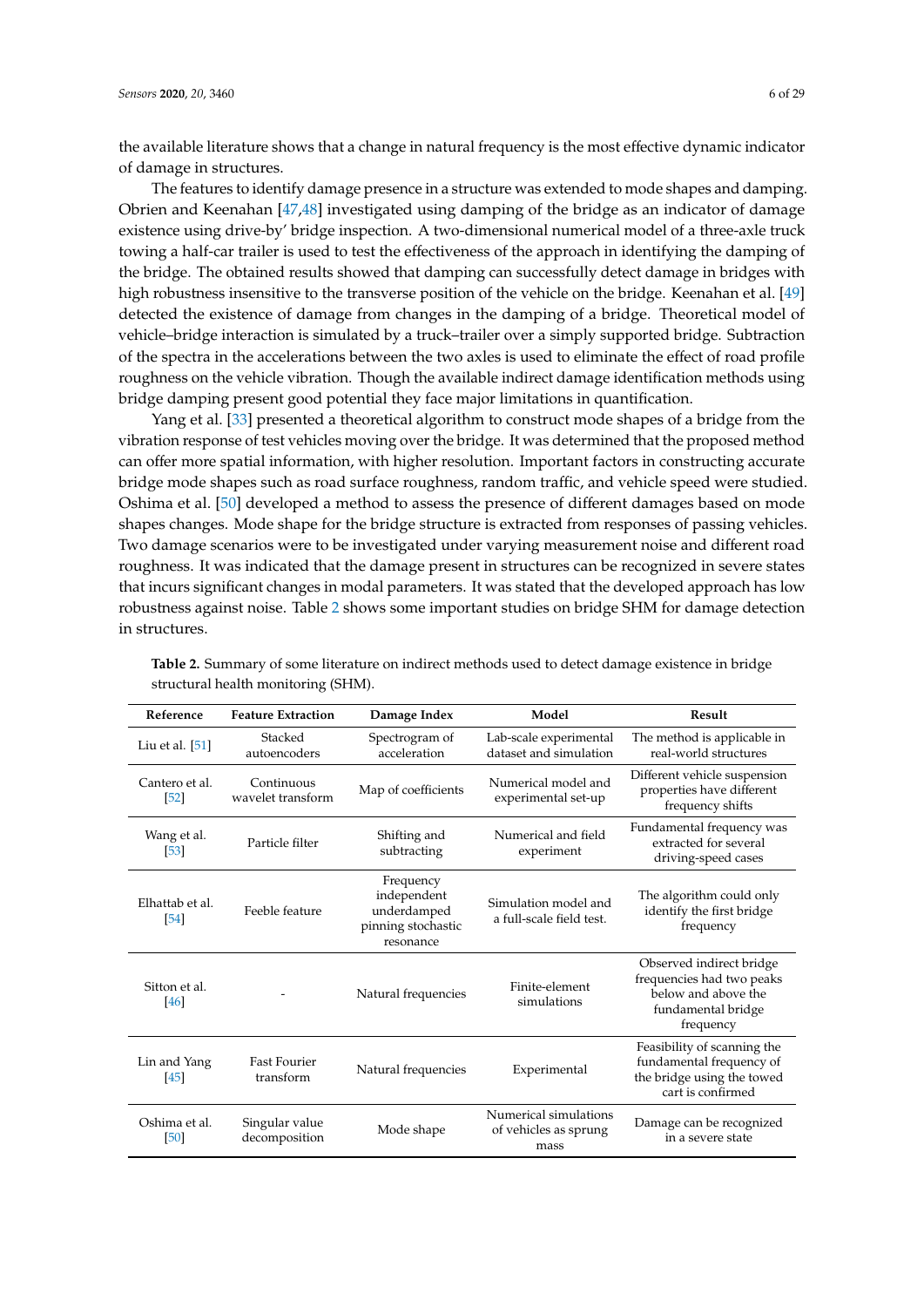## 2.1.2. Damage Localization

In recent years several studies have been conducted to investigate damage localization using indirect methods. In these methods, the response signal from a drive-by vehicle is extracted and features which are sensitive to damage location are extracted. Several studies have proposed wavelet theory for damage detection and localization in indirect bridge monitoring. McGetrick et al. [\[34\]](#page-21-10) incorporated wavelet analysis and statistical pattern recognition to both detect and locate damage in bridges. A damage feature based on wavelet coefficients is extracted and deployed on theoretical simulations, and a real bridge field experiment. The resulting damage indicators from the test vehicle and bridge showed similar patterns. Zhu and Law [\[55\]](#page-22-7) presented a new method for damage localization using wavelet analysis. The locations of the cracks are determined from the sudden changes in the continuous wavelet transform responses. It was indicated that, using this method, locations of multiple damages can be located accurately independent of measurement noise, vehicle speed.

Signal processing and system identification methods from time and frequency domains are also used for damage localization in bridges. Lederman et al. [\[56\]](#page-22-8) conducted a study to diagnose the location of damage by a feature extracted using principal component analysis (PCA), and kernel regression method. The response signals collected from the bridge model and vehicle passing over the model was used for analysis in a laboratory bridge model. The damage location was identified successfully using the extracted feature. Mode shapes and their derivatives appeared to have potential in damage localization in bridge structures. OBrien and Malekjafarian [\[57\]](#page-22-9) used a damage indicator based on mode shape squares to detect the location of damage in different scenarios. Mode shapes were extracted using a short-time frequency domain decomposition method. It was stated that the method could successfully extract damage for speeds up to 8 m/s. Zhang et al. [\[58\]](#page-22-10) proposed a new damage index based on the mode shape square. The validity of the algorithm was demonstrated by numerical simulations and simple experiments. It was indicated that more accurate results were obtained in noisy environments compared to traditional SHM algorithms. Table [3](#page-6-0) shows some important studies conducted on localization of damages using drive-by SHM methods.

<span id="page-6-0"></span>

| Reference                           | <b>Feature Extraction</b>                          | Damage Index                                            | Model                                                              | Result                                                                             |
|-------------------------------------|----------------------------------------------------|---------------------------------------------------------|--------------------------------------------------------------------|------------------------------------------------------------------------------------|
| Lederman et al.<br>[56]             | PCA and kernel<br>regression                       | Frequency features<br>used in support<br>vector machine | A laboratory-scale<br>experiment of a vehicle<br>pulled by a cable | Lower error was gained for<br>the chassis sensors<br>compared to bridge sensor     |
| McGetrick et al.<br>[34]            | Continuous<br>wavelet                              | Wavelet coefficients                                    | A numerical model<br>and a steel truss bridge                      | Damage was located<br>accurately in a smooth road<br>profile and low speeds        |
| OBrien and<br>Malekjafarian<br>[57] | Short<br>time-frequency<br>domain<br>decomposition | Mode shape squares                                      | Numerical case study<br>of a half-car model                        | Presence and location of the<br>damage can be detected<br>with acceptable accuracy |
| Zhang et al.<br>[58]                | Short time Fourier<br>transformation               | Mode shape squares                                      | Numerical and<br>experimental                                      | Acceptable damage<br>detection when the speed is<br>slower than 2 m/s              |
| Zhu and Law<br>[55]                 | Wavelet analysis                                   | Coefficients of the<br>wavelet transform                | Simulation and<br>experiment                                       | Locations of multiple<br>damages can be located<br>accurately                      |
| McGetrick and<br>Kim [36]           | Morlet wavelet                                     | Energy of the<br>wavelet coefficients                   | Theoretical and<br>experimental models                             | It was found that the<br>approach can locate<br>damages                            |

**Table 3.** Summary of some literature on indirect methods used to localize damage in bridge SHM.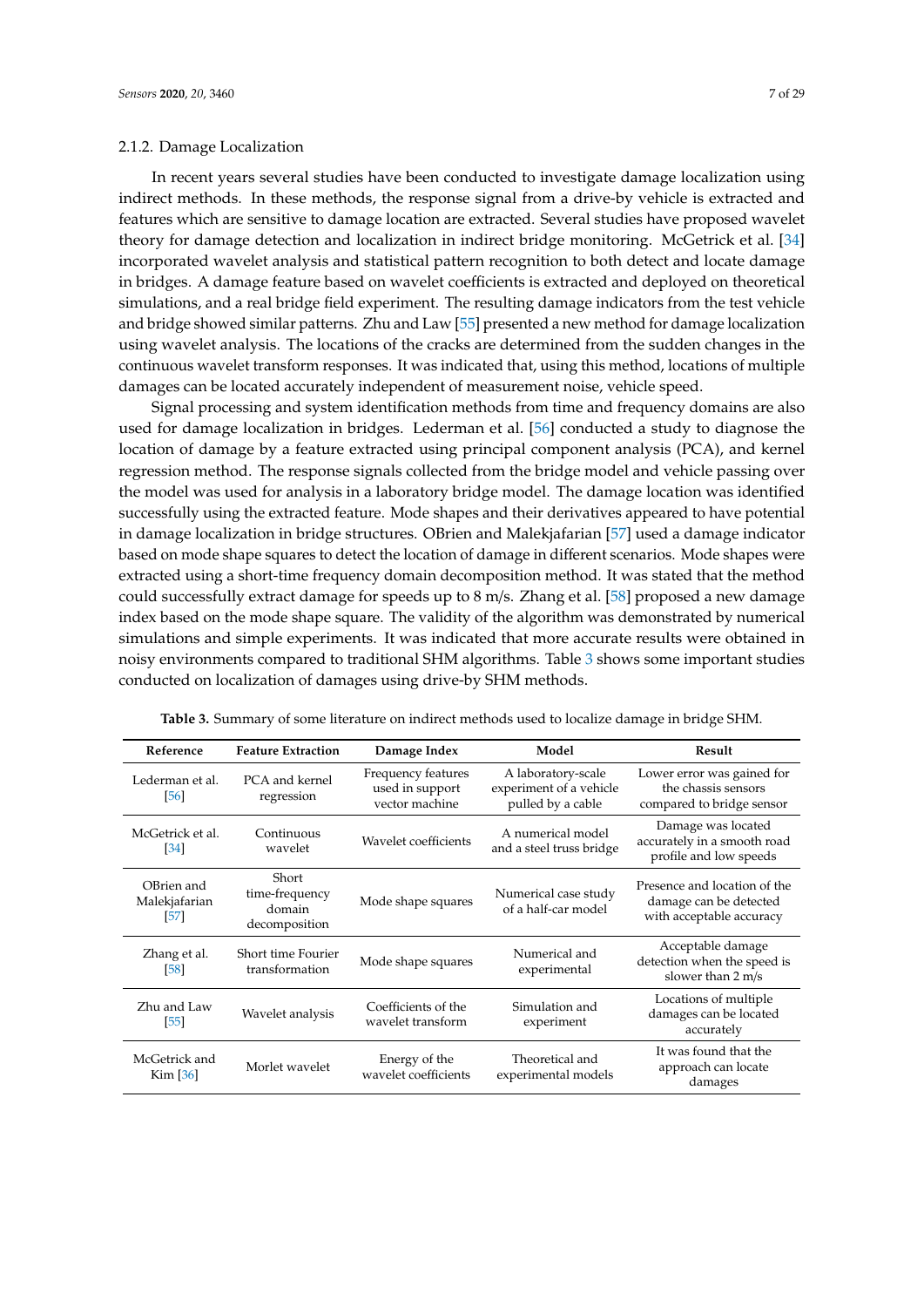#### 2.1.3. Severity Assessment

The derived damage feature in an indirect bridge monitoring system should be sensitive to damage existence and location but also be able to provide useful information about damage severity. Non-modal parameter-based methods such as signal processing and machine learning methods are widely used in severity assessment of damages in bridges. Using wavelet transform is used by several researchers for damage severity assessment. Khorram et al. [\[59\]](#page-22-11) attached a sensor moving load on a bridge and analyzed coefficients of continuous wavelet transform. A crack was modeled as a rotational spring from fracture mechanics. It was demonstrated that the highest magnitude of the wavelet coefficient occurs at the location of the crack. The value of the wavelet transform coefficient was correlated with the damage size. Cracks with a depth of more than 10% of the cross-section of a beam could be detected by moving sensors. Nguyen and Tran [\[60\]](#page-22-12) presented a damage detection algorithm using wavelet transform for multi-damaged cases subjected to a moving vehicle. The dynamic response of the system was measured from a moving vehicle. Small distortions are likely to arise in the dynamic response of the system at the crack locations when the moving vehicle passes through. These small distortions can be detected by wavelet transform. The cracks' locations are pinpointed by the peaks in wavelet transform. The obtained result for a numerical model verifies the capability of the algorithm for damages larger than 10% of the beam cross section. Table [4](#page-7-0) shows some important studies conducted on severity assessment of damages using drive-by SHM methods.

| Reference                               | <b>Feature Extraction</b>                                                            | Damage Index                                            | Model                                                              | Result                                                                         |
|-----------------------------------------|--------------------------------------------------------------------------------------|---------------------------------------------------------|--------------------------------------------------------------------|--------------------------------------------------------------------------------|
| Mei et al. [61]                         | Cepstrum analysis                                                                    | Mel-frequency<br>cepstral coefficients<br>(MFCCs)       | Numerical analysis<br>and lab experiments                          | Useful information about<br>existence and severity is<br>provided              |
| Eshkevari and<br>Pakzad <sup>[62]</sup> | Expectation<br>maximization<br>(STRIDEX) and<br>second-order blind<br>identification | Natural frequencies<br>and mode shapes                  | Numerical bridge<br>model                                          | Successfully identification of<br>natural frequencies and<br>mode shapes       |
| Liu et al. $[63]$                       | Mapping signals to<br>a low-dimensional<br>latent space                              | Variational<br>autoencoder (VAE)                        | Dataset from an<br>in-service train                                | This approach outperforms<br>a baseline model                                  |
| Chen et al. $[64]$                      | Multiresolution<br>decomposition                                                     | Subband features                                        | A lab-scale bridge                                                 | Significant improvement in<br>results are achieved by this<br>method           |
| Cerda et al. [65]                       | Discrete Fourier<br>transform                                                        | Natural frequencies                                     | Laboratory setting                                                 | Promising results were<br>achieved                                             |
| Khorram et al.<br>[59]                  | Continuous<br><b>Wavelet Transform</b>                                               | CWT coefficient                                         | cracked beam                                                       | Small cracks with 10% of the<br>beam depth was detected                        |
| Nguyen and<br>Tran $[60]$               | Wavelet transform                                                                    | Peaks of the wavelet<br>transform                       | Numerical simulation                                               | Small cracks with 10% of the<br>beam depth was detected                        |
| Lederman et al.<br>[56]                 | Principal<br>component<br>analysis and kernel<br>regression                          | Frequency features<br>used in support<br>vector machine | A laboratory-scale<br>experiment of a vehicle<br>pulled by a cable | Lower error was gained for<br>the chassis sensors<br>compared to bridge sensor |

<span id="page-7-0"></span>**Table 4.** Summary of some literature on indirect methods used for severity assessment of damages in bridge SHM.

Bridge monitoring systems that work by leveraging sensors on a passing vehicle and extracting damage features from the dynamic response of the instrumented vehicles have gained great popularity due to their lower cost. Changes in natural frequencies can be used as an indicator of damage severity of bridges. Mode shapes and their derivatives are another modal parameter used to detect and localize damage by finding discontinuities in the mode shape curvatures. However, these methods have severe limitations in severity assessment lacking experimental confirmation. Some studies that have focused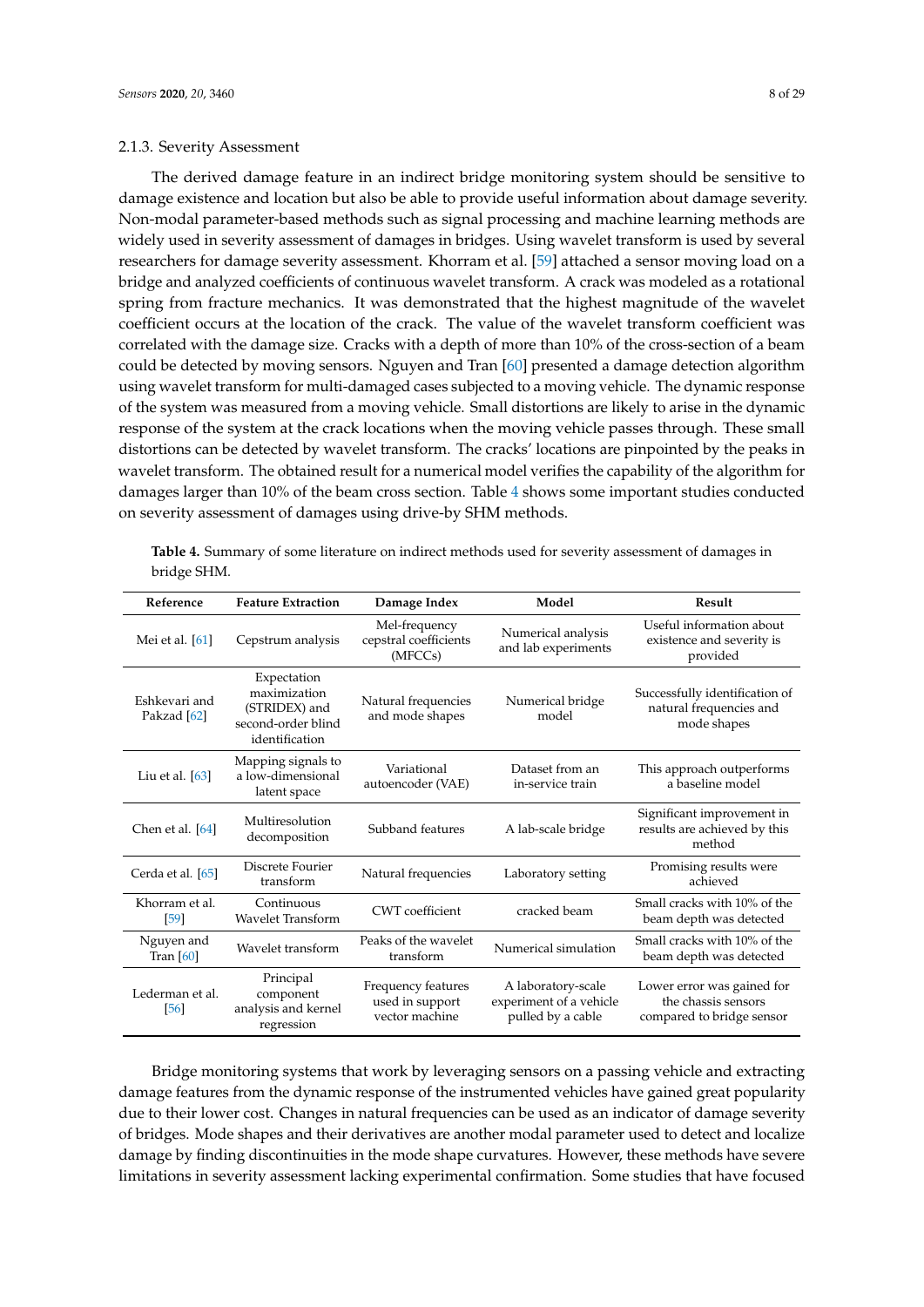on using the output-only system identification method using a combination of modal parameters including natural frequencies, mode shapes, and damping ratios have not been presented. Non-modal parameter-based methods have shown great potential in quantification of indirect SHM. However, these methods have room for performance improvement.

## *2.2. Verification Models and Setups*

A wide range of numerical simulation models, lab tests, and experimental set up has been used for verification of the studies on the three main levels of damage detection. Various designs and settings of vehicles and bridges are presented for these indirect monitoring studies.

### 2.2.1. Experimental Models

It is quite interesting to see how different indirect bridge monitoring techniques work for the different bridge types and this information should be of value to researchers and engineers working with such bridges. Simply supported bridges are widely built around the world due to their advantages in terms of design and construction simplicity. In general, capabilities of indirect bridge monitoring systems for damage detection, localization, and severity assessment are studied in simply supported bridges due to its basic setting. Nakajima et al. [\[66\]](#page-22-18) tested a trailer towed by a commercial car on a 40-m long simply-supported bridge for indirect bridge inspection. Four artificial damage scenarios were introduced into the bridge, including an intact state, an artificial crack in the girder, recovery of the crack and an artificial freezing of a hinge support. From the field moving vehicle tests, the bridge's fundamental frequency could be successfully identified and the change in the frequency caused by the freezing of the support could be detected, verifying the feasibility and the reliability of the drive-by method using the homemade trailer. McGetrick et al. [\[34\]](#page-21-10) incorporated wavelet analysis and statistical pattern recognition for indirect monitoring of a simply supported bridge. Discontinuity in the wavelet coefficients when the axle passes over a damaged section is considered as a damage indicator. The same pattern was obtained from recorded responses of bridge and vehicle in a steel truss bridge case-study.

Cable-stayed bridges are an important type of bridges that are increasing in number throughout the world. However, these bridges suffer from a variety of deteriorations and loss of efficiency during their service life. Yin and Tang [\[67\]](#page-22-19) presented a new method to detect multiple damages in a cable-stayed bridge using the dynamic response of a vehicle passing over it. Time-step integration scheme is used to solve the VBI. Simultaneous damages including deck damage and cable tension loss were introduced to a cable-stayed bridge structure and the displacement response of passing a vehicle over the intact and damaged bridge was sampled. The relative displacement response vector was decomposed using proper orthogonal decomposition. The algorithm was capable to detect multiple damage cases. Li and Zhu [\[68\]](#page-22-20) presented field application of a drive-by parameter identification in a cable-stayed bridge. Influences of several factors faced in practical applications such as vehicle moving speed, road surface roughness, modeling uncertainties, and measurement noise are investigated. A summary of some literature on indirect monitoring of some real-world bridge structures is presented in Table [5.](#page-9-0)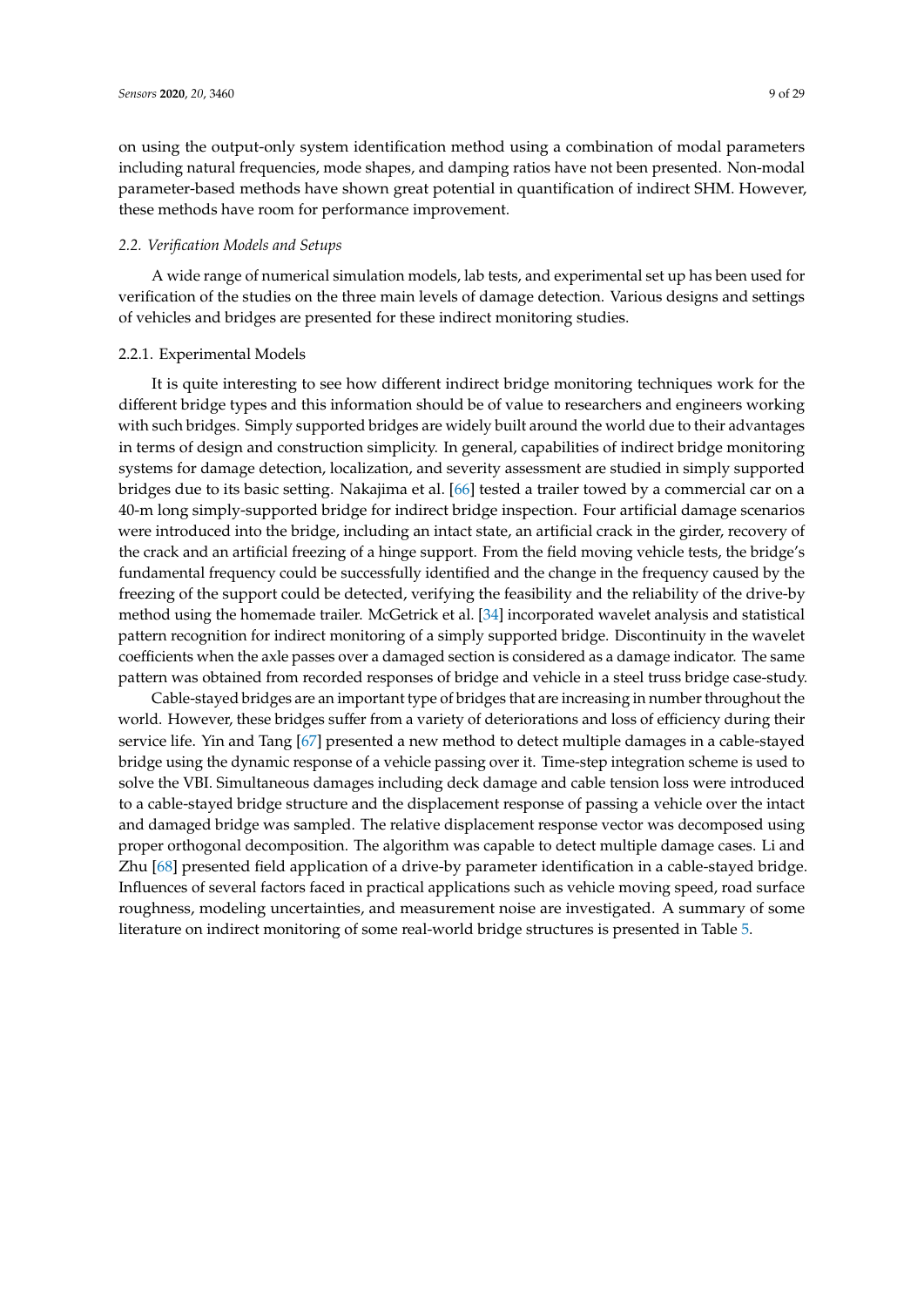<span id="page-9-0"></span>

| Reference                | <b>Bridge Type</b>                             | Purpose                                                    | Location                                                                 | Result                                                                                                                                 |
|--------------------------|------------------------------------------------|------------------------------------------------------------|--------------------------------------------------------------------------|----------------------------------------------------------------------------------------------------------------------------------------|
| Yin and Tang<br>[67]     | Cable-stayed<br>bridge                         | Identification of<br>cable tension loss<br>and deck damage | Computational model<br>of Kao Ping River<br>Bridge in<br>Taiwan          | Differences in the relative<br>response of the vehicle due<br>to different damage cases<br>can be identified by the<br>proposed method |
| Li and Zhu $[68]$        | Cable-stayed<br>bridge                         | Modal identification                                       | A bridge on Great<br>Western Highway in<br>New South Wales,<br>Australia | Frequencies and mode<br>shapes can be identified                                                                                       |
| Nakajima et al.<br>[66]  | Simply-supported<br>composite girder<br>bridge | Indirect bridge<br>inspection                              | Uji-City, Kyoto.                                                         | Bridge's natural frequency<br>was successfully identified                                                                              |
| McGetrick et al.<br>[34] | Simply supported<br>steel truss bridge         | Indirect bridge<br>inspection                              |                                                                          | Similar results were<br>obtained for both mobile<br>and fixed sensor                                                                   |
| Wang et al. [53]         | Simply supported<br>box girder bridge          | Extraction of bridge<br>fundamental<br>frequency           | Tsukiji bridge, Japan                                                    | Bridge's fundamental<br>frequency was successfully<br>extracted                                                                        |
| Lin and Yang<br>[45]     | Simply supported                               | Scanning the<br>fundamental bridge<br>frequencies          | Da-Wu-Lun Bridge,<br>Taiwan                                              | The feasibility of scanning<br>the fundamental frequency<br>was confirmed                                                              |
| Yang et al. [69]         | Cable-stayed<br>bridge                         | Measuring the bridge<br>frequencies                        | Ping-Pu Bridge, Taipei<br>City                                           | Application of hand-drawn<br>cart for field measuring the<br>bridge frequencies                                                        |

**Table 5.** Summary of some literature for indirect monitoring of some real-world bridge structures.

#### 2.2.2. Numerical Models

In numerical simulation, wheels of a vehicle are modeled as a point in the form of massless points [\[27](#page-21-3)[,70\]](#page-23-0), moving loads [\[30,](#page-21-6)[71\]](#page-23-1), moving masses [\[72,](#page-23-2)[73\]](#page-23-3), moving sprung masses, or other sophisticated models [\[74–](#page-23-4)[76\]](#page-23-5). Figure [2](#page-10-0) shows the configuration for moving mass and moving sprung mass models. The quarter car model is used to demonstrate the theoretical basis of the VBI model. The vehicle is modeled as vehicle's body  $m_b$ , tire mass  $m_w$  tire stiffness  $k_t$ , suspension stiffness  $e_b$  and, suspension damping  $b_b$ .  $z_b$  and  $z_B$  are vertical displacements of the sprung mass and bridge, respectively. The VBI in indirect bridge monitoring is shown in the form of quarter, half, or complete vehicle models. Li et al. [\[77\]](#page-23-6) proposed using a stochastic subspace method for modal parameter identification in indirect bridge monitoring. The VBI system was simulated by a quarter-car passing over a simply-supported bridge model. Numerical results show that the proposed method was capable to estimate the bridge modal parameters. Fitzgerald et al. [\[78\]](#page-23-7) shows the feasibility of indirect damage detection using a numerical model of a quarter-car model passing over a railway bridge. Average wavelet coefficients were proposed as a damage indicator for drive-by scour monitoring of railway bridges. It was demonstrated that the presented indicator performed quite well in normal operating conditions.

As it was shown in Equations (1) and (2), the equation of motion formulates the behavior of structure to the applied external forces in time instances. Modal parameters are a function of structural model and variation in physical and spatial properties of a structure due to deterioration or structural damage could be identified using modal analysis. Modal parameters of the bridge can be obtained by solving the equation of motions at the contact point. Acceleration response of a structure is generally used for the identification of modal properties due to its high sensitivity to change of vibration properties and richer dynamic contents [\[79,](#page-23-8)[80\]](#page-23-9). The acceleration responses for sprung and unsprung masses are governed by the equation of motion and they can be shown Equations (3) and (4).

$$
\ddot{z}_b = -\frac{b_b(\dot{z}_b - \dot{z}_w) + k_t(z_b - z_w)}{m_b} \tag{3}
$$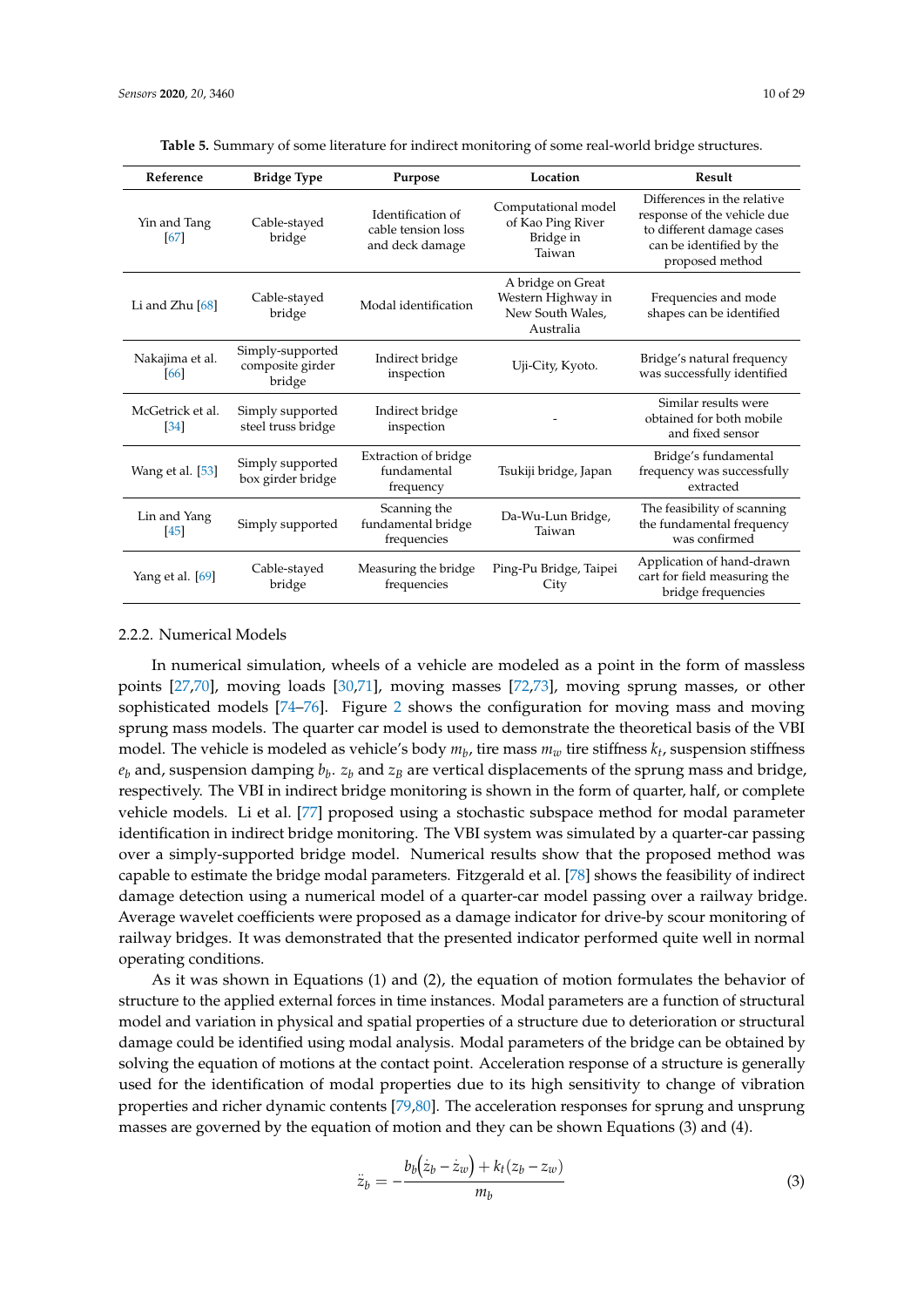<span id="page-10-0"></span>

**Figure 2.** Schematic of numerical vehicles model including (**a**) moving mass and (**b**) moving sprung.

Green and Cebon [\[81\]](#page-23-10) used a more comprehensive vehicle model capable of simulating body pitching motions using a four-degrees-of-freedom half-car model. The idea was extended by some authors through modeling full truck simulation [\[82–](#page-23-11)[84\]](#page-23-12). Numerical simulation model of a real-world vehicle such as dump trucks [\[85\]](#page-23-13) and the AASHTO HS20-44 truck [\[49\]](#page-22-1) were used by some others. Table 6 shows the common systems used to model vehicle bridge interaction.

| Reference                | Feature                                                       | <b>Numerical Model</b>                    | <b>Extracted Parameters</b>                              |
|--------------------------|---------------------------------------------------------------|-------------------------------------------|----------------------------------------------------------|
| Liu et al. $[86]$        | Acceleration signals collected<br>from a passing vehicle      | Quarter-car model                         | Locations of the damage                                  |
| Tan et al. [23]          | Modal parameters of mode<br>shapes and damping ratio          | Quarter-car model                         | Natural frequencies,<br>mode shapes and<br>damping ratio |
| Wang et al. [87]         | Structural vibration responses                                | Quarter vehicle model                     | Dynamic responses                                        |
| Tan et al. [35]          | Dynamic characteristics of the<br>bridge                      | A quarter-car model and<br>Half-car model | Natural frequency                                        |
| McGetrick and Kim [36]   | Vehicle accelerations                                         | Half-car model                            | Natural frequencies                                      |
| Keenahan et al. [49]     | Accelerations                                                 | Two identical<br>quarter-cars             | Damping                                                  |
| McGetrick and Kim [34]   | Accelerations                                                 | Half-car model                            | Natural frequencies,<br>mode shapes and<br>damping ratio |
| Pakrashi et al. [88]     | Maxima values of the<br>measured responses strain             | A two-axle model<br>vehicle providing     | Damage                                                   |
| Obrien and Keenahan [47] | Changes in the power spectral<br>density of the accelerations | Two quarter cars                          | Damping ratio                                            |
| Obrien and Keenahan [48] | Accelerations                                                 | 3-axle truck                              | Damping                                                  |

<span id="page-10-1"></span>structure is generally used for the identification of modal properties due to its high sensitivity to **Table 6.** The common systems used to model vehicle bridge interaction.

#### *2.3. Road Surface*

Several parameters could influence the accuracy of the identified modal parameters of a bridge structure that can include bridge span length, vehicle speed, vehicle mass, damage level, and road surface roughness [\[36,](#page-21-12)[89\]](#page-23-17). Road surface roughness is one of the most important parameters in indirect monitoring of bridges [\[20\]](#page-20-18). Bu et al. [\[90\]](#page-23-18) stated that the interaction surface between vehicle and bridge has a greater influence on the variation of the modal parameters than the bridge itself. The dynamic responses of both the moving vehicle and bridge is sensitive to existing dynamic interaction forces between the moving vehicle and the structure [\[71\]](#page-23-1). Aside from the idealization model considered for vehicle and bridge models, the VBI is affected by the wheel–surface contact, and the adopted wheels and the track surface model [\[71\]](#page-23-1).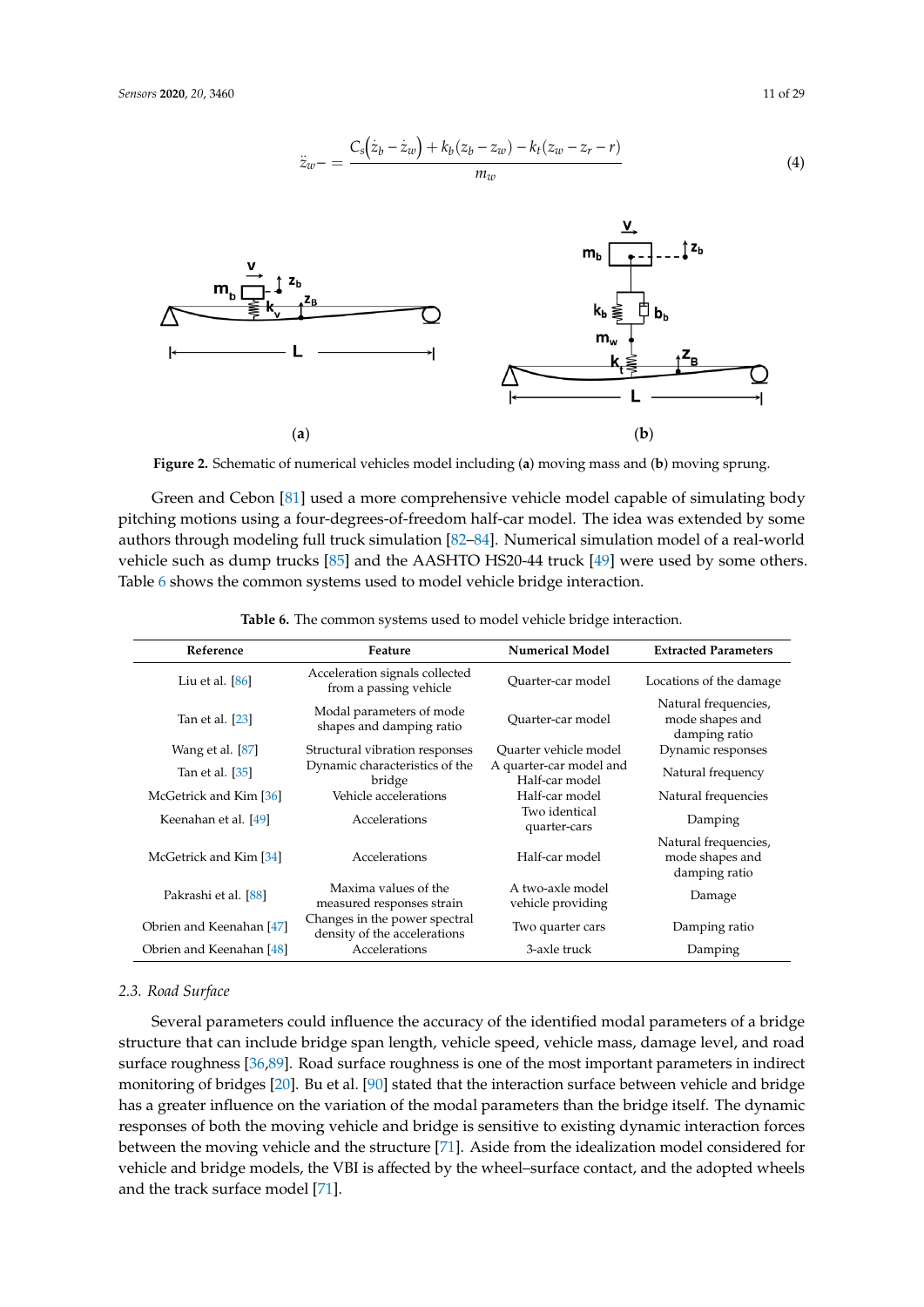Information on roughness or irregularity of surface profile in numerical simulation of bridges can be collected by field measurement. Using power spectral density (PSD) for generating surface roughness or track irregularity is the most common practice in numerical simulation [\[91\]](#page-23-19). The obtained profile by PSD tends to contain a series of hills and valleys that, in the case of the modeling wheel as a point, is unlikely to be true in reality [\[92\]](#page-23-20). Keenahan et al. [\[49\]](#page-22-1) used accelerations from both axles to overcome the influence of road profile roughness on vehicle vibration. The differential spectra of the two accelerations were analyzed at the end. Chang et al. [\[71\]](#page-23-1) proposed using a rigid disk of finite size to remedy the drawbacks of the point model. The effect of the deformation of a pneumatic tire is neglected in the mathematical model for the purpose of simplification. Tan et al. [\[23\]](#page-20-21) investigated the effect of road surface roughness in the identification of the natural frequencies of the bridge. It was stated that the roughness has a negative impact on the identification of higher modes because of their relatively lower amplitudes. Yang and Chang [\[93\]](#page-23-21) studied the effect of movement parameters of speed and acceleration on the quality of the extracted dynamic characteristic of a vehicle passing over a bridge.

VBI-based methods are still in the research stage and have not yet been introduced as a practical solution for real-life challenges. These methods have an analytical framework and they have been introduced for some simplified scenarios which are not expandable for analyzing large and complex models of bridge structures.

#### **3. Drive-by Damage Detection Using Mobile Sensory System**

Using mobile sensors for bridge assessment through an instrumented vehicle is a promising indirect bridge inspection technique, namely 'drive-by". Drive-by technique is a promising indirect vibration-based method for bridge assessment that has emerged over the past decade. In the proposed method, instrumented vehicles were used to gather the dynamic properties of the bridge. In drive-by techniques, vehicle can be considered as both exciter and receiver [\[20\]](#page-20-18).

Yang et al. [\[27,](#page-21-3)[32\]](#page-21-8) first introduced using a dynamic response of a passing vehicle to extract the dynamic properties of bridge structures. Variation in natural frequencies of a passing vehicle was used as a damage feature for the proposed drive-by technique. Since then drive-by methods have been investigated by many researchers [\[94–](#page-23-22)[96\]](#page-24-0). Lin and Yang [\[45\]](#page-21-21) used an experimental case study of passing instrumented vehicles over a highway bridge to confirm the feasibility of this method in practice. The authors employed a tractor–trailer system passing over a pre-stressed concrete bridge. It was stated that lower vehicle speeds result in a lesser influence of road surface profile and lower variation in the extracted damage feature. Using a heavy truck is found to improve frequency peak visibility. Yang et al. [\[97\]](#page-24-1) and Chang and Kim [\[37\]](#page-21-13) showed that the bridge frequency of a VBI system is different from the one obtained for the direct methods. In another study, Yang et al. [\[69\]](#page-22-21) investigated the reliability of using a test cart to extract bridge frequency under various operating conditions.

Damping is another damage sensitive dynamic property of a bridge structure that is widely used in SHM [\[80](#page-23-9)[,98\]](#page-24-2). However, the number of studies on using damping in drive-by damage detection is limited compared to frequency-based methods [\[20\]](#page-20-18). McGetrick et al. [\[99\]](#page-24-3) monitored the variation of the structural damping for drive-by damage detection using various road profiles. It was shown that damage detection for smoother road profile is easier owing to the higher magnitude of peaks in the power spectral density. González et al. [\[100\]](#page-24-4) tested the accuracy of the damping ratio in drive-by damage detection under various vehicular and structural conditions. Williams and Salawu [\[101\]](#page-24-5) stated that the practical quantification of damping ratio is not exact and it is subject to error. Hence, several studies focused on expanding damping identification into identification of the bridge stiffness [\[20](#page-20-18)[,100\]](#page-24-4).

Mode shape of a bridge structure obtained from drive-by damage detection is another feature that can be used as a damage indicator [\[20](#page-20-18)[,55](#page-22-7)[,102\]](#page-24-6). Zhang et al. [\[58\]](#page-22-10) proposed a method to extract an approximate estimate of structural mode shape squares from the power spectrum of a drive-by vehicle. It was mentioned that the proposed method outperforms traditional methods for damage detection in a noisy environment. Yang et al. [\[33\]](#page-21-9) introduced a theoretical study to construct the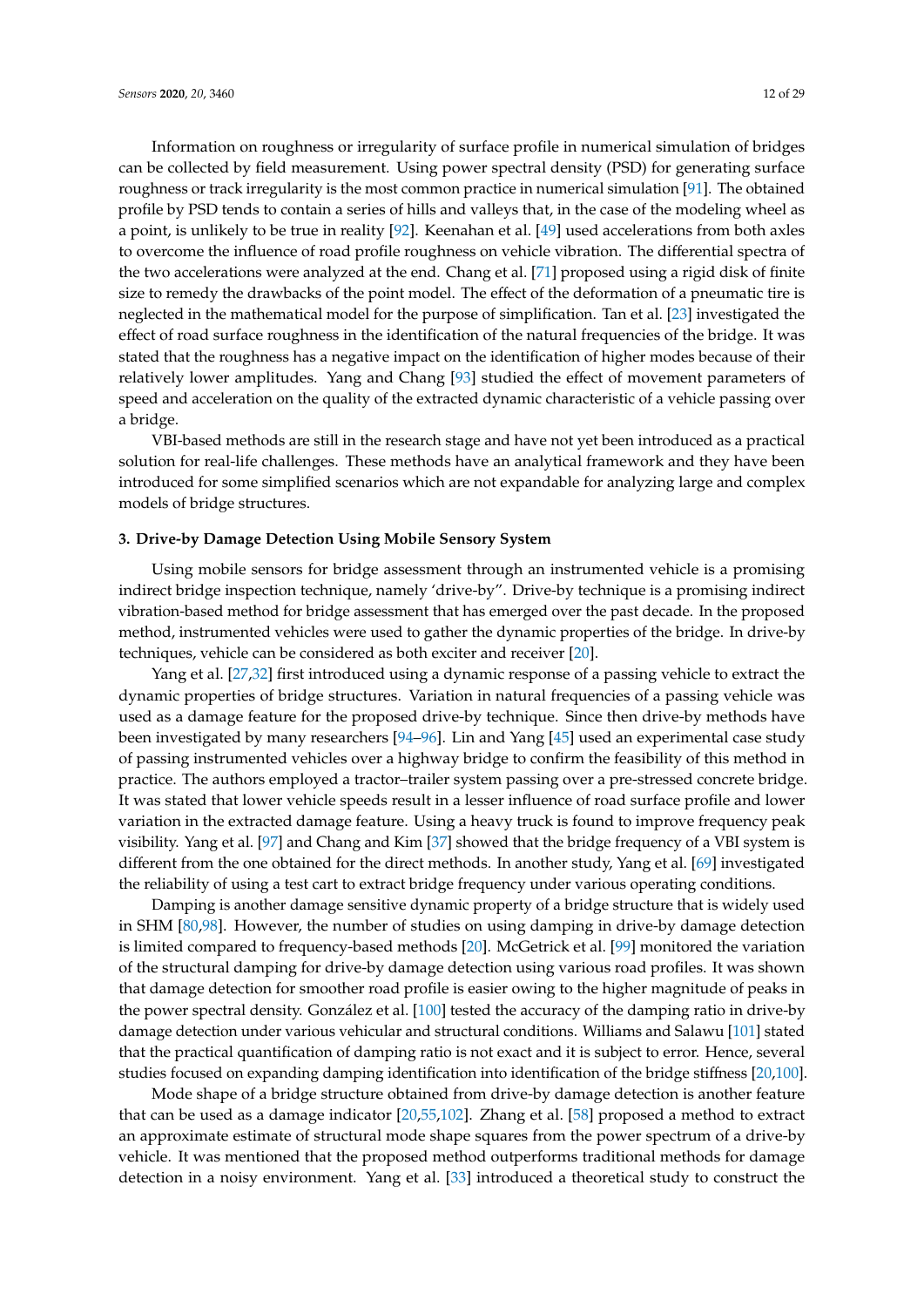mode shapes of a bridge from stimulus recordings of acceleration response obtained from a drive-by vehicle and natural frequency of the bridge structure. The result shows that the present approach is verified to be feasible under constant and low vehicle speeds. Oshima et al. [\[50\]](#page-22-2) developed an indirect method to estimate mode shape from moving coordinates of the bridge structure using the singular value decomposition method. It was stated that the method needs a large number of measurement data for reliable identification of mode shapes from noisy data. Malekjafarian and OBrien [\[103\]](#page-24-7) used short-time frequency-domain decomposition to extract the bridge mode shapes from the responses measured in a passing vehicle. Two concepts are proposed to deal with the input uncertainty caused by the road profile. Other methods are also proposed for drive-by damage detection that includes using stiffness [\[90](#page-23-18)[,104\]](#page-24-8), moving force identification [\[105\]](#page-24-9), point impedance measured from a tapping vehicle [\[58\]](#page-22-10), operating deflection shape curvature [\[106\]](#page-24-10). Table [7](#page-12-0) shows some vehicle-assisted methods for the SHM method using vehicles as mobile sensory devices.

<span id="page-12-0"></span>

| Reference                       | Method                                                 | Feature                                                                                                                      | <b>Extracted Parameters</b>                                                                 |
|---------------------------------|--------------------------------------------------------|------------------------------------------------------------------------------------------------------------------------------|---------------------------------------------------------------------------------------------|
| Matarazzo et al. [107]          | Moving smartphones                                     | Vehicle acceleration                                                                                                         | First three modal<br>frequencies                                                            |
| Mei and Gül, [108]              | Smartphones in a large<br>number of moving<br>vehicles | Mel-frequency cepstral coefficients<br>and Kullback-Leibler divergence                                                       | Damage                                                                                      |
| McGetrick et al. [109]          | Vehicle with fitted<br>sensors on its axles            | Global navigation satellite systems<br>(GNSS) in the smartphone                                                              | Bridge frequency                                                                            |
| Kim et al. [24]                 | Moving vehicles as<br>moving sensors                   | Vehicle acceleration, vehicle's<br>spectral distribution pattern                                                             | Bridge-frequency,<br>vehicle's spectral<br>distribution pattern,<br>roadway surface profile |
| Deng and Phares, B M<br>$[110]$ | Load rating of bridges                                 | Strain response of ambient traffic<br>trucks                                                                                 | Load rating                                                                                 |
| Martínez et al. [111]           | Drive-by monitoring                                    | Vertical displacements of a bridge                                                                                           | Deflection                                                                                  |
| Yang et al. [112]               | Moving loads<br>identification                         | The bridge deflection and strain to<br>moving loads                                                                          | Axle loads identification                                                                   |
| Bowe et al. [113]               | Train-mounted<br>accelerometers                        | Accelerations resulting from the<br>train/track/bridge dynamic<br>interaction                                                | Natural frequencies                                                                         |
| Niu [114]                       | Moving instrumented<br>vehicle                         | Vehicle dynamic behavior                                                                                                     | The damping ratio of the<br>bridge                                                          |
| Obrien and Keenahan<br>[48]     | Instrumented<br>tractor-trailer                        | Acceleration                                                                                                                 | Damping                                                                                     |
| Cerda et al. [115]              | Instrumented vehicle                                   | Signals from sensors on the vehicle<br>(indirect monitoring)                                                                 | Shifts in the fundamental<br>frequency                                                      |
| Kim et al. [116]                | Drive-by bridge<br>inspection                          | Acceleration signals from sensors on<br>the vehicle                                                                          | Changes of dominant<br>frequencies and damping                                              |
| Kim et al. [117]                | Acceleration                                           | Vertical acceleration and gyroscopic<br>pitching measurements of the<br>vehicle are combined with bridge<br>accelerations to | Vehicle positioning                                                                         |

**Table 7.** Vehicle-assisted methods for SHM method using vehicles as mobile sensory device.

Overall, the indirect bridge monitoring methods using mobile sensory devices have a great potential for drive-by damage detection. Drive-by methods are still in the research and technological development phase but they are possibly viable candidates for specific applications of health monitoring of bridges. These methods suffer from the uncertainty caused by mobility parameters of vehicles and lots of influential parameters among which are the physical parameters of the vehicles and the contact surface, that significantly degrade the performances of these methods for real-life applications. The low accuracy of these methods makes them unreliable solutions as a standalone tool for the health monitoring of bridges. Moreover, due to the lack of an effective platform for the implementation of these techniques, these methods have a low capacity for commercialization and attracting business-driven investment.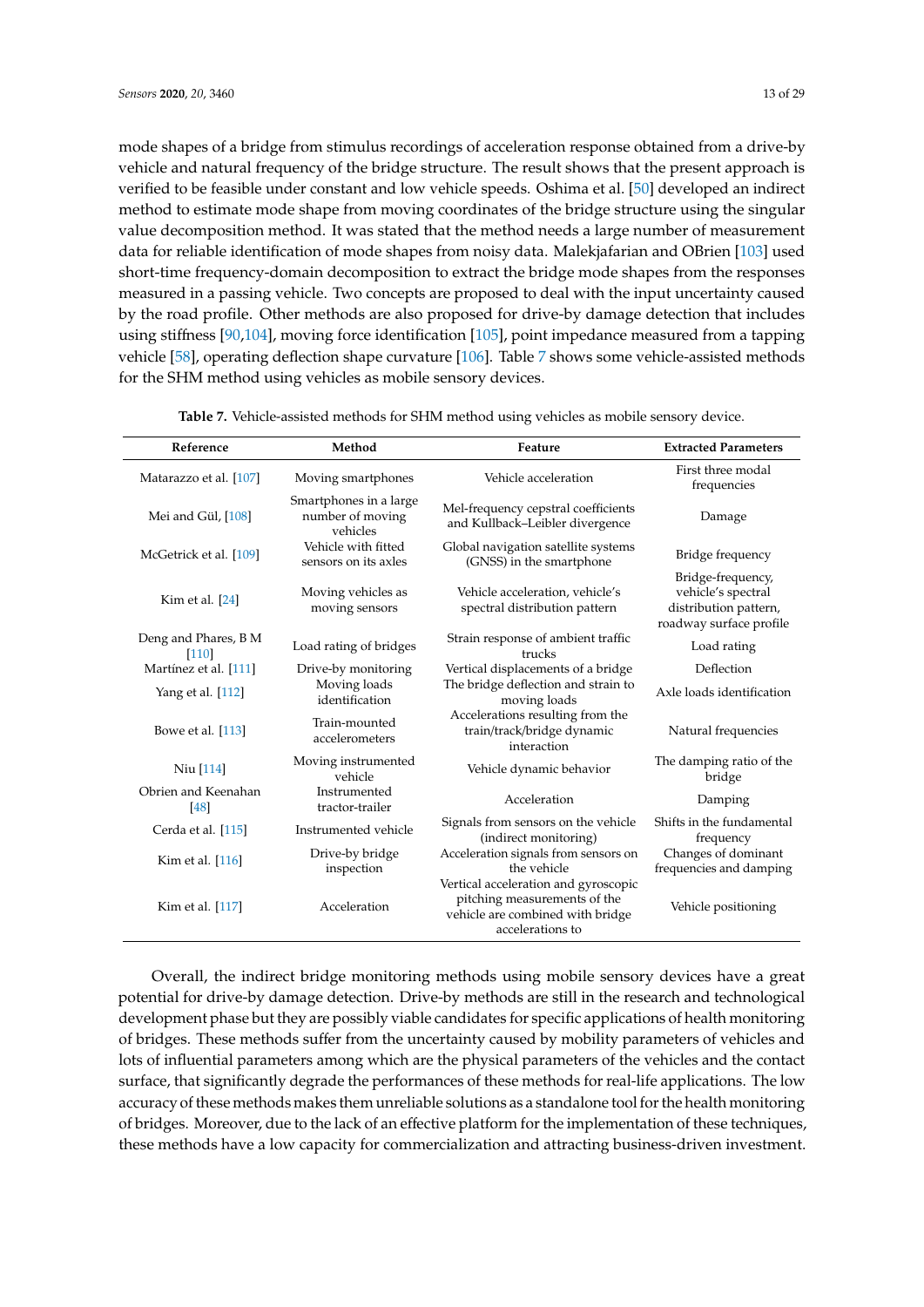#### **4. Vehicle-Classification-Based Methods**

The methods used in traffic engineering to derive the vehicle parameters in their moving status are defined under the term vehicle classification. Vehicle classification is a module used to categorize vehicles into several distinct classes. In these methods the vehicle could be detected by passing through a fixed sensor, passing through the monitoring area, global coverage, or a hybrid of these methods [\[118–](#page-25-2)[120\]](#page-25-3). Variety of information can be extracted using the sensors and detectors which may include vehicle count, shape—height, width and length—[\[121\]](#page-25-4), speed [\[122\]](#page-25-5), axle weight and spacing [\[123\]](#page-25-6), acceleration/deceleration [\[124\]](#page-25-7), make and model [\[125\]](#page-25-8) and number plate [\[126\]](#page-25-9).

WIM is a widely used vehicle classification method for SHM of structures specifically for bridges. Deng et al. [\[127\]](#page-25-10) used WIM for reconstructing vehicular loading in finite element (FE) model updating. The correlation between vehicular loads and damages was studied. Several sensors were installed on the bridge structure including the WIM system, global positioning systems (GPSs), strain gauges, and closed-circuit television (CCTV) cameras. Bridge WIM is an SHM method to reconstruct the loading information of a bridge structure by determining the weight of the passing over vehicles [\[77\]](#page-23-6). Lydon et al. [\[128,](#page-25-11)[129\]](#page-25-12) used fiber optic sensors for axle detection on an RC bridge in Northern Ireland. The results confirmed the performance of the fiber optic sensors for gathering traffic loading information. Deng et al. [\[127\]](#page-25-10) proposed a method to identify vehicle speed from the bridge WIM sensors. The method does not need an additional sensor for axle detection. The method was validated using numerical and experimental examples. Hou et al. [\[130\]](#page-25-13) proposed a vision-based WIM technique to detect trucks on highway bridges and identify the loading. A clear input–output model was established for bridges to explore the correlation between the responses of different bridges to the same loading.

Suzuki et al. [\[131\]](#page-25-14) developed a bridge WIM system to extract the acceleration response of the concrete deck slab from the velocity and weight of the passing vehicles over bridge structures. The maximum error for predicting vehicle weight was about 20% for the proposed method. Wang et al. [\[132\]](#page-25-15) investigated vehicle classification by measuring train response of bridges obtained from WIM. The vehicle parameters such as weight, damping coefficients, and suspension stiffness can be identified using the proposed method. It is stated that the method showed acceptable robustness against noise. Dieng et al. [\[133\]](#page-25-16) proposed a technique to determine the location of active damage zones. A combined bridge WIM technique and acoustic emission was used to monitor the health state of bridge structures under operating traffic load.

Cantero et al. [\[134\]](#page-25-17) introduced a virtual axle concept to detect small local damages in bridge structures. The bridge deformation is measured by bridge WIM to extract the distances between axles and axle weights. The proposed method can operate as a model-free output-only SHM system. Zhang et al. [\[135\]](#page-25-18) presented an automated data-driven method for identification of bridge load characteristics such as the weight and speed using machine learning techniques. An experimental example by collecting WIM data from a short bridge structure was used to validate the results. Lydon et al. [\[136\]](#page-25-19) conducted a comparative study to evaluate the performance of fiber optic and electric resistance strain sensor systems for WIM. It was observed that optical fiber networks have better performance compared to conventional methods. Ellis et al. [\[137\]](#page-26-0) introduce a unified bridge management system to link SHM and WIM. The challenges and progresses are presented to researchers and industry.

Bridge weigh in motion (BWIM) is a type of WIM technology that is widely used for SHM of bridges. BWIM is an approach through which traffic data including speed, number of axles, axles spacing, and gross and axle weight of the passing vehicles are identified using a series of conventional strain gauges. BWIM is particularly suitable for short-term measurements of traffic data as it can be easily installed and detached from the bridge. The use of BWIM is preferred over the commercially available pavement WIM systems, mainly because the former offers economic benefit, requires infrequent calibration, and causes no interruption to traffic during installation. Cardini and Dewolf [\[138\]](#page-26-1) applied BWIM through using strain gauges to gain information on the quantity and weights of the trucks crossing the highway bridge. The proposed system was able to determine the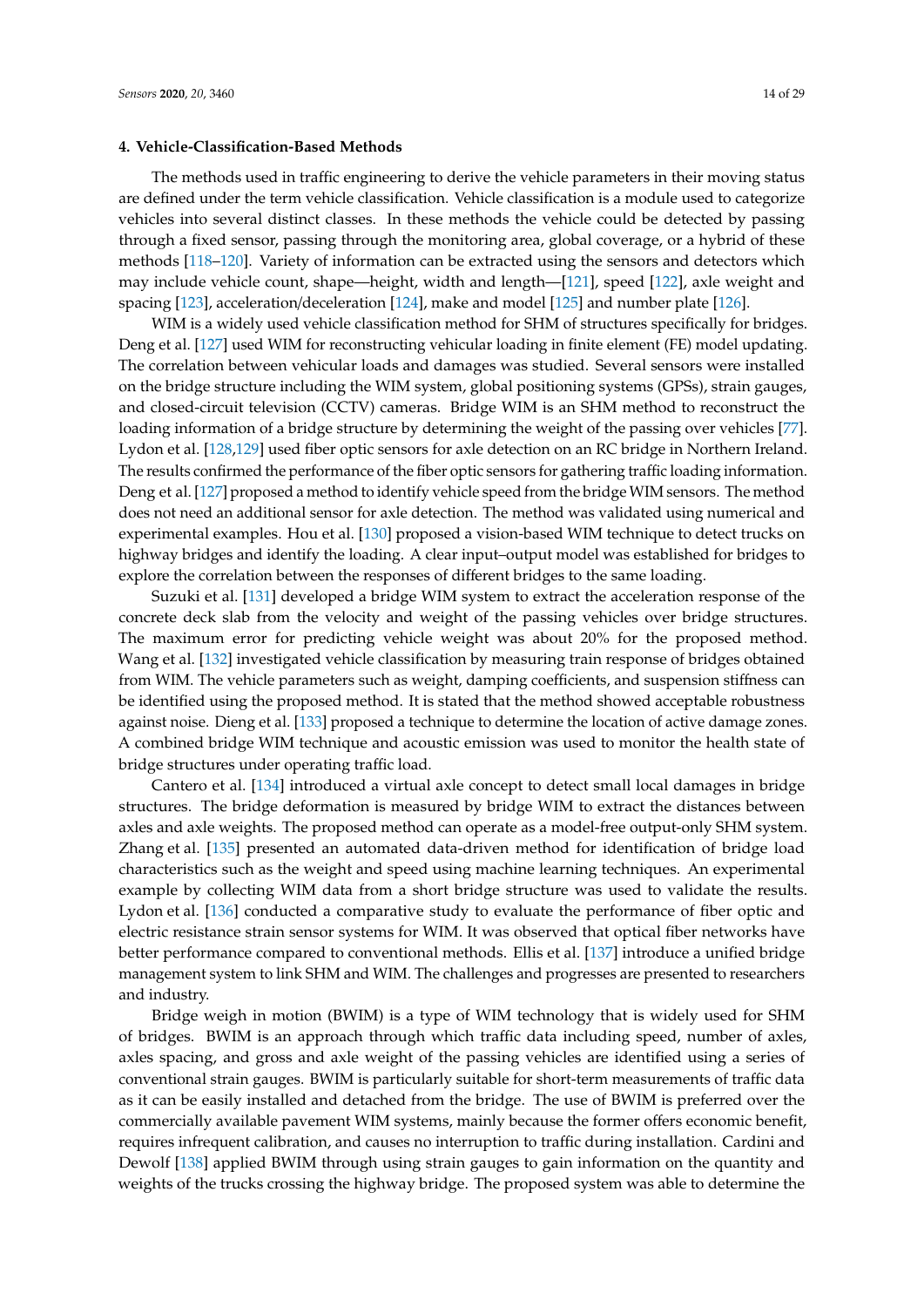volume of trucks crossing the bridge, their gross vehicle weights, the lanes used by the trucks, and the number of overload trucks. Cantero et al. [\[139\]](#page-26-2) proposed a BWIM-based damage identification method by introducing the concept of 'Virtual Axle' to derive a damage indicator. The investigations on the influence of the key parameters such as the degree and location of damage, noise levels, span lengths, and profile irregularities on the accuracy of the method show that the 'Virtual Axle' method can detect small local damages in statically indeterminate structures. Gonzalez and Karoumi [\[140\]](#page-26-3) proposed a model-free damage detection method using deck accelerations response and BWIM. The proposed method is a combination of an artificial neural network and a Gaussian process that applies to railway bridges. The result of the numerical study shows that the data on the load's position, magnitude, and speed improve the accuracy of the damage detection algorithm. Kalyankar and Uddin [\[141\]](#page-26-4) developed a three-dimensional finite element model to estimate multi-vehicles–bridge interaction in a BWIM. Several mechanical properties of vehicles including suspension, damping, tire movement, air pressure, mass distribution on the axles, material and geometric behavior was considered in the developed 3D model for a more reliable estimation. Lydon et al. [\[128\]](#page-25-11) developed nothing on the road (NOR) axle detection method by introducing a fiber optic BWIM system. The strain response of the live loading at various locations on the bridge was measured. The results confirmed the viability of a new strategy for axle detection. Kawakatsu et al. [\[142\]](#page-26-5) proposed a single strain sensor-based BWIM. The obtained data were automatically optimized by consulting a surveillance camera. Satisfactory results were obtained using a single sensor application in BWIM.

Vision-based vehicle classification is another technique that is used in health monitoring of structures. Akbar et al. [\[143\]](#page-26-6) investigated the application of an unmanned aerial vehicle-based system to provide images of the structural site. Speeded up robust features (SURF) feature was used for stitching images. SURF features are first reduced then transformed to align the images for final stitching. The comparison between the actual and previous view provides the structural differences. The proposed approach has also been applied on a concrete structure, and the displacement detected on the column of the structure's backyard verified the feasibility for real-world SHM. Shan et al. [\[144\]](#page-26-7) presented a vision-based surface flaws detection method using the SIFT feature. In-situ tests of surface flaws are conducted on the piers of Yiqiao Bridge at Hangzhou bay. The experimental results show that the proposed method is reliable and useful for measuring surface flaws on the piers of bridge structures. Chen et al. [\[145\]](#page-26-8)

Light detection and ranging (LiDAR) has several significant advantages over existing approaches including limited disruption to traffic, low labor requirements, and providing permanent documentations of the temporal changes of a structure. Liu et al. [\[146\]](#page-26-9) conducted a study to explore the potential of applying LiDAR scanners for bridge-health monitoring. A surface damage detection algorithm called LiBE was presented. The LiBE algorithm differentiated information obtained from an original bridge surface through surface gradient and displacement calculation. Most of the bridge surface defects detected by the LiDAR scanner were visible to human eyes and were documented as digital photo images. Bian et al. [\[147\]](#page-26-10) conducted a process analysis of the LiDAR bridge inspection. Several issues associated with the application of LiDAR scanning in the inspection process were pointed out.

Other vehicle classification methods such as laser Doppler vibrometers [\[148\]](#page-26-11), vision-based methods [\[149](#page-26-12)[,150\]](#page-26-13), Microwave radar interferometer [\[151\]](#page-26-14) are also used for SHM of bridge structure. Table [8](#page-15-0) presented important studies conducted on vehicle-classification-based methods for SHM.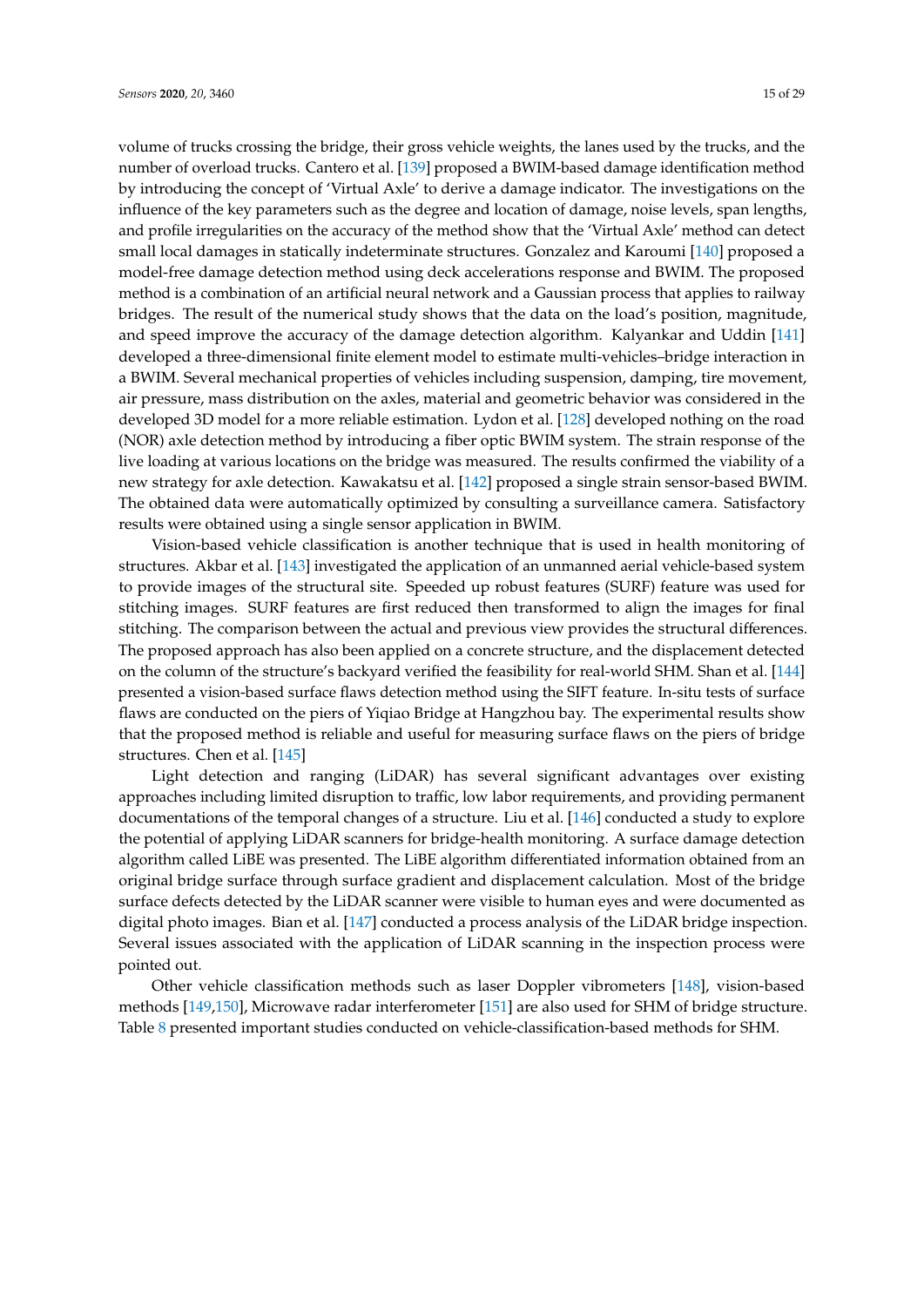<span id="page-15-0"></span>

| Reference                             | Method                                                              | Feature                                                                           | <b>Details</b>                                                                                               |
|---------------------------------------|---------------------------------------------------------------------|-----------------------------------------------------------------------------------|--------------------------------------------------------------------------------------------------------------|
| Mei et al. [61]                       | Sensors mounted on a large number of<br>passing-by vehicles         | Transformed features related to bridge<br>damage are extracted from MFCCs and PCA | Damage identification                                                                                        |
| Martínez Otero and et al. [148]       | Laser Doppler vibrometers (LDVs) installed<br>on a vehicle          | Instantaneous Curvature of the velocity (RIC)                                     | Damage identification                                                                                        |
| Hou et al. [150]                      | Cameras, bridge monitoring systems, and<br><b>WIM</b>               | weigh parameters                                                                  | Re-identification of trucks                                                                                  |
| Kawakatsu et al. [142]                | <b>BWIM</b>                                                         | Strain data                                                                       | Speed, locus, and wheel positions                                                                            |
| Sadeghi Eshkevari and Pakzad<br>[152] | Moving vehicle acceleration measurements                            | Accelerations inside rigid vehicles                                               | Natural frequencies and mode shapes                                                                          |
| Liu and Yu [153]                      | Traffic load identification                                         | Static and time-varying components                                                | Weight of moving traffic loads                                                                               |
| Kawakatsu et al. [154]                | Strain prediction for bridges                                       | Camera and strain sensors                                                         | Strain responses and bridge dynamic model                                                                    |
| Deng et al. [127]                     | Detecting the speed and axles of moving<br>vehicles                 | Flexural strain signal                                                            | Gross vehicle weight (GVW) and axle weights (AWs), and<br>vehicle speed and axle spacing (AS)                |
| Zhang et al. [151]                    | Microwave radar interferometer                                      |                                                                                   | Bridge dynamic responses                                                                                     |
| Khuc and Catbas, [149]                | Computer Vision-Based technologies                                  | Unit influence surface (UIS)                                                      | Damage identification                                                                                        |
| Catbas et al. [155]                   | Computer vision-based technologies                                  |                                                                                   | Vehicle weight estimation                                                                                    |
| Lydon et al. [128]                    | <b>BWIM</b>                                                         | Fiber optic sensors                                                               | Statistics on vehicle weight, class and frequency                                                            |
| Wattana and Nishio [156]              | Traffic volume estimation                                           | Dynamic response data                                                             | Traffic volume                                                                                               |
| Kalyankar and Uddin [141]             | <b>BWIM</b>                                                         | Vehicle characteristic                                                            | Obtain vehicle parameters such as velocity, axle numbers,<br>and their distances                             |
| Fischli et al. [157]                  | Fiber-optic strain gauges (FBG)                                     |                                                                                   | Number of axes per vehicle and driving speed                                                                 |
| Fischli et al. [157]                  | Long-gauge strain influence line                                    | The influence line of long-gauge strain                                           | Axle load, wheelbase and velocity on a bridge                                                                |
| Gonzalez and Karoumi [140]            | <b>BWIM</b>                                                         | Load's position, magnitude and speed                                              | Assessing healthy or damaged state of bridge                                                                 |
| Cantero et al. [139]                  | <b>BWIM</b>                                                         | Bridge deformation                                                                | Detect small local damages                                                                                   |
| Cantero and González [134]            | <b>WIM</b>                                                          | Deformation of the bridge                                                         | Axle weights and distances between axles for each vehicle                                                    |
| Zhang et al. $[158]$                  | WIM and VBI                                                         | Traffic loads                                                                     | To identify bridge load characteristics such as the weight<br>and speed of trucks                            |
| Augustine et al. [159]                | Estimation of the applied load from<br>measured structural response | Strain data measured at optimum locations                                         | Estimating moving loads                                                                                      |
| Seo and Hu [160]                      | <b>WIM</b>                                                          | Network of strain sensors                                                         |                                                                                                              |
| Zong et al. [161]                     | <b>WIM</b>                                                          | WIM data and the dynamic influence line                                           | Vehicle weight and the vehicle gaps                                                                          |
| Chen et al. [162]                     | <b>WIM</b>                                                          | WIM data                                                                          | Vehicle traffic volume, vehicle traffic composition, axle load<br>spectrum and gross vehicle weight spectrum |
| Xu et al. [163]                       | <b>WIM</b>                                                          | WIM data                                                                          | Traffic condition and vehicle loading                                                                        |
| Cardini and Dewolf [138]              | <b>BWIM</b>                                                         | WIM data                                                                          | Gross vehicle weights of trucks crossing steel girder bridges                                                |

**Table 8.** Vehicle-classification-based methods for SHM.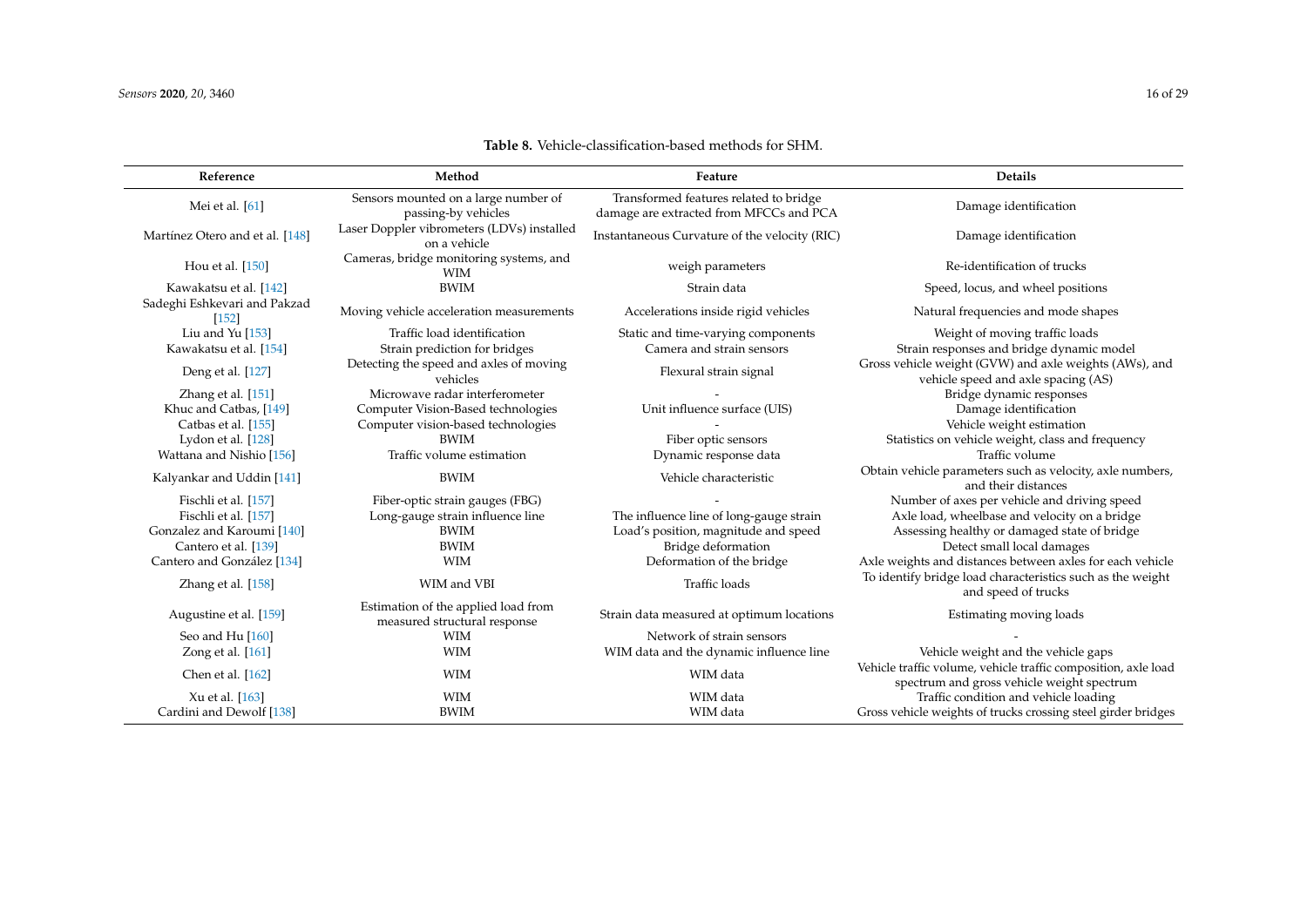Health monitoring of bridges using traffic information obtained using vehicle classification methods such as WIM, BWIM or strain gauges has been practiced for many years, and methods and apparatus used prior, have been modified to suit the then-current needs. However, the concept and technical principles of these methods remained largely unchanged for more than a half-century whereas the vehicles are undergoing a distinct evolution in design, and technology. The available WIM, BWM, and vision-based methods, rely on fixed-location sensors and they usually require on-site work that imposes interference with traffic. On the other hand, these methods are too expensive or subject to errors/limitations under specific situations.

## **5. Criteria and Guidelines**

Obtaining the accurate knowledge of bridges' behavior under real traffic load levels is one of the prerequisites for an effective condition monitoring application. However, traffic loads are entirely stochastic that makes quantitative analysis of structural load effects especially difficult [\[164\]](#page-27-7). Load testing offers a unique opportunity to study the real behavior of bridges [\[165\]](#page-27-8).

#### *5.1. Conventional Vehicle-Assisted SHM*

Load testing of bridges is as old as their construction and in the early days loading tests were carried out before the opening of the bridge [\[166\]](#page-27-9). The results of the loading test were an indicator that the bridge is safe enough to be opened traveling public. Sometimes it led to the collapse of the new bridge. However, the loading test is still the prerequisite before opening in some countries, such as Switzerland and Italy [\[166–](#page-27-9)[168\]](#page-27-10). Nowadays the analytical method in bridge design is much more improved and more reliable methods are introduced to predict static and dynamic behavior of structures. However, the bridge loading is the most precise method to provide information about the real behavior of a bridge considering the uncertainty exposed due to the effect of the deterioration mechanism. Field testing helps engineers to have more exact values for load modeling and analysis with low uncertainty levels. On the other hand, the loading test gives more precise material properties for an existing bridge that can include resistance strength, stiffness, and impact value. Dynamic response, strain measurement, and recording displacement are of the most common data taken in a normal loading test [\[168\]](#page-27-10).

Load tests are tools in getting an insight into adequacy or otherwise inadequacy of the bridge superstructure [\[169\]](#page-27-11). Moreover, load testing can be used for condition monitoring of constructed bridges which are faulty or which have undergone a major structural repair or strengthening [\[170\]](#page-27-12). The main forms of load testing of bridges are presented in Table [9.](#page-16-0)

<span id="page-16-0"></span>

| Type of the Loading Test | <b>Objective</b>                                                | <b>Load Level</b>                                                       | <b>Potential Induced Damages</b>         |
|--------------------------|-----------------------------------------------------------------|-------------------------------------------------------------------------|------------------------------------------|
| Supplementary load tests | As a complement of the                                          | Not exceeding normal                                                    | No permanent structural                  |
|                          | analytical methods                                              | traffic loads                                                           | damage                                   |
| Proof loading            | As a proof of satisfactory                                      | Serviceability limit state                                              | No permanent structural                  |
|                          | design and construction                                         | loading.                                                                | damage                                   |
| Proving load testing     | As a proof of the<br>load-carrying capacity of the<br>structure | Considerably higher<br>levels of loading than<br>other forms of testing | Risk of irreversibly damage<br>to bridge |
| Dynamic load testing     | To evaluate the performance                                     | Ambient or forced                                                       | No permanent structural                  |
|                          | of a structure                                                  | vibrations                                                              | damage                                   |

**Table 9.** The available load testing methods used for SHM of bridges [\[170\]](#page-27-12).

The desired types of measurement, location of the instrumentation, and the applied test loads should be determined by conducting a feasibility study. For instance, using global or local loading or a combination of both as the loading system should be determined. In the case of any possibility of damage to a structure, it is desirable to impose loading which is well below the threshold of tolerance by a structure [\[170\]](#page-27-12). Dynamic load is usually provided in a form of normal traffic, test vehicles, sudden release of deflection, sinusoidal exciter, energy input device, or the braking of a vehicle on the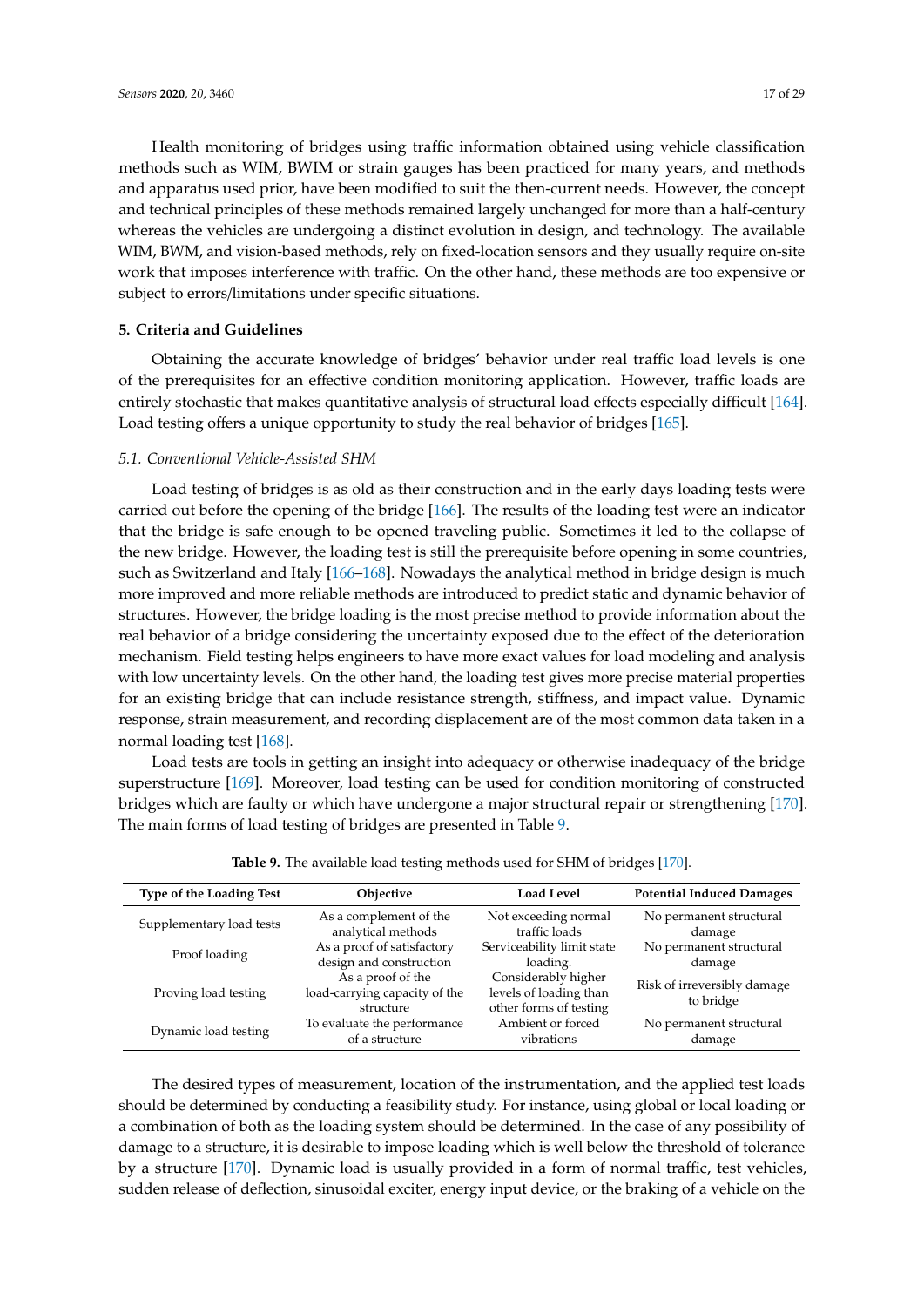bridge [\[171\]](#page-27-13). The purpose of dynamic tests is to determine the dynamic characteristics of the bridge such as natural frequencies, mode shapes, and damping factors. Furthermore, the strain response and displacement are other parameters that are of importance that are recorded during a loading test. Bridge tests can be either for static loads that the applied load does not exceed the elastic range of structural response (or sometimes ultimate load tests) [\[171\]](#page-27-13).

### *5.2. Detectability Range of Vibration-Based SHM*

Generally, damage is defined as any change in spatial characteristics, mechanical properties, integrity, or boundary conditions of a structure which adversely affects performance, although the structure can still function satisfactorily [\[4,](#page-20-22)[172\]](#page-27-14). Type of materials is an important factor in developing and evolving damages in structures. Concrete and steel are of the most used conventional materials in bridge construction. In concrete structures, reduction of reinforcement bar diameter, loss of bond between the steel–concrete interface, and concrete cracking are of the most reported defects [\[173\]](#page-27-15). On the other hand crack and corrosion are two main defects that threaten the integrity of steel structures [\[174,](#page-27-16)[175\]](#page-27-17).

The reduction of the cross-section in the reinforcement bar is a frequently cited damage to concrete structures. VDD methods mainly rely on loss of stiffness in structures. Since the concrete parts mainly contribute to the stiffness, deterioration of the reinforcement has little effect on natural frequency. As a result, reduction of cross-sectional area in steel reinforcement is not easy to be identified unless in structures with significant loss of reinforcement bar [\[176,](#page-27-18)[177\]](#page-27-19). Corrosion of prestressed cables is one of the most important defects in prestressed structures. These tendons are in the form of either pre-tensioned or post-tensioned in concrete structures. Significant corrosion of prestressed cables may lead to a reduction in tensile strength and collapse of the structure. The stiffness of structures contributed predominantly by the concrete, as a result, it is difficult to detect damages of tendons using stiffness changes. Loss of prestress tendons in structures is detectable only if it is accompanied by propagation of tensile cracks [\[178\]](#page-27-20). Without significant loss of cross-sectional area, other damages in concrete structures such as scaling, delamination, spalling, efflorescence, pop-outs, wear and abrasion also are not detectable using conventional damage detection methods.

Steel structures are of the most frequently used structural forms in civil engineering. In steel structures, members are often connected by welding joints, bolts, or rivets. Steel structures are vulnerable to failure by fatigue and fracture. As reported, fatigue and fracture were related to 80% to 90% of the failures in steel structures [\[176,](#page-27-18)[177\]](#page-27-19). The development of fatigue cracks can be divided into three stages of initiation, propagation, and fracture. In the initiation phase, microcracks are distributed over a structure whereas in the propagation phase the microcracks are evolved into macrocracks. In the last phase, the macrocracks grow until the structure fails. The growth of fatigue crack increases progressively in the form of the exponential function. Much fewer numbers of cycles are required to drive microcracks into fracture collapse [\[179\]](#page-28-0). Due to significant change in the cross-sectional area of the element, detectable variation in modal frequencies is found in the fracture phase. However, there is a high probability of masking damage by the environmental or operational noises before reaching the fracture phase. Bolt connections are frequently used joints in steel structures. Deterioration or failure of bolted joints may affect the overall integrity of a structure. In many cases, total loss or deterioration of connecting bolts is detectable using vibration-based methods. However, partial loss of bolts is not detectible due to the friction in the remaining bolts in some occasions where the connection may appear to be fixed [\[176](#page-27-18)[,177\]](#page-27-19).

As a concluding remark, one may note that the type of imperfection is a very important factor in the detectability of a damage detection system. Member loss, cracks, and bolt removal are the most probable damages that can be detected by SHM techniques and damages caused by corrosion— degradation of materials, etc.—generally cannot be distinguished by these methods. The vibration-based methods provide a powerful tool to achieve an integrated assessment of the global state of structures. However, using VDD does not necessarily mean that to expect all local and global damages in structure could be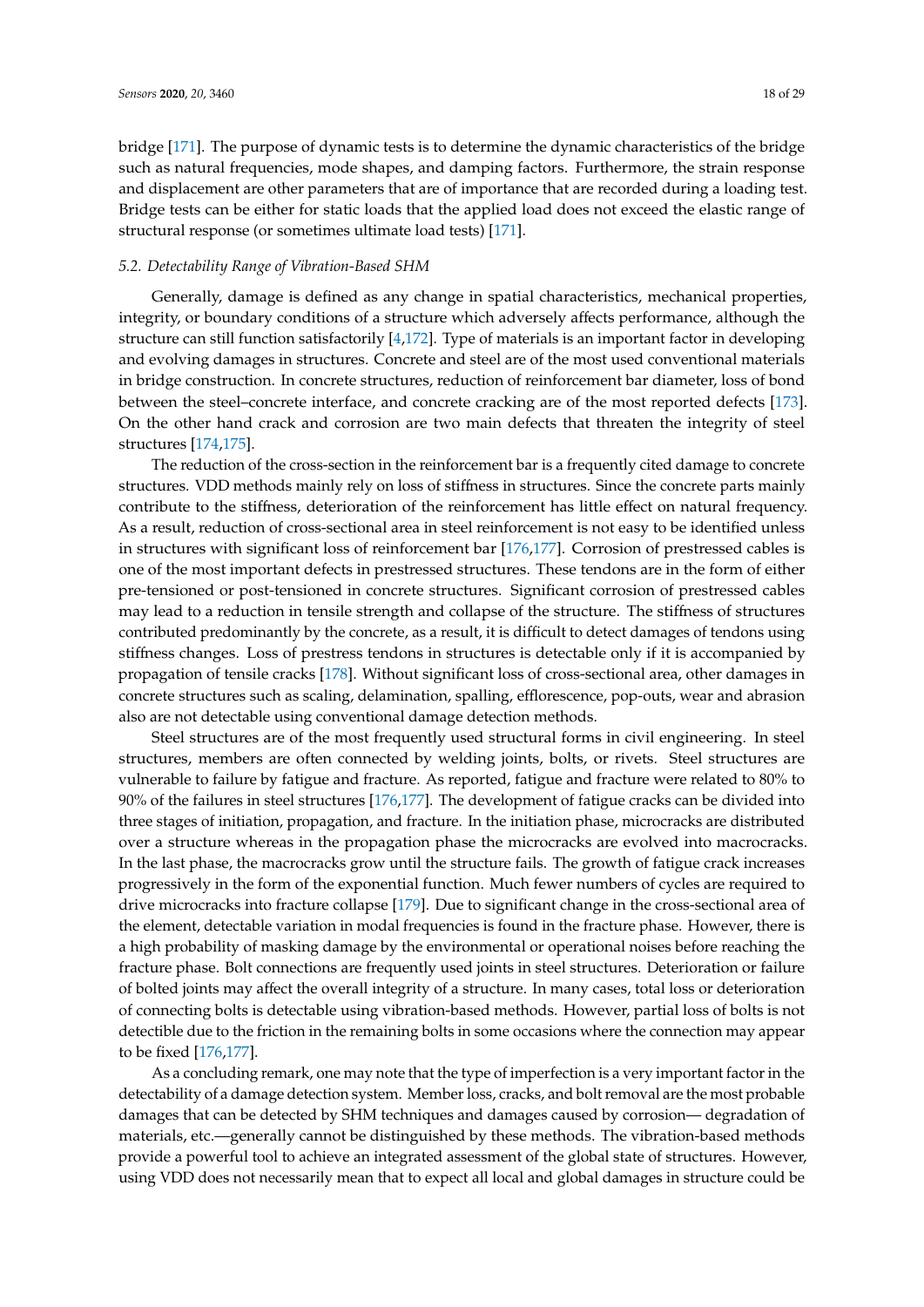diagnosed. Perhaps these methods should be accompanied with techniques to produce a richer picture of the health state in bridge structures. A review of various testing methods and the acceptance criteria for detection damages are available in various codes and standards [\[180,](#page-28-1)[181\]](#page-28-2).

# **6. Future Works**

The available vehicle-assisted SHM methods reviewed in this paper have valuable features and potentials that can be used by combining them with other SHM techniques such as providing complementary functions to other VDD techniques; however, using each method as a reliable standalone tool is in doubt due to several deficiencies of each method.

VBI-based methods have an analytical framework and they have been introduced for some simplified scenarios which are not expandable for analyzing large and complex models of bridge structures. Future research in this promising area should be concentrated on developing new methods which relate to the actual complexity level of the structures and transition load in multi-vehicle cases passing through various lanes of a highway bridge. It could be facilitated by incorporating new technologies in computer engineering such as advanced software, ultrafast computing, and high capacity storage systems. Having access to real-time mobility and physical information of the vehicles passing through a bridge structure makes it possible to estimate the vehicular loading that results in the extraction of real-time behavior of the structure.

Drive-by methods are still in the research phase and could be potentially a method of choice for specific applications and to gain an overall assessment of the health state of a bridge. These methods have many limitations such as mobility parameters of vehicles which result in inconsistent results dealing with high-velocity travel speed. Moreover, there are lots of influential parameters such as physical characteristics of vehicles as well as the contact surface which have a direct impact on the obtained dynamic response. These issues significantly downgrade the applicability of these methods for real-life applications. Future work should focus on approaches to further alleviate the downsides of drive-by approaches to disentangle the complexities to make a more flexible and transparent framework.

Health monitoring of bridges using traffic information obtained using vehicle classification methods such as WIM, BWIM, or strain gauges, has been widely used for many years. The concept and technical principles of these methods remained largely unchanged for more than a half-century, whereas the vehicles are undergoing a distinct evolution in design, and technology. Nowadays autonomous and autopilot vehicles are fleeting on the roads and they are expected to revolutionize the transportation system in an unprecedented manner. Smart vehicles are equipped with various types of sensors such as cameras, LiDAR, radar, and ultrasonic sensors to observe the vehicle's environment. Moreover, these vehicles have access to GPS, on-board unit (OBU), and a computing cloud that provides a valuable combination to be used for SHM. Hence, it is necessary to direct future efforts towards the integration of smart vehicle technology with SHM. The future of vehicle-assisted SHM is tightly linked to development and progression in other fields of industry such as automotive, electronics, and adaption of smart technologies in the transportation system. Furthermore, providing the required infrastructure and facilities is a prerequisite for a transition into intelligent health monitoring of bridges to suit the new generation of smart vehicles including autonomous or self-driving vehicles as well as autopilot ones. The adoption of smart-vehicle-assisted techniques in SHM could lead to advantages such as economic viability, ease of use and automated technology, higher reliability, decision-making capabilities, and self-sufficiency.

### **7. Conclusions**

Vehicle-assisted health monitoring of bridges take advantage of vehicular data in the assessment of the health state of bridges. The obtained information could be in the form of acceleration or strain response, deformation, estimation of traffic counts for the reconstruction of the applied load, or in any other form. The methods can be grouped into three main classes of vehicle classification-based methods,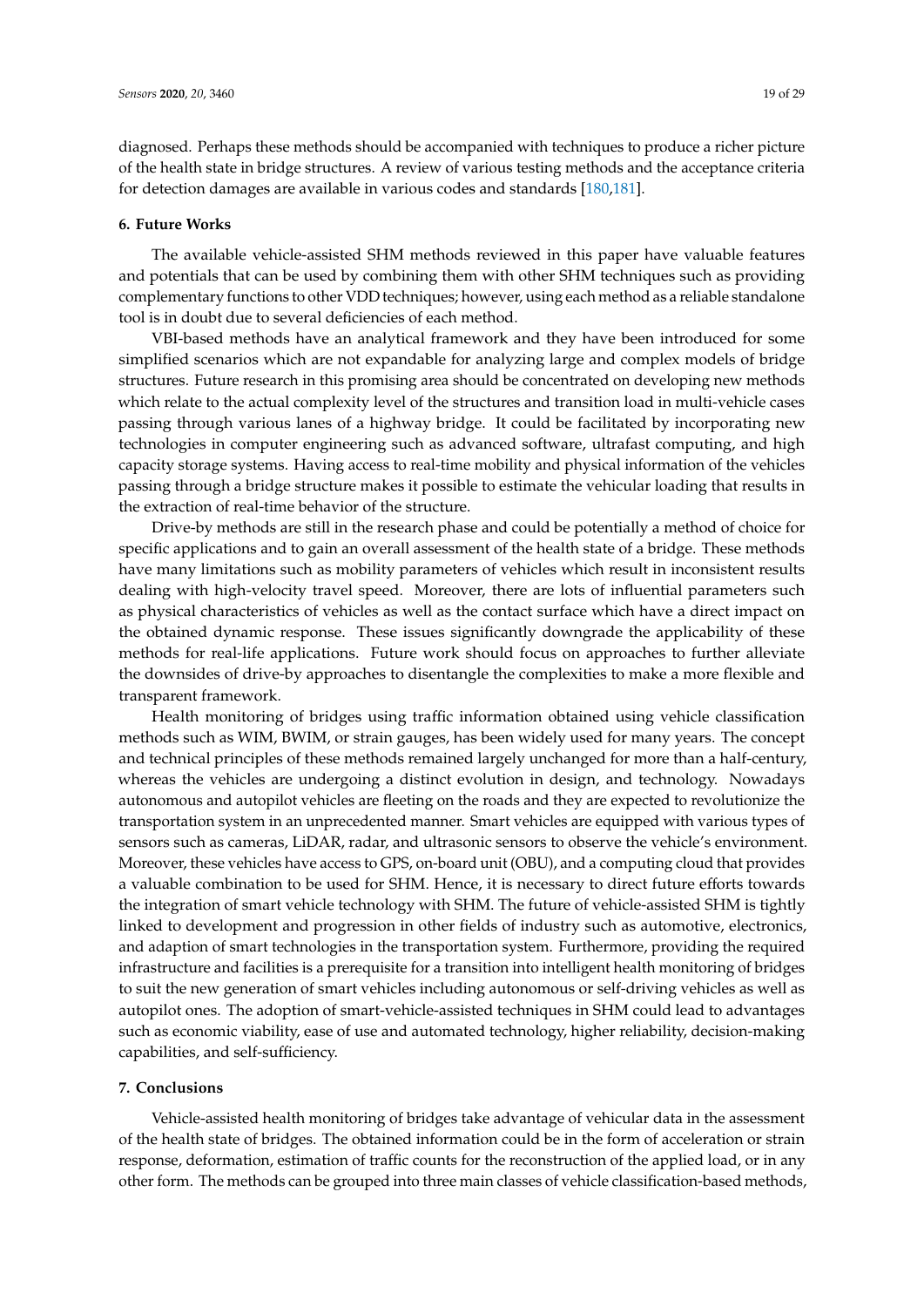drive-by and VBI-based methods. Each SHM methods have their particular assets and peculiar demerits. Depending on the objectives, available resources, and particular constraint, the optimum class of the vehicular-assisted techniques can be used for assessing the health state of bridges.

The main vehicle classification-based methods in SHM include WIM, BWIM, and vision-based techniques. BWIM and WIM have originally similar concepts and in their process, the axle parameters and gross vehicle weights can be determined during traveling over an instrumented bridge. The variety of vehicular data measured by WIM sites provides a rich source for traffic monitoring and analysis systems. WIM techniques utilize traffic-intrusive sensors and their installation and maintenance usually require on-site work that interferences with traffic. On the other hand, vehicle classification-based methods are too expensive or subject to errors/limitations under specific situations. For example, the vision-based methods may be sensitive to vehicle occlusions, weather conditions, shadows, and lighting changes.

Drive-by techniques could be considered as a low-cost alternative for existing SHM techniques that involve direct instrumentation of the bridges with sensors and equipment for the measurement of vibration parameters of a structure. In the drive-by technique, instrumented passing vehicles over a bridge are used to gather dynamic properties of the bridge and the vehicle can be considered as both exciter and receiver. Though these methods show considerable potential, they possess some limitations such as lacking comprehensive experimental verification, and field trials. The obtained successful results have been mainly limited to bridge frequency identification under controlled conditions. The existing research addressed three main challenges for drive-by bridge monitoring that includes accuracy dependency of these methods on-road profile, speed, and environmental factors. VBI-based models are promising analytical techniques for bridge SHM under moving loads. The simplified finite element model of vehicle–bridge interaction under the action of the moving load is simulated in static conditions. Hence, the main drawback of these models is primarily due to not taking into account the dynamics of the vehicles and also the mutual interaction between bridge and vehicle.

Overall, this paper shows that there is a long way to go before reaching a desired level of accuracy, and robustness for vehicle-assisted bridge SHM. The prospect of these methods is tightly linked to the development of practical solutions that well-match the unique features of smart vehicle technology.

**Author Contributions:** Resources, H.S. (Hoofar Shokravi), H.S. (Hooman Shokravi), N.B., M.H., S.S.R.K. and M.P.; investigation, H.S. (Hoofar Shokravi); writing—original draft preparation, H.S. (Hoofar Shokravi) and H.S. (Hooman Shokravi); writing—review and editing, H.S. (Hoofar Shokravi), H.S. (Hooman Shokravi), N.B., S.S.R.K. and M.H.; visualization, H.S. (Hoofar Shokravi), H.S. (Hooman Shokravi), N.B., S.S.R.K., M.P. and M.H.; supervision, N.B.; project administration, H.S. (Hoofar Shokravi), H.S. (Hooman Shokravi), N.B., M.H., S.S.R.K. and M.P.; funding acquisition, N.B., S.S.R.K. and M.P.; All authors have read and agreed to the published version of the manuscript.

**Funding:** Ministry of Higher Education, Malaysia, and Universiti Teknologi Malaysia (UTM) through the Fundamental Research Grant Scheme (4F800) and HICOE Grant (4J224). The APC was funded by the Ministry of Education, Youth, and Sports of the Czech Republic and the European Union (European Structural and Investment Funds Operational Program Research, Development, and Education) in the framework of the project "Modular platform for autonomous chassis of specialized electric vehicles for freight and equipment transportation", reg. no. CZ.02.1.01/0.0/0.0/16\_025/0007293.

**Acknowledgments:** The authors would like to thank the Ministry of Higher Education, Malaysia, and Universiti Teknologi Malaysia (UTM) for their financial support through the Fundamental Research Grant Scheme (4F800) and HICOE Grant (4J224), Ministry of Education, Youth, and Sports of the Czech Republic and the European Union (European Structural and Investment Funds Operational Program Research, Development, and Education) in the framework of the project "Modular platform for autonomous chassis of specialized electric vehicles for freight and equipment transportation", reg. no. CZ.02.1.01/0.0/0.0/16\_025/0007293.

**Conflicts of Interest:** The authors declare no conflict of interest.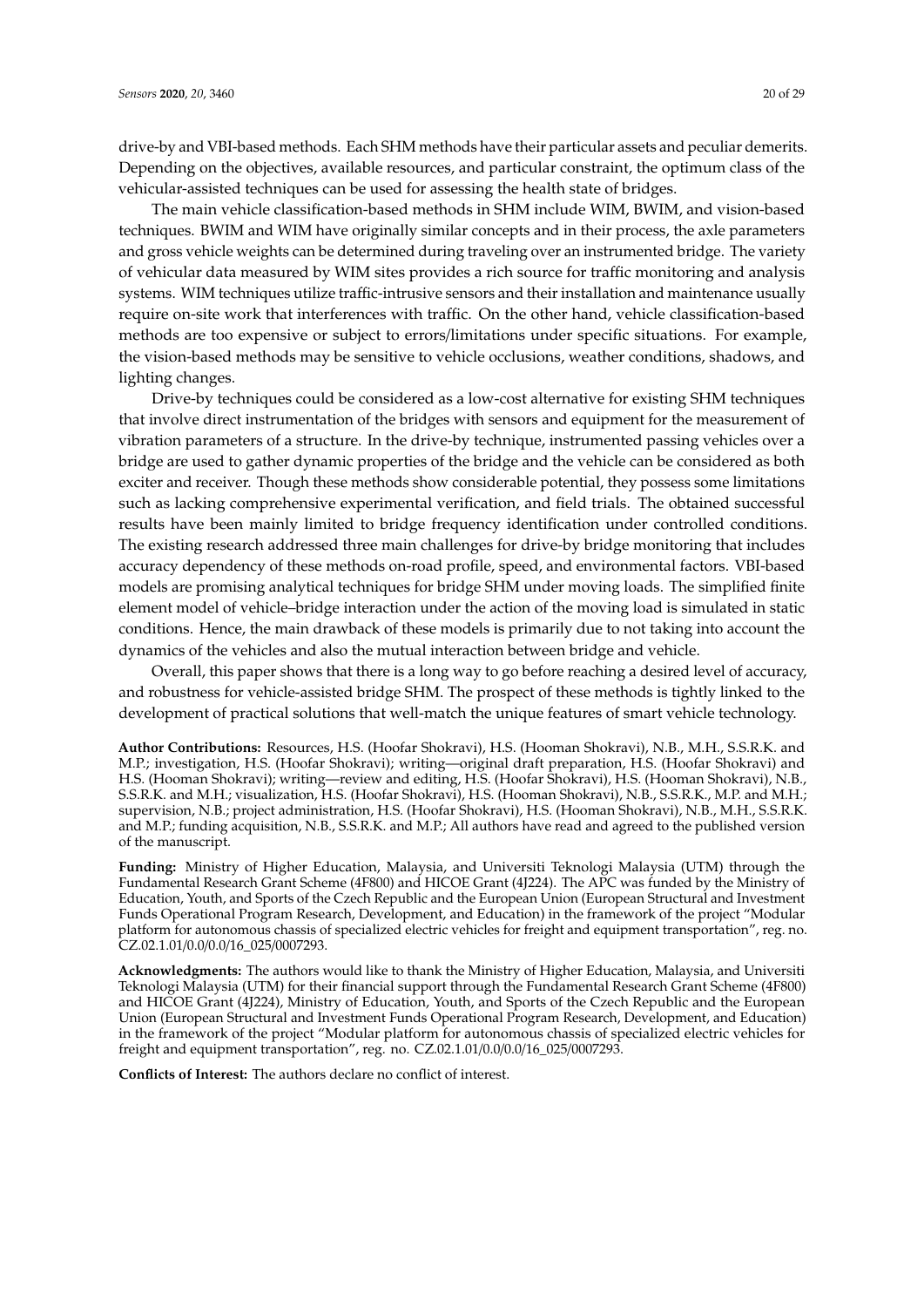# **References**

- <span id="page-20-0"></span>1. Sun, S.; Sun, L.; Chen, L. Damage detection based on structural responses induced by traffic load: Methodology and application. *Int. J. Struct. Stab. Dyn.* **2016**, *16*, 1640026. [\[CrossRef\]](http://dx.doi.org/10.1142/S0219455416400265)
- <span id="page-20-1"></span>2. Chae, M.J.; Yoo, H.S.; Kim, J.Y.; Cho, M.Y. Development of a wireless sensor network system for suspension bridge health monitoring. *Autom. Constr.* **2012**, *21*, 237–252. [\[CrossRef\]](http://dx.doi.org/10.1016/j.autcon.2011.06.008)
- <span id="page-20-2"></span>3. Mufti, A.A.; Bakht, B.; Tadros, G.; Horosko, A.T.; Sparks, G. Are Civil Structural Engineers "Risk Averse"? Can Civionics Help? In *Sensing Issues in Civil Structural Health Monitoring*; Springer: Dordrecht, The Netherlands, 2005; pp. 3–12.
- <span id="page-20-22"></span>4. Farrar, C.R.; Worden, K. An introduction to structural health monitoring. *Philos. Trans. R. Soc. A Math. Phys. Eng. Sci.* **2007**, *365*, 303–315. [\[CrossRef\]](http://dx.doi.org/10.1098/rsta.2006.1928) [\[PubMed\]](http://www.ncbi.nlm.nih.gov/pubmed/17255041)
- <span id="page-20-3"></span>5. Shokravi, H.; Shokravi, H.; Bakhary, N.; Koloor, S.S.R.; Petru, M. A Comparative Study of the Data-driven Stochastic Subspace Methods for Health Monitoring of Structures: A Bridge Case Study. *Appl. Sci.* **2020**, *10*, 3132. [\[CrossRef\]](http://dx.doi.org/10.3390/app10093132)
- <span id="page-20-4"></span>6. Shokravi, H.; Bakhary, N.H. Comparative analysis of different weight matrices in subspace system identification for structural health monitoring. *IOP Conf. Ser. Mater. Sci. Eng.* **2017**, *271*, 12092. [\[CrossRef\]](http://dx.doi.org/10.1088/1757-899X/271/1/012092)
- <span id="page-20-5"></span>7. Shokravi, H.; Shokravi, H.; Bakhary, N.; Koloor, S.S.R.; Petrů, M. Application of the Subspace-based Methods in Health Monitoring of the Civil Structures: A Systematic Review and Meta-analysis. *Appl. Sci.* **2020**, *10*, 3607. [\[CrossRef\]](http://dx.doi.org/10.3390/app10103607)
- <span id="page-20-6"></span>8. Nowak, A.S.; Hong, Y.-K. Bridge live-load models. *J. Struct. Eng.* **1991**, *117*, 2757–2767. [\[CrossRef\]](http://dx.doi.org/10.1061/(ASCE)0733-9445(1991)117:9(2757))
- <span id="page-20-7"></span>9. Shokravi, H.; Shokravi, H.; Bakhary, N.; Koloor, S.S.R.; Petrů, M. Health Monitoring of Civil Infrastructures by Subspace System Identification Method: An Overview. *Appl. Sci.* **2020**, *10*, 2786. [\[CrossRef\]](http://dx.doi.org/10.3390/app10082786)
- <span id="page-20-8"></span>10. O'Connor, C.; Chan, T.H.T. Dynamic wheel loads from bridge strains. *J. Struct. Eng.* **1988**, *114*, 1703–1723. [\[CrossRef\]](http://dx.doi.org/10.1061/(ASCE)0733-9445(1988)114:8(1703))
- <span id="page-20-9"></span>11. Chan, T.H.T.; Law, S.S.; Yung, T.H.; Yuan, X.R. An interpretive method for moving force identification. *J. Sound Vib.* **1999**, *219*, 503–524. [\[CrossRef\]](http://dx.doi.org/10.1006/jsvi.1998.1904)
- <span id="page-20-10"></span>12. Law, S.S.; Chan, T.H.T.; Zhu, Q.X.; Zeng, Q.H. Regularization in moving force identification. *J. Eng. Mech.* **2001**, *127*, 136–148. [\[CrossRef\]](http://dx.doi.org/10.1061/(ASCE)0733-9399(2001)127:2(136))
- <span id="page-20-11"></span>13. Shokravi, H.; Shokravi, H.; Bakhary, N.; Heidarrezaei, M.; Koloor Rahimian, S.S.; Petrů, M. Vehicle-assisted techniques for health monitoring of bridges. *Sensors* **2020**. Under review.
- <span id="page-20-12"></span>14. Heywood, R.J. Influence of truck suspensions on the dynamic response of a short span bridge over Cameron's Creek. *Int. J. Heavy Veh. Syst.* **1996**, *3*, 222–239.
- <span id="page-20-13"></span>15. Henchi, K.; Fafard, M.; Talbot, M.; Dhatt, G. An efficient algorithm for dynamic analysis of bridges under moving vehicles using a coupled modal and physical components approach. *J. Sound Vib.* **1998**, *212*, 663–683. [\[CrossRef\]](http://dx.doi.org/10.1006/jsvi.1997.1459)
- <span id="page-20-14"></span>16. Peters, R.J. Culway, an Unmanned and Undetectable Highway Speed Vehicle Weighing System. In Proceedings of the 13th ARRB/Fifth REAAA Conference, Adelaide, Australia, 25–29 August 1986; pp. 70–83.
- <span id="page-20-15"></span>17. Deng, L.; Cai, C.S. Identification of dynamic vehicular axle loads: Theory and simulations. *J. Vib. Control.* **2010**, *16*, 2167–2194. [\[CrossRef\]](http://dx.doi.org/10.1177/1077546309351221)
- <span id="page-20-16"></span>18. Deng, L.; Cai, C.S. Identification of dynamic vehicular axle loads: Demonstration by a field study. *J. Vib. Control* **2010**, *17*, 183–195. [\[CrossRef\]](http://dx.doi.org/10.1177/1077546309351222)
- <span id="page-20-17"></span>19. Kim, J.; Lynch, J.P. Experimental analysis of vehicle–bridge interaction using a wireless monitoring system and a two-stage system identification technique. *Mech. Syst. Signal Process.* **2012**, *28*, 3–19. [\[CrossRef\]](http://dx.doi.org/10.1016/j.ymssp.2011.12.008)
- <span id="page-20-18"></span>20. Malekjafarian, A.; McGetrick, P.J.; OBrien, E.J. A review of indirect bridge monitoring using passing vehicles. *Shock Vib.* **2015**, *2015*, 286139. [\[CrossRef\]](http://dx.doi.org/10.1155/2015/286139)
- <span id="page-20-19"></span>21. Sony, S.; Laventure, S.; Sadhu, A. A literature review of next-generation smart sensing technology in structural health monitoring. *Struct. Control Health Monit.* **2019**, *26*, e2321. [\[CrossRef\]](http://dx.doi.org/10.1002/stc.2321)
- <span id="page-20-20"></span>22. Zhu, X.Q.; Law, S.S. Structural health monitoring based on vehicle-bridge interaction: Accomplishments and challenges. *Adv. Struct. Eng.* **2015**, *18*, 1999–2015. [\[CrossRef\]](http://dx.doi.org/10.1260/1369-4332.18.12.1999)
- <span id="page-20-21"></span>23. Tan, C.; Uddin, N.; Obrien, E.J.; McGetrick, P.J.; Kim, C.-W. Extraction of Bridge Modal Parameters Using Passing Vehicle Response. *J. Bridge Eng.* **2019**, 24. [\[CrossRef\]](http://dx.doi.org/10.1061/(ASCE)BE.1943-5592.0001477)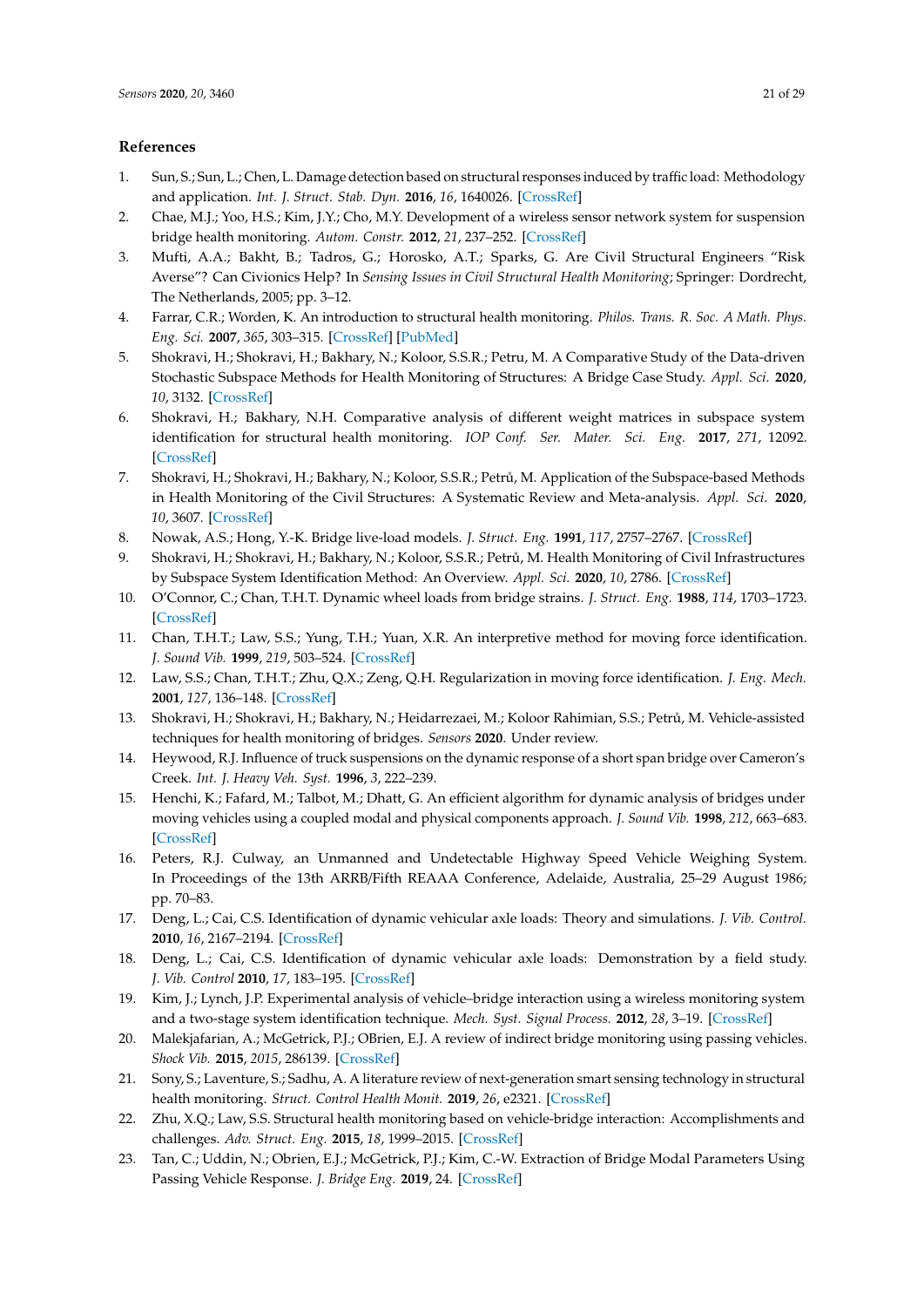- <span id="page-21-0"></span>24. Kim, C.-W.; Chang, K.-C.; McGetrick, P.J.; Inoue, S.; Hasegawa, S. Utilizing moving vehicles as sensors for bridge condition screening-A laboratory verification. *Sens. Mater.* **2017**, *29*, 153–163. [\[CrossRef\]](http://dx.doi.org/10.18494/SAM.2017.1433)
- <span id="page-21-1"></span>25. Cantero, D.; OBrien, E.J. The non-stationarity of apparent bridge natural frequencies during vehicle crossing events. *FME Trans.* **2013**, *41*, 279–284.
- <span id="page-21-2"></span>26. González, A. *Training in Reducing Uncertainty in Structural Safety (TRUSS) Workshop*; TRUSS Work: Dublin, Ireland, 2018.
- <span id="page-21-3"></span>27. Yang, Y.B.; Lin, C.W. Vehicle–bridge interaction dynamics and potential applications. *J. Sound Vib.* **2005**, *284*, 205–226. [\[CrossRef\]](http://dx.doi.org/10.1016/j.jsv.2004.06.032)
- <span id="page-21-4"></span>28. Zhang, N.; Xia, H. Dynamic analysis of coupled vehicle–bridge system based on inter-system iteration method. *Comput. Struct.* **2013**, *114*, 26–34. [\[CrossRef\]](http://dx.doi.org/10.1016/j.compstruc.2012.10.007)
- <span id="page-21-5"></span>29. Liu, K.; Zhang, N.; Xia, H. De Roeck, G. A comparison of different solution algorithms for the numerical analysis of vehicle–bridge interaction. *Int. J. Struct. Stab. Dyn.* **2014**, *14*, 1350065. [\[CrossRef\]](http://dx.doi.org/10.1142/S021945541350065X)
- <span id="page-21-6"></span>30. Yang, Y.-B.; Yau, J.-D. Vehicle-bridge interaction element for dynamic analysis. *J. Struct. Eng.* **1997**, *123*, 1512–1518. [\[CrossRef\]](http://dx.doi.org/10.1061/(ASCE)0733-9445(1997)123:11(1512))
- <span id="page-21-7"></span>31. Andreaus, U.; Casini, P. Identification of multiple open and fatigue cracks in beam-like structures using wavelets on deflection signals. *Contin. Mech. Thermodyn.* **2016**, *28*, 361–378. [\[CrossRef\]](http://dx.doi.org/10.1007/s00161-015-0435-4)
- <span id="page-21-8"></span>32. Yang, Y.-B.; Lin, C.W.; Yau, J.D. Extracting bridge frequencies from the dynamic response of a passing vehicle. *J. Sound Vib.* **2004**, *272*, 471–493. [\[CrossRef\]](http://dx.doi.org/10.1016/S0022-460X(03)00378-X)
- <span id="page-21-9"></span>33. Yang, Y.B.; Li, Y.C.; Chang, K.C. Constructing the mode shapes of a bridge from a passing vehicle: A theoretical study. *Smart Struct. Syst.* **2014**, *13*, 797–819. [\[CrossRef\]](http://dx.doi.org/10.12989/sss.2014.13.5.797)
- <span id="page-21-10"></span>34. McGetrick, P.J.; Kim, C.W. An indirect bridge inspection method incorporating a wavelet-based damage indicator and pattern recognition. In Proceedings of the 9th International Conference on Structural Dynamics, Porto, Portugal, 30 June–2 July 2014; pp. 2605–2612.
- <span id="page-21-11"></span>35. Tan, C.; Elhattab, A.; Uddin, N. "Drive-by" bridge frequency-based monitoring utilizing wavelet transform. *J. Civ. Struct. Health Monit.* **2017**, *7*, 615–625. [\[CrossRef\]](http://dx.doi.org/10.1007/s13349-017-0246-3)
- <span id="page-21-12"></span>36. McGetrick, P.J.; Kim, C.W. A parametric study of a drive by bridge inspection system based on the Morlet wavelet. *Key Eng. Mater.* **2013**, *569*, 262–269. [\[CrossRef\]](http://dx.doi.org/10.4028/www.scientific.net/KEM.569-570.262)
- <span id="page-21-13"></span>37. Chang, K.C.; Kim, C.W.; Borjigin, S. Variability in bridge frequency induced by a parked vehicle. In Proceedings of the 4th KKCNN Symposium on Civil Engineering, Jeju, Korea, 4–5 October 2014; pp. 75–79.
- <span id="page-21-14"></span>38. Oshima, Y.; Yamaguchi, T.; Kobayashi, Y.; Sugiura, K. Eigenfrequency estimation for bridges using the response of a passing vehicle with excitation system. In Proceedings of the Fourth International Conference on Bridge Maintenance, Safety and Management, Seoul, Korea, 13–17 July 2008; pp. 3030–3037.
- <span id="page-21-15"></span>39. Rytter, A. Vibration Based Inspection of Civil Engineering Structures. Ph.D Thesis, Aalborg University, Aalborg, Denmark, 1993.
- <span id="page-21-16"></span>40. Doebling, S.W.; Farrar, C.R.; Prime, M.B. A summary review of vibration-based damage identification methods. *Shock Vib. Dig.* **1998**, *30*, 91–105. [\[CrossRef\]](http://dx.doi.org/10.1177/058310249803000201)
- <span id="page-21-17"></span>41. Alamdari, M.M.; Li, J.; Samali, B. FRF-based damage localization method with noise suppression approach. *J. Sound Vib.* **2014**, *333*, 3305–3320. [\[CrossRef\]](http://dx.doi.org/10.1016/j.jsv.2014.02.035)
- <span id="page-21-18"></span>42. Yang, Y.-B.; Yang, J.P.; Wu, Y.; Zhang, B. *Vehicle Scanning Method for Bridges*; Wiley Online Library: Beijing, China, 2019.
- <span id="page-21-19"></span>43. Yang, Y.B.; Yang, J.P. State-of-the-art review on modal identification and damage detection of bridges by moving test vehicles. *Int. J. Struct. Stab. Dyn.* **2018**, *18*, 1850025. [\[CrossRef\]](http://dx.doi.org/10.1142/S0219455418500256)
- <span id="page-21-20"></span>44. Sohn, H.; Farrar, C.R.; Hemez, F.M.; Czarnecki, J.J.; Farrar FCzarnecki, J.C.R.H. *A Review of Structural Health Monitoring Literature: 1996–2001*; Los Alamos National Laboratory: Los Alamos, NM, USA, 2002.
- <span id="page-21-21"></span>45. Lin, C.W.; Yang, Y.B. Use of a passing vehicle to scan the fundamental bridge frequencies: An experimental verification. *Eng. Struct.* **2005**, *27*, 1865–1878. [\[CrossRef\]](http://dx.doi.org/10.1016/j.engstruct.2005.06.016)
- <span id="page-21-22"></span>46. Sitton, J.D.; Zeinali, Y.; Rajan, D.; Story, B.A. Frequency Estimation on Two-Span Continuous Bridges Using Dynamic Responses of Passing Vehicles. *J. Eng. Mech.* **2020**, *146*, 4019115. [\[CrossRef\]](http://dx.doi.org/10.1061/(ASCE)EM.1943-7889.0001698)
- <span id="page-21-23"></span>47. Obrien, E.; Keenahan, J. Using instrumented quarter-cars for "drive by" bridge inspection. In Proceedings of the 2013 International Association for Bridge and Structural Engineering Conference (IABSE 2013), Rotterdam, The Netherlands, 6–8 May 2013.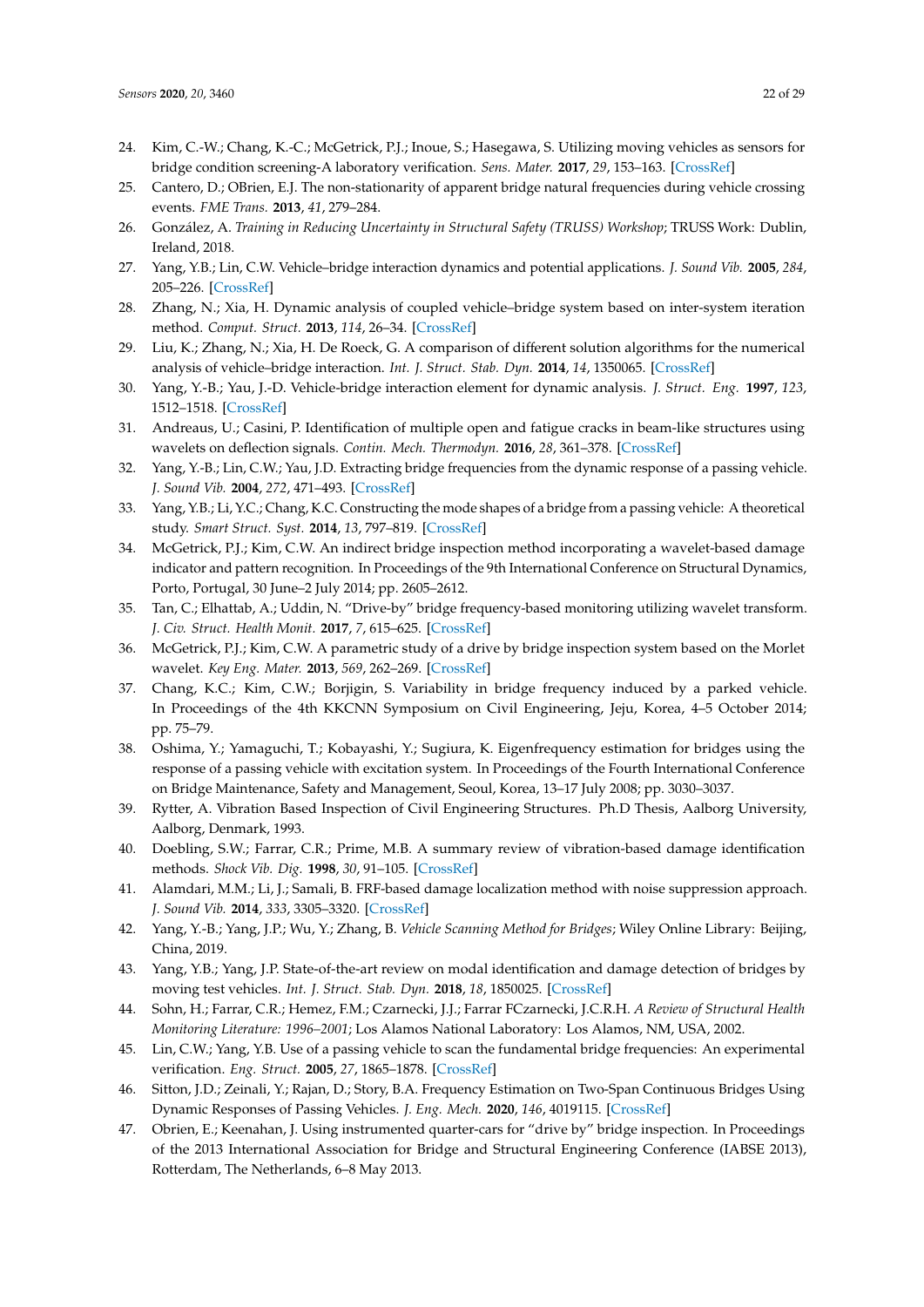- <span id="page-22-0"></span>48. OBrien, E.J.; Keenahan, J. Using an instrumented tractor-trailer to detect damage in bridges. In *Topics in Dynamics of Bridges*; Springer: New York, NY, USA, 2013; pp. 93–99. [\[CrossRef\]](http://dx.doi.org/10.1007/978-1-4614-6519-5_10)
- <span id="page-22-1"></span>49. Keenahan, J.; OBrien, E.J.; McGetrick, P.J.; Gonzalez, A. The use of a dynamic truck-trailer drive-by system to monitor bridge damping. *Struct. Health Monit* **2014**, *13*, 143–157. [\[CrossRef\]](http://dx.doi.org/10.1177/1475921713513974)
- <span id="page-22-2"></span>50. Oshima, Y.; Yamamoto, K.; Sugiura, K. Damage assessment of a bridge based on mode shapes estimated by responses of passing vehicles. *Smart Struct. Syst.* **2014**, *13*, 731–753. [\[CrossRef\]](http://dx.doi.org/10.12989/sss.2014.13.5.731)
- <span id="page-22-3"></span>51. Liu, J.; Chen, S.; Bergés, M.; Bielak, J.; Garrett, J.H.; Kovačević, J.; Noh, H.Y. Diagnosis algorithms for indirect structural health monitoring of a bridge model via dimensionality reduction. *Mech. Syst. Signal Process.* **2020**, *136*, 106454. [\[CrossRef\]](http://dx.doi.org/10.1016/j.ymssp.2019.106454)
- <span id="page-22-4"></span>52. Cantero, D.; McGetrick, P.; Kim, C.-W.; OBrien, E. Experimental monitoring of bridge frequency evolution during the passage of vehicles with different suspension properties. *Eng. Struct.* **2019**, *187*, 209–219. [\[CrossRef\]](http://dx.doi.org/10.1016/j.engstruct.2019.02.065)
- <span id="page-22-22"></span><span id="page-22-5"></span>53. Wang, H.; Nagayama, T.; Nakasuka, J.; Zhao, B.; Su, D. Extraction of bridge fundamental frequency from estimated vehicle excitation through a particle filter approach. *J. Sound Vib.* **2018**, *428*, 44–58. [\[CrossRef\]](http://dx.doi.org/10.1016/j.jsv.2018.04.030)
- <span id="page-22-6"></span>54. Elhattab, A.; Uddin, N.; OBrien, E. Drive-by bridge frequency identification under operational roadway speeds employing frequency independent underdamped pinning stochastic resonance (fi-upsr). *Sensors* **2018**, *18*, 4207. [\[CrossRef\]](http://dx.doi.org/10.3390/s18124207) [\[PubMed\]](http://www.ncbi.nlm.nih.gov/pubmed/30513669)
- <span id="page-22-7"></span>55. Zhu, X.Q.; Law, S.S. Wavelet-based crack identification of bridge beam from operational deflection time history. *Int. J. Solids Struct.* **2006**, *43*, 2299–2317. [\[CrossRef\]](http://dx.doi.org/10.1016/j.ijsolstr.2005.07.024)
- <span id="page-22-8"></span>56. Lederman, G.; Wang, Z.; Bielak, J.; Noh, H.; Garrett, J.H.; Chen, S.; Kovacevic, J.; Cerda, F.; Rizzo, P. Damage quantification and localization algorithms for indirect SHM of bridges. In Proceedings of the International Conference on Bridge Maintenance, Safety and Management, Shanghai, China, 4–5 November 2014.
- <span id="page-22-9"></span>57. OBrien, E.J.; Malekjafarian, A. A mode shape-based damage detection approach using laser measurement from a vehicle crossing a simply supported bridge. *Struct Control Health Monit.* **2016**, *23*, 1273–1286. [\[CrossRef\]](http://dx.doi.org/10.1002/stc.1841)
- <span id="page-22-10"></span>58. Zhang, Y.; Wang, L.; Xiang, Z. Damage detection by mode shape squares extracted from a passing vehicle. *J. Sound Vib.* **2012**, *331*, 291–307. [\[CrossRef\]](http://dx.doi.org/10.1016/j.jsv.2011.09.004)
- <span id="page-22-11"></span>59. Khorram, A.; Bakhtiari-Nejad, F.; Rezaeian, M. Comparison studies between two wavelet based crack detection methods of a beam subjected to a moving load. *Int. J. Eng. Sci* **2012**, *51*, 204–215. [\[CrossRef\]](http://dx.doi.org/10.1016/j.ijengsci.2011.10.001)
- <span id="page-22-12"></span>60. Nguyen, K.V.; Tran, H.T. Multi-cracks detection of a beam-like structure based on the on-vehicle vibration signal and wavelet analysis. *J. Sound Vib.* **2010**, *329*, 4455–4465. [\[CrossRef\]](http://dx.doi.org/10.1016/j.jsv.2010.05.005)
- <span id="page-22-13"></span>61. Mei, Q.; Gül, M.; Boay, M. Indirect health monitoring of bridges using Mel-frequency cepstral coefficients and principal component analysis. *Mech. Syst. Signal Process.* **2019**, *119*, 523–546. [\[CrossRef\]](http://dx.doi.org/10.1016/j.ymssp.2018.10.006)
- <span id="page-22-14"></span>62. Eshkevari, S.S.; Pakzad, S.N. Signal reconstruction from mobile sensors network using matrix completion approach. In *Topics in Modal Analysis & Testing*; Springer: Cham, Switzerland, 2020.
- <span id="page-22-15"></span>63. Liu, J.; Wei, Y.; Bergés, M.; Bielak, J.; Garrett, J.H., Jr.; Noh, H. Detecting anomalies in longitudinal elevation of track geometry using train dynamic responses via a variational autoencoder. In Proceedings of the Sensors and Smart Structures Technologies for Civil, Mechanical, and Aerospace Systems 2019, Denver, CO, USA, 3–7 March 2019.
- <span id="page-22-16"></span>64. Chen, S.; Cerda, F.; Rizzo, P.; Bielak, J.; Garrett, J.H.; Kovačević, J. Semi-supervised multiresolution classification using adaptive graph filtering with application to indirect bridge structural health monitoring. *IEEE Trans. Signal Process.* **2014**, *62*, 2879–2893. [\[CrossRef\]](http://dx.doi.org/10.1109/TSP.2014.2313528)
- <span id="page-22-17"></span>65. Cerda, F.; Chen, S.; Bielak, J.; Garrett, J.H.; Rizzo, P.; Kovacevic, J. Indirect structural health monitoring of a simplified laboratory-scale bridge model. *Smart Struct. Syst.* **2014**, *13*, 849–868. [\[CrossRef\]](http://dx.doi.org/10.12989/sss.2014.13.5.849)
- <span id="page-22-18"></span>66. Nakajima, S.; Kim, C.W.; Chang, K.C.; Hasegawa, S. Experimental studies on the Feasibility of Drive-by Bridge Inspection Method Using an Appropriate Vehicle Model. In Proceedings of the Sixth International Symposium on Life Cycle Civil Engineering (IALCCE 2018), Ghent, Belgium, 28–31 October 2018.
- <span id="page-22-19"></span>67. Yin, S.-H.; Tang, C.-Y. Identifying cable tension loss and deck damage in a cable-stayed bridge using a moving vehicle. *J. Vib. Acoust.* **2011**, 133. [\[CrossRef\]](http://dx.doi.org/10.1115/1.4002128)
- <span id="page-22-20"></span>68. Li, J.; Zhu, X. Drive-by bridge parameter identification: An overview. In Proceedings of the 16th East Asia-Pacific Conference on Structural Engineering & Construction, Brisbane, Australia, 3–6 December 2019.
- <span id="page-22-21"></span>69. Yang, Y.-B.; Chen, W.-F.; Yu, H.-W.; Chan, C.S. Experimental study of a hand-drawn cart for measuring the bridge frequencies. *Eng. Struct.* **2013**, *57*, 222–231. [\[CrossRef\]](http://dx.doi.org/10.1016/j.engstruct.2013.09.007)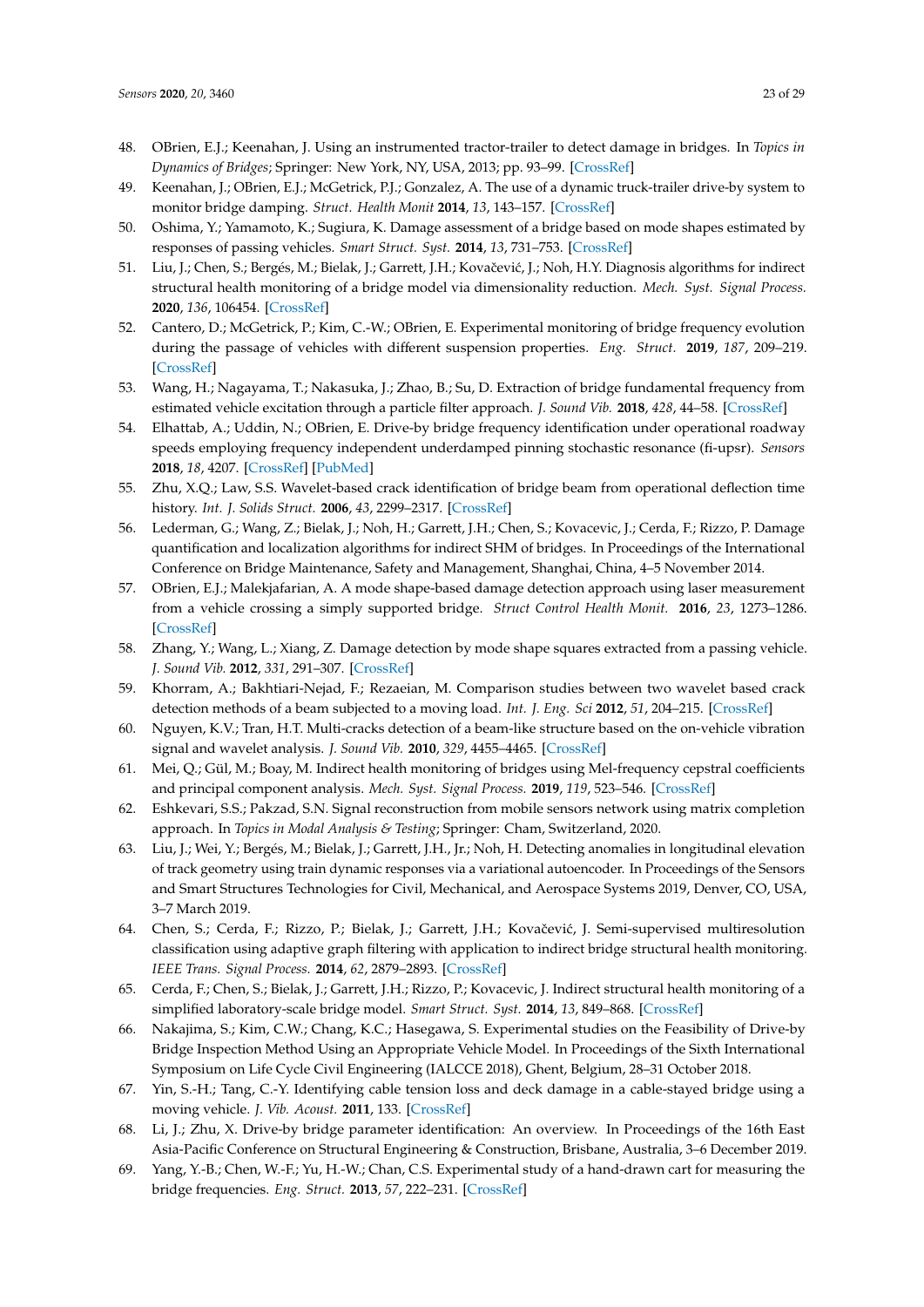- <span id="page-23-0"></span>70. Kim, C.-W.; Kawatani, M. Pseudo-static approach for damage identification of bridges based on coupling vibration with a moving vehicle. *Struct. Infrastruct. Eng.* **2008**, *4*, 371–379. [\[CrossRef\]](http://dx.doi.org/10.1080/15732470701270082)
- <span id="page-23-1"></span>71. Chang, K.C.; Wu, F.B.; Yang, Y.B. Disk model for wheels moving over highway bridges with rough surfaces. *J. Sound Vib.* **2011**, *330*, 4930–4944. [\[CrossRef\]](http://dx.doi.org/10.1016/j.jsv.2011.05.002)
- <span id="page-23-2"></span>72. Xia, H.; Zhang, N. Dynamic analysis of railway bridge under high-speed trains. *Comput. Struct.* **2005**, *83*, 1891–1901. [\[CrossRef\]](http://dx.doi.org/10.1016/j.compstruc.2005.02.014)
- <span id="page-23-3"></span>73. Au, F.T.K.; Wang, J.J.; Cheung, Y.K. Impact study of cable-stayed bridge under railway traffic using various models. *J. Sound Vib.* **2001**, *240*, 447–465. [\[CrossRef\]](http://dx.doi.org/10.1006/jsvi.2000.3236)
- <span id="page-23-4"></span>74. Moghimi, H.; Ronagh, H.R. Development of a numerical model for bridge–vehicle interaction and human response to traffic-induced vibration. *Eng. Struct* **2008**, *30*, 3808–3819. [\[CrossRef\]](http://dx.doi.org/10.1016/j.engstruct.2008.06.015)
- 75. Deng, L.; Cai, C.S. Identification of parameters of vehicles moving on bridges. *Eng. Struct.* **2009**, *31*, 2474–2485. [\[CrossRef\]](http://dx.doi.org/10.1016/j.engstruct.2009.06.005)
- <span id="page-23-5"></span>76. Zhang, N.; Xia, H.; Guo, W.W.; De Roeck, G. A vehicle–bridge linear interaction model and its validation. *Int. J. Struct. Stab. Dyn.* **2010**, *10*, 335–361. [\[CrossRef\]](http://dx.doi.org/10.1142/S0219455410003464)
- <span id="page-23-6"></span>77. Li, J.; Zhu, X.; Law, S.; Samali, B. Indirect bridge modal parameters identification with one stationary and one moving sensors and stochastic subspace identification. *J. Sound Vib.* **2019**, *446*, 1–21. [\[CrossRef\]](http://dx.doi.org/10.1016/j.jsv.2019.01.024)
- <span id="page-23-7"></span>78. Fitzgerald, P.C.; Malekjafarian, A.; Cantero, D.; OBrien, E.J.; Prendergast, L.J. Drive-by scour monitoring of railway bridges using a wavelet-based approach. *Eng. Struct.* **2019**, *191*, 1–11. [\[CrossRef\]](http://dx.doi.org/10.1016/j.engstruct.2019.04.046)
- <span id="page-23-8"></span>79. Bao, C.; Hao, H.; Li, Z.-X. Multi-stage identification scheme for detecting damage in structures under ambient excitations. *Smart Mater. Struct.* **2013**, *22*, 45006. [\[CrossRef\]](http://dx.doi.org/10.1088/0964-1726/22/4/045006)
- <span id="page-23-9"></span>80. Li, X.Y.; Law, S.S. Identification of structural damping in time domain. *J. Sound Vib.* **2009**, *328*, 71–84. [\[CrossRef\]](http://dx.doi.org/10.1016/j.jsv.2009.07.033)
- <span id="page-23-10"></span>81. Green, M.F.; Cebon, D. Dynamic Response of Highway Bridges to Heavy Vehicle Loads: Theory and Experimental Validation. *J Sound Vib.* **1994**, *170*, 51–78. [\[CrossRef\]](http://dx.doi.org/10.1006/jsvi.1994.1046)
- <span id="page-23-11"></span>82. Cantero, D.; O'Brien, E.J.; González, A. Modelling the vehicle in vehicle—infrastructure dynamic interaction studies. *Proc. Inst. Mech. Eng. Part K J. Multi-Body Dyn.* **2010**, *224*, 243–248. [\[CrossRef\]](http://dx.doi.org/10.1243/14644193JMBD228)
- 83. González, A.; Covián, E.; Madera, J. Determination of bridge natural frequencies using a moving vehicle instrumented with accelerometers and GPS. In Proceedings of the Ninth International Conference on Computational Structures Technology, CST2008, Athens, Greece, 2–5 September 2008.
- <span id="page-23-12"></span>84. Harris, N.K.; OBrien, E.J.; González, A. Reduction of bridge dynamic amplification through adjustment of vehicle suspension damping. *J. Sound Vib.* **2007**, *302*, 471–485. [\[CrossRef\]](http://dx.doi.org/10.1016/j.jsv.2006.11.020)
- <span id="page-23-13"></span>85. Kim, C.W.; Kawatani, M.; Kim, K.B. Three-dimensional dynamic analysis for bridge–vehicle interaction with roadway roughness. *Comput. Struct.* **2005**, *83*, 1627–1645. [\[CrossRef\]](http://dx.doi.org/10.1016/j.compstruc.2004.12.004)
- <span id="page-23-14"></span>86. Liu, J.; Bergés, M.; Bielak, J.; Garrett, J.H.; Kovačević, J.; Noh, H.Y. A damage localization and quantification algorithm for indirect structural health monitoring of bridges using multi-task learning. In *AIP Conference Proceedings*; American Institute of Physics Inc.: Pittsburgh, PA, USA, 2019. [\[CrossRef\]](http://dx.doi.org/10.1063/1.5099821)
- <span id="page-23-15"></span>87. Wang, H.; Mao, J.-X.; Spencer Jr, B.F. A monitoring-based approach for evaluating dynamic responses of riding vehicle on long-span bridge under strong winds. *Eng. Struct.* **2019**, *189*, 35–47. [\[CrossRef\]](http://dx.doi.org/10.1016/j.engstruct.2019.03.075)
- <span id="page-23-16"></span>88. Pakrashi, V.; O'Connor, A.; Basu, B. A bridge-vehicle interaction based experimental investigation of damage evolution. *Struct. Health Monit.* **2010**, *9*, 285–296. [\[CrossRef\]](http://dx.doi.org/10.1177/1475921709352147)
- <span id="page-23-17"></span>89. Yang, J.P.; Cao, C.-Y. Wheel size embedded two-mass vehicle model for scanning bridge frequencies. *Acta Mech.* **2020**, *231*, 1461–1475. [\[CrossRef\]](http://dx.doi.org/10.1007/s00707-019-02595-5)
- <span id="page-23-18"></span>90. Bu, J.Q.; Law, S.S.; Zhu, X.Q. Innovative bridge condition assessment from dynamic response of a passing vehicle. *J. Eng. Mech.* **2006**, *132*, 1372–1379. [\[CrossRef\]](http://dx.doi.org/10.1061/(ASCE)0733-9399(2006)132:12(1372))
- <span id="page-23-19"></span>91. Fries, R.H.; Coffey, B.M. A state-space approach to the synthesis of random vertical and crosslevel rail irregularities. *J. Dyn. Syst. Meas. Control* **1990**, *112*, 83–87. [\[CrossRef\]](http://dx.doi.org/10.1115/1.2894143)
- <span id="page-23-20"></span>92. Wu, Y.-S.; Yang, Y.-B.; Yau, J.-D. Three-dimensional analysis of train-rail-bridge interaction problems. *Veh. Syst. Dyn.* **2001**, *36*, 1–35. [\[CrossRef\]](http://dx.doi.org/10.1076/vesd.36.1.1.3567)
- <span id="page-23-21"></span>93. Yang, Y.B.; Chang, K.C. Extracting the bridge frequencies indirectly from a passing vehicle: Parametric study. *Eng. Struct.* **2009**, *31*, 2448–2459. [\[CrossRef\]](http://dx.doi.org/10.1016/j.engstruct.2009.06.001)
- <span id="page-23-22"></span>94. Znidaric, A.; Pakrashi, V.; O'Brien, E.J. A review of road structure data in six European countries. *Proc. Inst. Civ. Eng. J. Urban. Des. Plan.* **2011**, *164*, 225–232.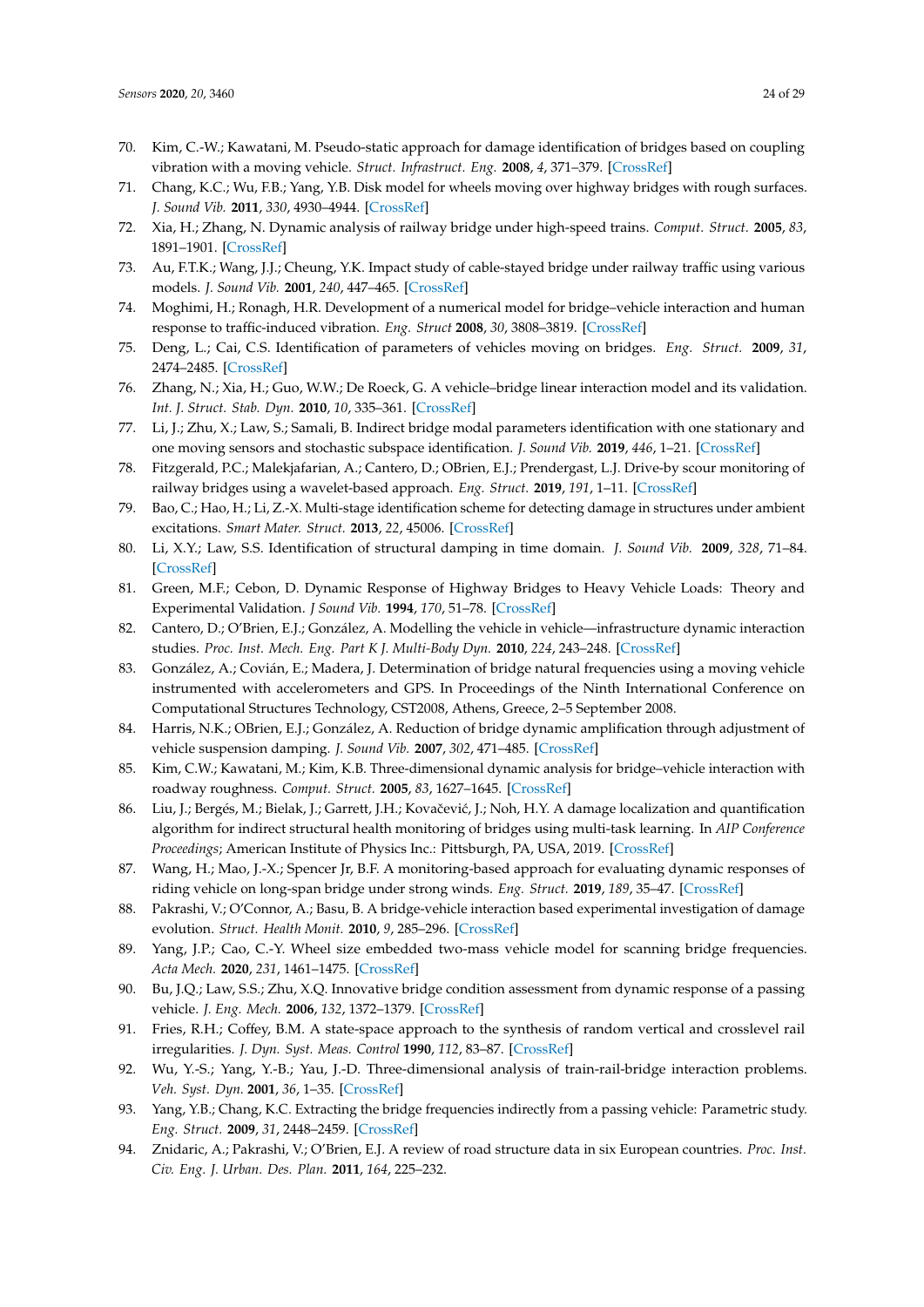- 95. Fujino, Y.; Siringoringo, D.M. Bridge monitoring in Japan: The needs and strategies. *Struct. Infrastruct. Eng.* **2011**, *7*, 597–611. [\[CrossRef\]](http://dx.doi.org/10.1080/15732479.2010.498282)
- <span id="page-24-0"></span>96. Carden, E.P.; Fanning, P. Vibration based condition monitoring: A review. *Struct. Health Monit.* **2004**, *3*, 355–377. [\[CrossRef\]](http://dx.doi.org/10.1177/1475921704047500)
- <span id="page-24-1"></span>97. Yang, Y.B.; Cheng, M.C.; Chang, K.C. Frequency variation in vehicle–bridge interaction systems. *Int. J. Struct. Stab. Dyn.* **2013**, *13*, 1350019. [\[CrossRef\]](http://dx.doi.org/10.1142/S0219455413500193)
- <span id="page-24-2"></span>98. Magalhães, F.; Cunha, Á.; Caetano, E.; Brincker, R. Damping estimation using free decays and ambient vibration tests. *Mech. Syst. Signal Process.* **2010**, *24*, 1274–1290. [\[CrossRef\]](http://dx.doi.org/10.1016/j.ymssp.2009.02.011)
- <span id="page-24-3"></span>99. McGetrick, P.J.; Gonzlez, A.; OBrien, E.J. Theoretical investigation of the use of a moving vehicle to identify bridge dynamic parameters. *Insight-Non-Destr. Test. Cond. Monit.* **2009**, *51*, 433–438. [\[CrossRef\]](http://dx.doi.org/10.1784/insi.2009.51.8.433)
- <span id="page-24-4"></span>100. González, A.; OBrien, E.J.; McGetrick, P.J. Identification of damping in a bridge using a moving instrumented vehicle. *J. Sound Vib.* **2012**, *331*, 4115–4131. [\[CrossRef\]](http://dx.doi.org/10.1016/j.jsv.2012.04.019)
- <span id="page-24-5"></span>101. Williams, C.; Salawu, O.S. Damping as a damage indication parameter. *Int. Modal Analysis Conf.* **1997**, *3089*, 1531–1536.
- <span id="page-24-6"></span>102. Pandey, A.K.; Biswas, M.; Samman, M.M. Damage detection from changes in curvature mode shapes. *J. Sound Vib.* **1991**, *145*, 321–332. [\[CrossRef\]](http://dx.doi.org/10.1016/0022-460X(91)90595-B)
- <span id="page-24-7"></span>103. Malekjafarian, A.; Brien, E.J.; OBrien, E.J. Identification of bridge mode shapes using short time frequency domain decomposition of the responses measured in a passing vehicle. *Eng. Struct.* **2014**, *81*, 386–397. [\[CrossRef\]](http://dx.doi.org/10.1016/j.engstruct.2014.10.007)
- <span id="page-24-8"></span>104. Kim, C.W.; Kawatani, M. Challenge for a drive-by bridge inspection. In Proceedings of the 10th International Conference on Structural Safety and Reliability, 2019, Osaka, Japan, 3–5 May 2009.
- <span id="page-24-9"></span>105. McGetrick, P.J. The Use of an Instrumented Vehicle to Monitor Transport Infrastructure. Ph.D. Thesis, University College Dublin, Dublin, Ireland, 2012.
- <span id="page-24-10"></span>106. Zhang, Y.; Lie, S.T.; Xiang, Z. Damage detection method based on operating deflection shape curvature extracted from dynamic response of a passing vehicle. *Mech. Syst. Signal Process.* **2013**, *35*, 238–254. [\[CrossRef\]](http://dx.doi.org/10.1016/j.ymssp.2012.10.002)
- <span id="page-24-11"></span>107. Matarazzo, T.J.; Santi, P.; Pakzad, S.N.; Carter, K.; Ratti, C.; Moaveni, B.; Osgood, C.; Jacob, N. Crowdsensing Framework for Monitoring Bridge. Vibrations Using Moving Smartphones. *Proc. IEEE* **2018**, *106*, 577–593. [\[CrossRef\]](http://dx.doi.org/10.1109/JPROC.2018.2808759)
- <span id="page-24-12"></span>108. Mei, Q.; Gül, M. A crowdsourcing-based methodology using smartphones for bridge health monitoring. *Struct. Health Monit.* **2018**. [\[CrossRef\]](http://dx.doi.org/10.1177/1475921718815457)
- <span id="page-24-13"></span>109. McGetrick, P.J.; Hester, D.; Taylor, S.E. Implementation of a drive-by monitoring system for transport infrastructure utilising smartphone technology and GNSS. *J. Civ. Struct. Health Monit.* **2017**, *7*, 175–189. [\[CrossRef\]](http://dx.doi.org/10.1007/s13349-017-0218-7)
- <span id="page-24-14"></span>110. Deng, Y.; Phares, B.M. Automated bridge load rating determination utilizing strain response due to ambient traffic trucks. *Eng. Struct.* **2016**, *117*, 101–117. [\[CrossRef\]](http://dx.doi.org/10.1016/j.engstruct.2016.03.004)
- <span id="page-24-15"></span>111. Martínez, D.; Obrien, E.J.; Sevillano, E. Damage detection by drive-by monitoring using the vertical displacements of a bridge. In Proceedings of the Sixth International Conference on Structural Engineering, Mechanics and Computation (SEMC 2016), Cape Town, South Africa, 5–7 September 2016; pp. 1915–1918.
- <span id="page-24-16"></span>112. Yang, H.; Yan, W.; He, H. Parameters identification of moving load using ANN and dynamic strain. *Shock Vib.* **2016**, *2016*. [\[CrossRef\]](http://dx.doi.org/10.1155/2016/8249851)
- <span id="page-24-17"></span>113. Bowe, C.; Quirke, P.; Cantero, D.; Obrien, E.J. Drive-by structural health monitoring of railway bridges using train-mounted accelerometers. In Proceedings of the 5th ECCOMAS Thematic Conference on Computational Methods in Structural Dynamics and Earthquake Engineering, Crete Island, Greece, 25–27 May 2015; pp. 1652–1663.
- <span id="page-24-18"></span>114. Niu, L. Identification of damage in a truss bridge using a moving instrumented vehicle from limited measurements. *Appl. Mech. Mater.* **2013**, *368–370*, 1370–1373. [\[CrossRef\]](http://dx.doi.org/10.4028/www.scientific.net/AMM.368-370.1370)
- <span id="page-24-19"></span>115. Cerda, F.; Garrett, J.; Bielak, J.; Rizzo, P.; Barrera, J.A.; Zhang, Z.; Chen, S.; McCann, M.T.; Kovacevic, J. Indirect structural health monitoring in bridges: Scale experiments. In *Bridge Maintenance, Safety, Management, Resilience and Sustainability: Proceedings of the Sixth International IABMAS Conference, Stresa, Lake Maggiore, Italy, 8–12 July 2012*; Carnegie Mellon University: Pittsburgh, PA, USA, 2012; pp. 346–353.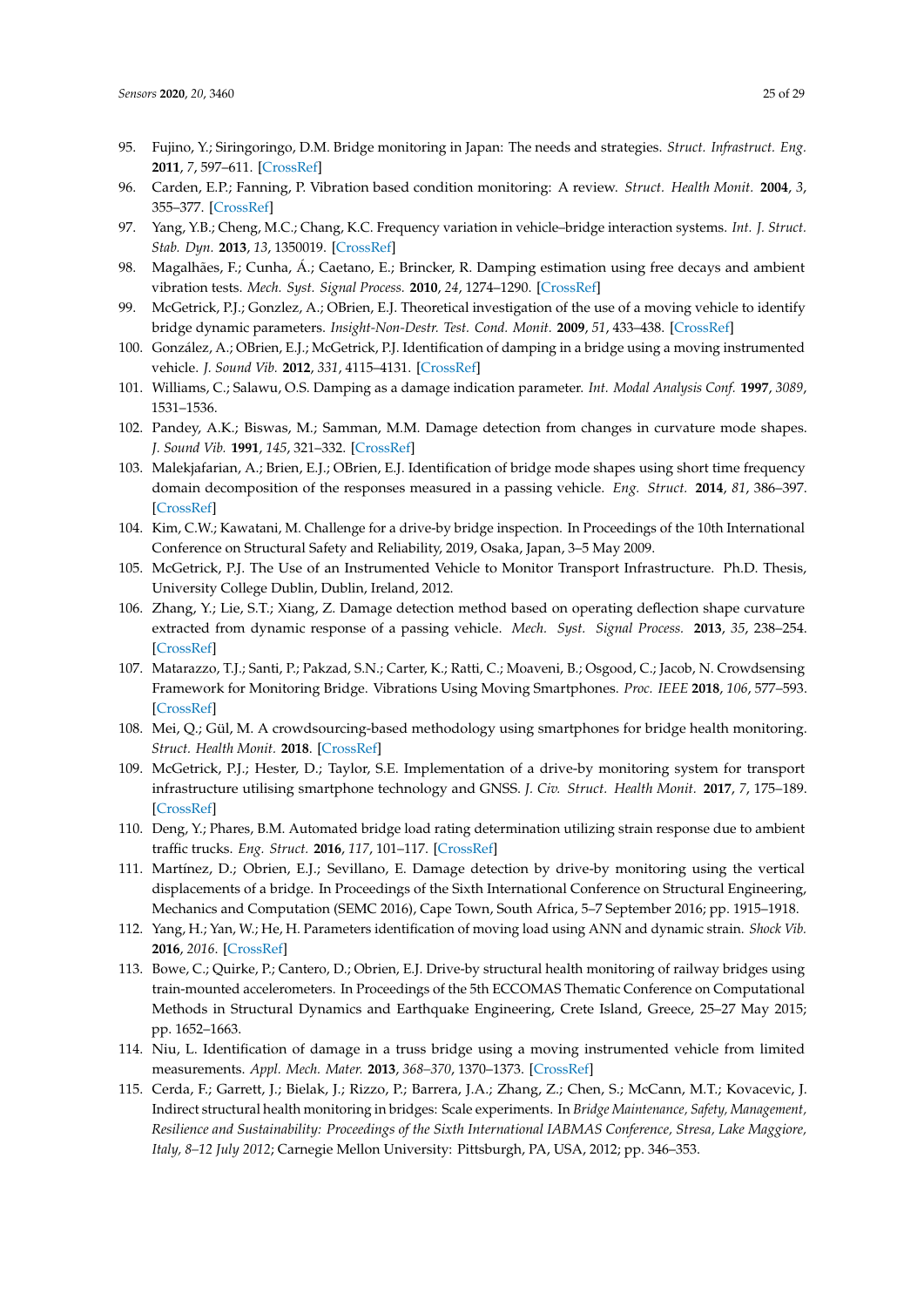- <span id="page-25-0"></span>116. Kim, C.W.; Isemoto, R.; Toshinami, T.; Kawatani, M.; McGetrick, P.J.; O'Brien, E.J. Experimental investigation of drive-by bridge inspection. In Proceedings of the 5th International Conference on Structural Health Monitoring of Intelligent Infrastructure (SHMII-5), Cancun, Mexico, 11–15 December 2011; Kyoto University: Kyoto, Japan, 2011.
- <span id="page-25-1"></span>117. Kim, J.; Lynch, J.P.; Lee, J.-J.; Lee, C.-G. Truck-based mobile wireless sensor networks for the experimental observation of vehicle-bridge interaction. *Smart Mater. Struct.* **2011**, *20*. [\[CrossRef\]](http://dx.doi.org/10.1088/0964-1726/20/6/065009)
- <span id="page-25-2"></span>118. Sotheany, N.; Nuthong, C. Vehicle classification using neural network. In Proceedings of the 2017 14th International Conference on Electrical Engineering/Electronics, Computer, Telecommunications and Information Technology (ECTI-CON), Phuket, Thailand, 27–30 June 2017; pp. 443–446.
- <span id="page-25-20"></span>119. Siddiqui, A.J.; Mammeri, A.; Boukerche, A. Real-Time Vehicle Make and Model Recognition Based on a Bag of SURF Features. *IEEE Trans. Intell. Transp. Syst.* **2016**, *17*, 3205–3219. [\[CrossRef\]](http://dx.doi.org/10.1109/TITS.2016.2545640)
- <span id="page-25-21"></span><span id="page-25-3"></span>120. Yan, L.; Fraser, M.; Elgamal, A.; Fountain, T.; Oliver, K. Neural networks and principal components analysis for strain-based vehicle classification. *J. Comput. Civ. Eng.* **2008**, *22*, 123–132. [\[CrossRef\]](http://dx.doi.org/10.1061/(ASCE)0887-3801(2008)22:2(123))
- <span id="page-25-4"></span>121. Velazquez-Pupo, R.; Sierra-Romero, A.; Torres-Roman, D.; Shkvarko, Y.V.; Santiago-Paz, J.; Gómez-Gutiérrez, D.; Robles-Valdez, D.; Hermosillo-Reynoso, F.; Romero-Delgado, M. Vehicle detection with occlusion handling, tracking, and OC-SVM classification: A high performance vision-based system. *Sensors* **2018**, *18*, 374. [\[CrossRef\]](http://dx.doi.org/10.3390/s18020374)
- <span id="page-25-5"></span>122. Lamas-Seco, J.J.; Castro, P.M.; Dapena, A.; Vazquez-Araujo, F.J.; Garcia-Zapirain, B. Influence of vehicle characteristics on an inductive sensor model for traffic applications. *Int. J. Simul. Syst. Sci. Technol.* **2016**, *17*, 4.1–4.6. [\[CrossRef\]](http://dx.doi.org/10.5013/IJSSST.a.17.33.04)
- <span id="page-25-6"></span>123. Haider, S.W.; Buch, N.; Chatti, K.; Brown, J. Development of traffic inputs for Mechanistic-Empirical Pavement Design Guide in Michigan. *Transp. Res. Rec.* **2011**, 179–190. [\[CrossRef\]](http://dx.doi.org/10.3141/2256-21)
- <span id="page-25-7"></span>124. Sun, Z.; Ban, X. Vehicle classification using GPS data. *Transp Res. Part. C Emerg. Technol.* **2013**, *37*, 102–117. [\[CrossRef\]](http://dx.doi.org/10.1016/j.trc.2013.09.015)
- <span id="page-25-22"></span><span id="page-25-8"></span>125. Boukerche, A.; Siddiqui, A.J.; Mammeri, A. Automated vehicle detection and classification: Models, methods, and techniques. *ACM Comput. Surv.* **2017**, *50*, 62. [\[CrossRef\]](http://dx.doi.org/10.1145/3107614)
- <span id="page-25-9"></span>126. Biglari, M.; Soleimani, A.; Hassanpour, H. A Cascaded Part-Based System for Fine-Grained Vehicle Classification. *IEEE Trans. Intell. Transp. Syst.* **2018**, *19*, 273–283. [\[CrossRef\]](http://dx.doi.org/10.1109/TITS.2017.2749961)
- <span id="page-25-10"></span>127. Deng, L.; He, W.; Yu, Y.; Cai, C.S. Equivalent shear force method for detecting the speed and axles of moving vehicles on bridges. *J. Bridge Eng.* **2018**, *23*. [\[CrossRef\]](http://dx.doi.org/10.1061/(ASCE)BE.1943-5592.0001278)
- <span id="page-25-11"></span>128. Lydon, M.; Taylor, S.E.; Doherty, C.; Robinson, D.; O'Brien, E.J.; Žnidarič, A. Bridge weigh-in-motion using fibre optic sensors. *Proc. Inst. Civ. Eng. Bridge Eng.* **2017**, *170*, 219–231. [\[CrossRef\]](http://dx.doi.org/10.1680/jbren.15.00033)
- <span id="page-25-12"></span>129. Lydon, M.; Robinson, D.; Taylor, S.E.; Amato, G.; Brien, E.J.O.; Uddin, N. Improved axle detection for bridge weigh-in-motion systems using fiber optic sensors. *J. Civ. Struct. Health Monit.* **2017**, *7*, 325–332. [\[CrossRef\]](http://dx.doi.org/10.1007/s13349-017-0229-4)
- <span id="page-25-13"></span>130. Hou, R.; Jeong, S.; Wang, Y.; Law, K.H.; Lynch, J.P. Camera-based triggering of bridge structural health monitoring systems using a cyber-physical system framework. *Struct. Health Monit.* **2017**, *2*, 3139–3146.
- <span id="page-25-14"></span>131. Suzuki, K.; Kawai, K.; Fukada, S. Development of bridge weigh-in-motion using acceleration response of concrete deck slab. In Proceedings of the 8th International Conference on Structural Health Monitoring of Intelligent Infrastructure (SHMII 2017), Brisbane, Australia, 5–8 December 2017; pp. 299–306.
- <span id="page-25-15"></span>132. Wang, H.; Nagayama, T.; Su, D. Vehicle Parameter Identification through Particle Filter using Bridge Responses and Estimated Profile. *Procedia Eng.* **2017**, *188*, 64–71. [\[CrossRef\]](http://dx.doi.org/10.1016/j.proeng.2017.04.458)
- <span id="page-25-16"></span>133. Dieng, L.; Girardeau, C.; Gaillet, L.; Falaise, Y.; Žnidarič, A.; Ralbovsky, M. Bridge assessment using Weigh-In-Motion and acoustic emission methods. *Conf. Proc. Soc. Exp. Mech. Ser.* **2016**, *2*, 205–215. [\[CrossRef\]](http://dx.doi.org/10.1007/978-3-319-29751-4_21)
- <span id="page-25-17"></span>134. Cantero, D.; González, A. Bridge damage detection using weigh-in-motion technology. *J. Bridge Eng.* **2015**, *20*. [\[CrossRef\]](http://dx.doi.org/10.1061/(ASCE)BE.1943-5592.0000674)
- <span id="page-25-18"></span>135. Zhang, P.; Chen, X.; Ruan, Y.; Chen, Q. A vehicle classification technique based on sparse coding. *Hsi-An. Chiao Tung Ta Hsueh*/*Journal Xi'an Jiaotong Univ.* **2015**, *49*, 137–143. [\[CrossRef\]](http://dx.doi.org/10.7652/xjtuxb201512022)
- <span id="page-25-19"></span>136. Lydon, M.; Taylor, S.E.; Robinson, D.; Callender, P.; Doherty, C.; Grattan, S.K.; OBrien, E.J. Development of a bridge weigh-in-motion sensor: Performance comparison using fiber optic and electric resistance strain sensor systems. *IEEE Sens. J.* **2014**, *14*, 4284–4296. [\[CrossRef\]](http://dx.doi.org/10.1109/JSEN.2014.2332874)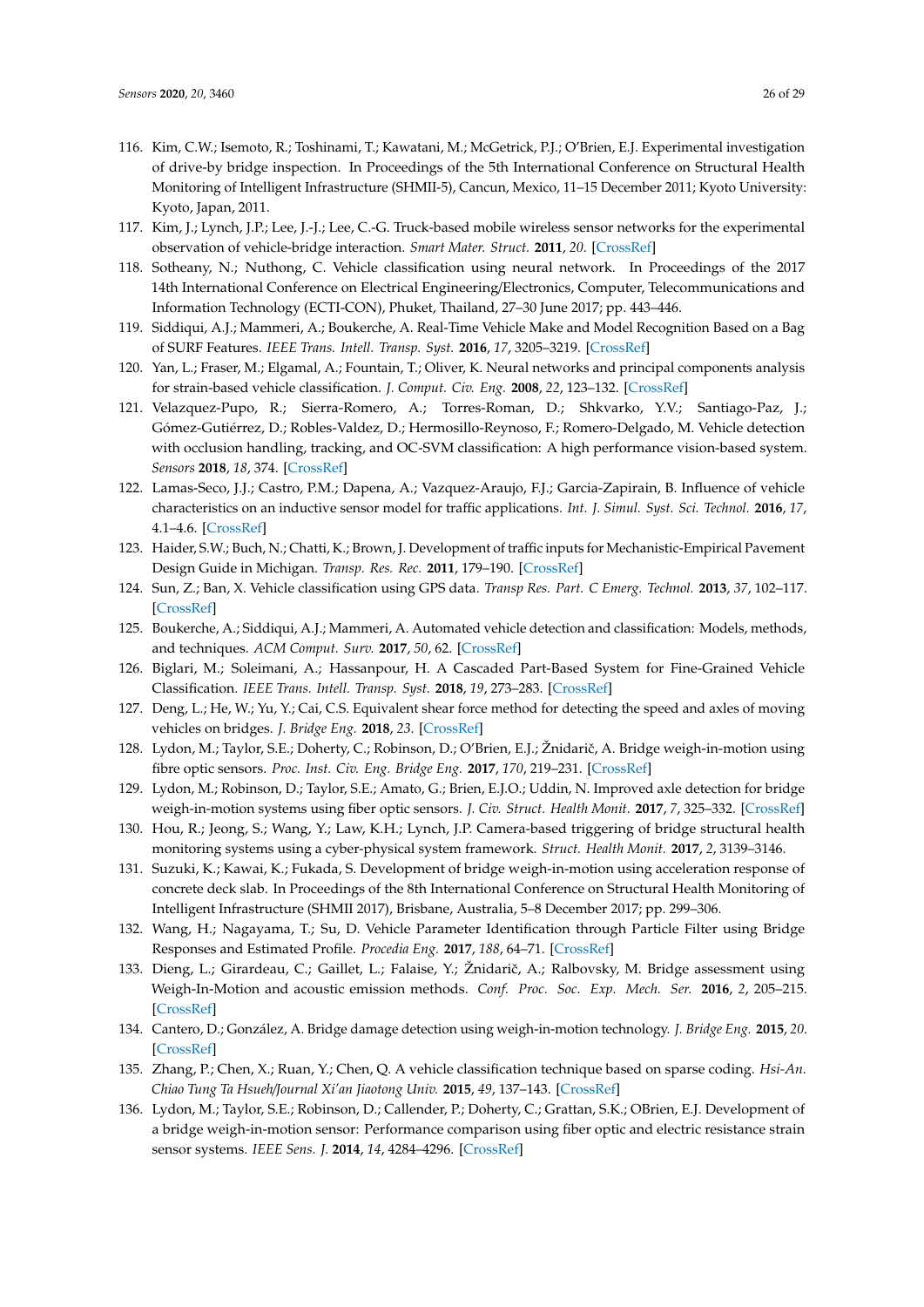- <span id="page-26-26"></span><span id="page-26-25"></span><span id="page-26-24"></span><span id="page-26-23"></span><span id="page-26-16"></span><span id="page-26-0"></span>137. Ellis, R.M.; Thompson, P.D. The potential link between bridge management systems, structural health monitoring and bridge weigh-in-motion—Progress and challenges. In *Bridge Maintenance, Safety, Management and Life-Cycle Optimization, Proceedings of the Fifth International IABMAS Conference, Philadelphia, PA, USA, 11–15 July 2010*; CRC Press: Boca Raton, FL, USA, 2010.
- <span id="page-26-1"></span>138. Cardini, A.J.; Dewolf, J.T. Implementation of a long-term bridge weigh-in-motion system for a steel girder bridge in the interstate highway system. *J. Bridge Eng.* **2009**, *14*, 418–423. [\[CrossRef\]](http://dx.doi.org/10.1061/(ASCE)1084-0702(2009)14:6(418))
- <span id="page-26-2"></span>139. Cantero, D.; Karoumi, R.; González, A. The Virtual Axle concept for detection of localised damage using Bridge Weigh-in-Motion data. *Eng. Struct.* **2015**, *89*, 26–36. [\[CrossRef\]](http://dx.doi.org/10.1016/j.engstruct.2015.02.001)
- <span id="page-26-3"></span>140. Gonzalez, I.; Karoumi, R. BWIM aided damage detection in bridges using machine learning. *J. Civ. Struct. Health Monit.* **2015**, *5*, 715–725. [\[CrossRef\]](http://dx.doi.org/10.1007/s13349-015-0137-4)
- <span id="page-26-21"></span><span id="page-26-4"></span>141. Kalyankar, R.; Uddin, N. Axle detection on prestressed concrete bridge using bridge weigh-in-motion system. *J. Civ. Struct. Health Monit.* **2017**, *7*, 191–205. [\[CrossRef\]](http://dx.doi.org/10.1007/s13349-017-0210-2)
- <span id="page-26-15"></span><span id="page-26-5"></span>142. Kawakatsu, T.; Aihara, K.; Takasu, A.; Adachi, J. Deep Sensing Approach to Single-Sensor Vehicle Weighing System on Bridges. *IEEE Sens. J.* **2019**, *19*, 253–256. [\[CrossRef\]](http://dx.doi.org/10.1109/JSEN.2018.2872839)
- <span id="page-26-6"></span>143. Akbar, M.A.; Qidwai, U.; Jahanshahi, M.R. An evaluation of image-based structural health monitoring using integrated unmanned aerial vehicle platform. *Struct. Control Health Monit.* **2018**. [\[CrossRef\]](http://dx.doi.org/10.1002/stc.2276)
- <span id="page-26-20"></span><span id="page-26-7"></span>144. Shan, B.; Yan, Y.; Yang, Y.; Liu, Y. Stereovision-based detection of surface flaws on piers of Yiqiao bridge at Hangzhou bay. In Proceedings of the 7th International Conference on Structural Health Monitoring of Intelligent Infrastructure, Torino, Italy, 1–3 July 2015.
- <span id="page-26-17"></span><span id="page-26-8"></span>145. Chen, S.E.; Boyle, C.; Natarajan, M.; Hauser, E. Eye in the sky: Sub-inch aerial imaging of bridge decks. In Proceedings of the 5th International Conference on Structural Health Monitoring of Intelligent Infrastructure, Cancun, Mexico, 11–15 December 2011.
- <span id="page-26-18"></span><span id="page-26-9"></span>146. Liu, W.; Chen, S.; Hauser, E. LiDAR-based bridge structure defect detection. *Exp. Tech.* **2011**, *35*, 27–34. [\[CrossRef\]](http://dx.doi.org/10.1111/j.1747-1567.2010.00644.x)
- <span id="page-26-22"></span><span id="page-26-19"></span><span id="page-26-10"></span>147. Bian, H.; Sumitro, P.; Chen, S. LiDAR bridge inspection process analysis and recommendations for operation. In Proceedings of the 8th International Conference on Structural Health Monitoring of Intelligent Infrastructure, Brisbane, Australia, 5–8 December 2017; pp. 1689–1698.
- <span id="page-26-11"></span>148. Martínez Otero, A.D.; Malekjafarian, A.; O'Brien, E.J. Bridge condition evaluation using LVDs installed on a vehicle. In Proceedings of the The Sixth International Symposium on Life-Cycle Civil Engineering (IALCCE 2018), Ghent, Belgium, 28–31 October 2018.
- <span id="page-26-12"></span>149. Khuc, T.; Catbas, F.N. Structural Identification Using Computer Vision-Based Bridge Health Monitoring. *J. Struct. Eng.* **2018**, *144*. [\[CrossRef\]](http://dx.doi.org/10.1061/(ASCE)ST.1943-541X.0001925)
- <span id="page-26-13"></span>150. Hou, R.; Jeong, S.; Law, K.H.; Lynch, J.P. Reidentification of trucks in highway corridors using convolutional neural networks to link truck weights to bridge responses. In *Sensors and Smart Structures Technologies for Civil, Mechanical, and Aerospace Systems 2019*; International Society for Optics and Photonics: Ann Arbor, MI, USA, 2019. [\[CrossRef\]](http://dx.doi.org/10.1117/12.2515617)
- <span id="page-26-14"></span>151. Zhang, B.; Ding, X.; Werner, C.; Tan, K.; Zhang, B.; Jiang, M.; Zhao, J.; Xu, Y. Dynamic displacement monitoring of long-span bridges with a microwave radar interferometer. *ISPRS J. Photogramm. Remote Sens.* **2018**, *138*, 252–264. [\[CrossRef\]](http://dx.doi.org/10.1016/j.isprsjprs.2018.02.020)
- 152. Sadeghi Eshkevari, S.; Pakzad, S. Bridge structural identification using moving vehicle acceleration measurements. In *Dynamics of Civil Structures*; Springer: Cham, Switzerlan, 2019; pp. 251–261. [\[CrossRef\]](http://dx.doi.org/10.1007/978-3-319-74421-6_34)
- 153. Liu, H.; Yu, L. Sparse regularization for traffic load monitoring using bridge response measurements. *Measurement* **2019**, *131*, 173–182. [\[CrossRef\]](http://dx.doi.org/10.1016/j.measurement.2018.07.044)
- 154. Kawakatsu, T.; Aihara, K.; Takasu, A.; Adachi, J. Adversarial media-fusion approach to strain prediction for bridges. In Proceedings of the ICPRAM 2019, Prague, Czech Republic, 19–21 February 2019.
- 155. Catbas, N.; Dong, C.Z.; Celik, O.; Khuc, T. A vision for vision-based technologies for bridge health monitoring. In *Maintenance, Safety, Risk, Management and Life-Cycle Performance of Bridges. Proceedings of the Ninth International Conference on Bridge Maintenance, Safety and Management (IABMAS 2018)*; CRC Press/Balkema: Melbourne, Australia, 2018; pp. 54–62.
- 156. Wattana, K.; Nishio, M. Traffic volume estimation in a cable-stayed bridge using dynamic responses acquired in the structural health monitoring. *Struct. Control Health Monit.* **2017**, *24*. [\[CrossRef\]](http://dx.doi.org/10.1002/stc.1890)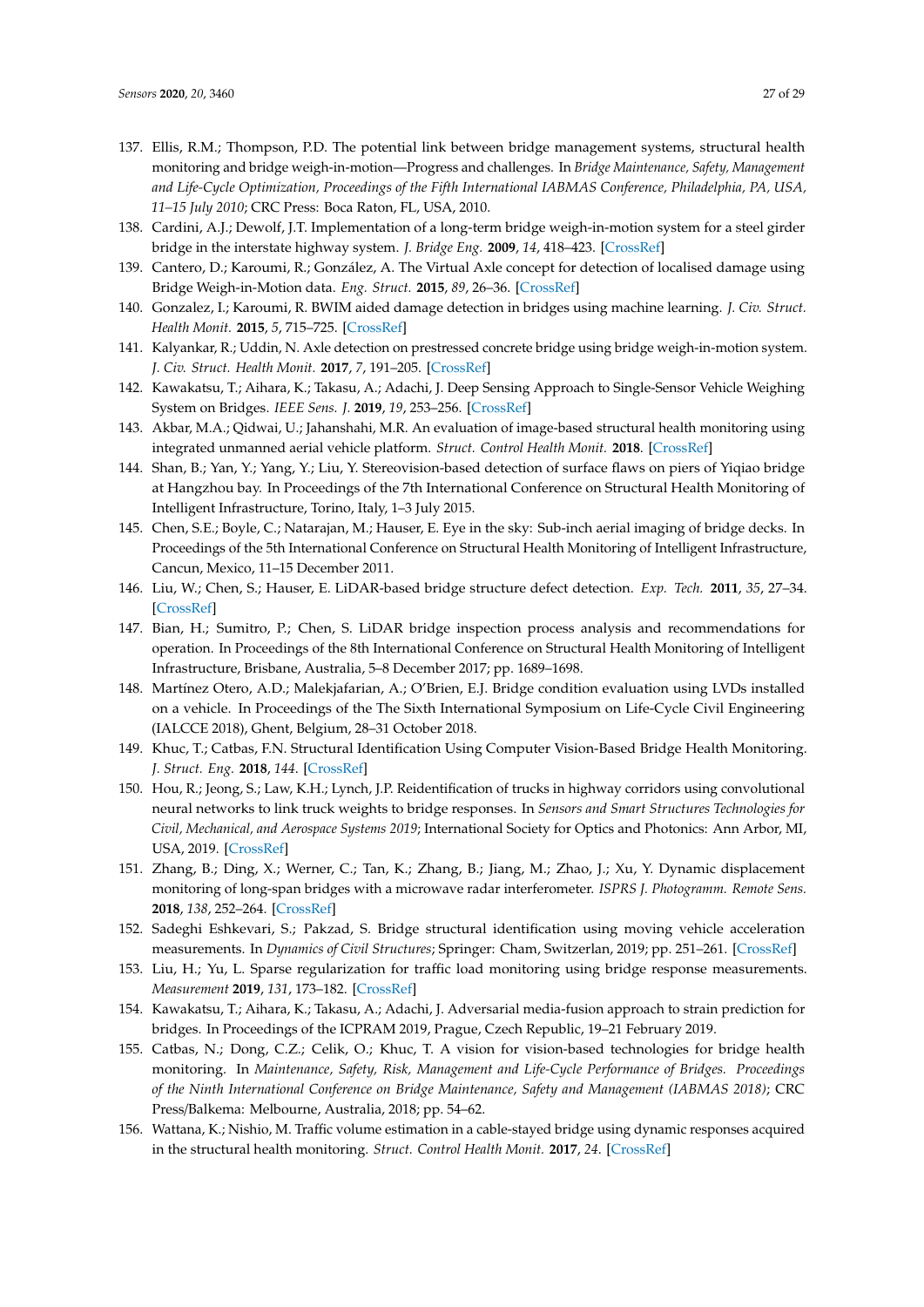- <span id="page-27-6"></span><span id="page-27-5"></span><span id="page-27-4"></span><span id="page-27-3"></span><span id="page-27-2"></span><span id="page-27-1"></span><span id="page-27-0"></span>157. Fischli, F.; De Bruin, E.; Van Bezooijen, M.; Iten, M. Monitoring of innovative, temporary traffic bridge using surface mount fibre-optic strain gauges. In Proceedings of the 8th International Conference on Structural Health Monitoring of Intelligent Infrastructure (SHMII 2017), Brisbane, Australia, 5–8 December 2017; pp. 855–864.
- 158. Zhang, Y.; O'Connor, S.M.; Lynch, J.P. Automated data-driven load estimation of highway bridges using structural monitoring data. In Proceedings of the 7th International Conference on Structural Health Monitoring of Intelligent Infrastructure, Torino, Italy, 1–3 July 2015.
- 159. Augustine, P.; Dhingra, A.K.; Gupta, D.K. Dynamic moving load identification using optimal sensor placement. In Proceedings of the ASME 2015 International Mechanical Engineering Congress and Exposition, Houston, TX, USA, 13–19 November 2015. [\[CrossRef\]](http://dx.doi.org/10.1115/IMECE201550701)
- 160. Seo, J.; Hu, J. Weight-In-Motion-Based ambient truck characteristic identification in highway bridges. In *Advanced Materials Research*; Trans Tech Publications Ltd.: Bern, Switzerland, 2014; Volume 1025–1026, pp. 930–937. [\[CrossRef\]](http://dx.doi.org/10.4028/www.scientific.net/AMR.1025-1026.930)
- 161. Zong, Z.-H.; Li, F.-F.; Xia, Y.-F.; Yuan, W.-W. Study of vehicle load models for Xinyi River Bridge based on WIM data. *Bridge Constr.* **2013**, *43*, 29–36.
- 162. Chen, Z.; Xu, Y.; Wong, K. Monitoring highway traffic of long-span bridges based on WIM data. In Proceedings of the 12th International Symposium on Structural Engineering, ISSE 2012, Wuhan, China, 17–19 November 2012; pp. 1589–1595.
- 163. Xu, Y.L.; Chen, Z.W.; Wong, K.Y. Vehicle Loading and Effect on the Tsing Ma Bridge Using WIM Data. In *Bridge Maintenance, Safety, Management and Life-Cycle Optimization, Proceedings of the Fifth International IABMAS Conference, Philadelphia, PA, USA, 11–15 July 2010*; CRC Press: Boca Raton, FL, USA, 2010.
- <span id="page-27-7"></span>164. Chen, W.; Xie, Z.; Yan, B. Research on the general method for extrapolating traffic load effects for highway bridges. *Stahlbau* **2014**, *83*, 186–198. [\[CrossRef\]](http://dx.doi.org/10.1002/stab.201410138)
- <span id="page-27-8"></span>165. Stewart, M.G.; Val, D.V. Role of Load History in Reliability-Based Decision Analysis of Aging Bridges. *J Struct. Eng.* **1999**, *125*, 776–783. [\[CrossRef\]](http://dx.doi.org/10.1061/(ASCE)0733-9445(1999)125:7(776))
- <span id="page-27-9"></span>166. Lantsoght, E.O.L.; van der Veen, C.; de Boer, A.; Hordijk, D.A. State-of-the-art on load testing of concrete bridges. *Eng. Struct.* **2017**, *150*, 231–241. [\[CrossRef\]](http://dx.doi.org/10.1016/j.engstruct.2017.07.050)
- 167. Veneziano., D.; Galeota, D.; Giammatteo, M.M. Analysis of bridge proof-load data I: Model and statistical procedures. *Struct. Saf.* **1984**, *2*, 91–104. [\[CrossRef\]](http://dx.doi.org/10.1016/0167-4730(84)90013-4)
- <span id="page-27-10"></span>168. Moses, F.; Lebet, J.P.; Bez, R. Applications of field testing to bridge evaluation. *J. Struct. Eng.* **1994**, *120*, 1745–1762. [\[CrossRef\]](http://dx.doi.org/10.1061/(ASCE)0733-9445(1994)120:6(1745))
- <span id="page-27-11"></span>169. Mola, E.; Paksoy, M.A.; Rebecchi, G.; Scaccabarozzi, M.; Berardengo, M. Tuning of finite element models of multi-girder composite structures. *Dyn. Civ. Struct.* **2015**, *2*, 157–170.
- <span id="page-27-12"></span>170. Telford, T. Guidelines for the supplementary load testing of bridges, Institution of Civil Engineers (Great Britain), Oxford, UK. 1998. Available online: https://[www.icevirtuallibrary.com](https://www.icevirtuallibrary.com/isbn/9780727737885)/isbn/9780727737885 (accessed on 10 June 2020).
- <span id="page-27-13"></span>171. Nowak, A.S.; Tharmabala, T. Bridge reliability evaluation using load tests. *J. Struct. Eng.* **1988**, *114*, 2268–2279. [\[CrossRef\]](http://dx.doi.org/10.1061/(ASCE)0733-9445(1988)114:10(2268))
- <span id="page-27-14"></span>172. Worden, K.; Farrar, C.R.; Manson, G.; Park, G. The fundamental axioms of structural health monitoring. *Proc. R. Soc. A Math. Phys. Eng. Sci.* **2007**, *463*, 1639–1664. [\[CrossRef\]](http://dx.doi.org/10.1098/rspa.2007.1834)
- <span id="page-27-16"></span><span id="page-27-15"></span>173. Delatte, N. *Failure, Distress and Repair of Concrete Structures*; Elsevier: Washington, DC, USA, 2009.
- 174. Tamakoshi, T.; Yoshida, Y.; Sakai, Y.; Fukunaga, S. Analysis of Damage Occurring in Steel Plate Girder Bridges on National Roads in JAPAN. In Proceedings of the 22th US–Japan Bridge Engineering Workshop, Seattle, WA, USA, 23–28 October 2006.
- <span id="page-27-17"></span>175. Peng, D.; Jones, R.; Cairns, K.; Baker, J.; McMillan, A. Life cycle analysis of steel railway bridges. *Theor. Appl. Fract. Mech.* **2018**, *97*, 385–399. [\[CrossRef\]](http://dx.doi.org/10.1016/j.tafmec.2017.06.023)
- <span id="page-27-18"></span>176. Chang, P.C.; Liu, S.C. Recent research in nondestructive evaluation of civil infrastructures. *J. Mater. Civ. Eng.* **2003**, *15*, 298. [\[CrossRef\]](http://dx.doi.org/10.1061/(ASCE)0899-1561(2003)15:3(298))
- <span id="page-27-19"></span>177. Chang, P.C.; Flatau, A.; Liu, S.C. Review paper: Health monitoring of civil infrastructure. *Struct. Health Monit.* **2003**, *2*, 257–267. [\[CrossRef\]](http://dx.doi.org/10.1177/1475921703036169)
- <span id="page-27-20"></span>178. Friswell, M.I.; Penny, J.E.T. Is damage location using vibration measurements practical? In Proceedings of the UROMECH 365 International Workshop: DAMAS 97, Structural Damage Assessment using Advanced Signal Processing Procedures, Sheffield, UK, 30 June–2 July 1997; Volume 97.